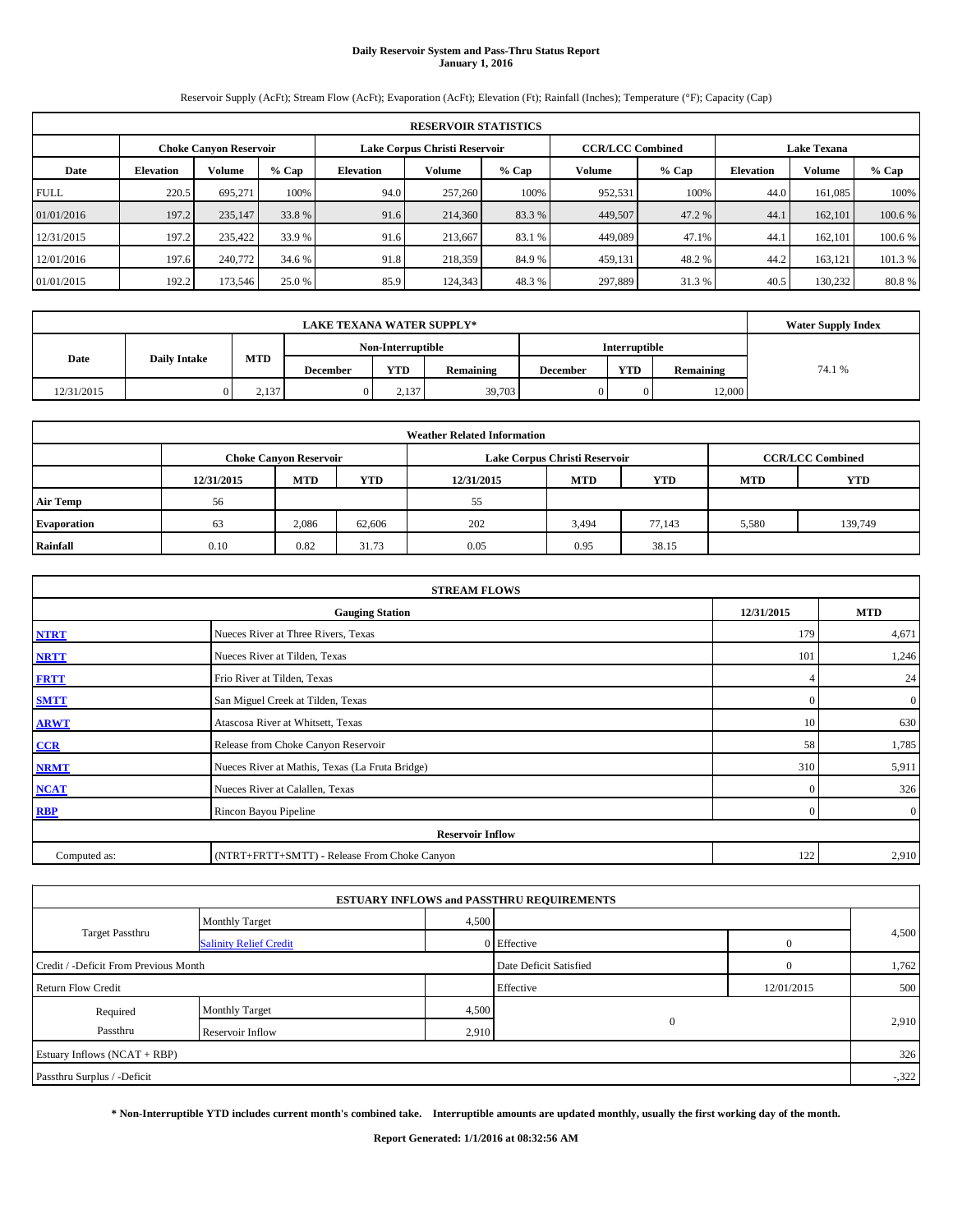# **Daily Reservoir System and Pass-Thru Status Report January 2, 2016**

Reservoir Supply (AcFt); Stream Flow (AcFt); Evaporation (AcFt); Elevation (Ft); Rainfall (Inches); Temperature (°F); Capacity (Cap)

|             | <b>RESERVOIR STATISTICS</b>                                                                                     |         |         |                  |         |         |                  |               |       |         |         |  |
|-------------|-----------------------------------------------------------------------------------------------------------------|---------|---------|------------------|---------|---------|------------------|---------------|-------|---------|---------|--|
|             | <b>CCR/LCC Combined</b><br>Lake Corpus Christi Reservoir<br><b>Lake Texana</b><br><b>Choke Canyon Reservoir</b> |         |         |                  |         |         |                  |               |       |         |         |  |
| Date        | <b>Elevation</b>                                                                                                | Volume  | $%$ Cap | <b>Elevation</b> | Volume  | $%$ Cap | <b>Elevation</b> | <b>Volume</b> | % Cap |         |         |  |
| <b>FULL</b> | 220.5                                                                                                           | 695.271 | 100%    | 94.0             | 257,260 | 100%    | 952,531          | 100%          | 44.0  | 161,085 | 100%    |  |
| 01/02/2016  | 197.3                                                                                                           | 236,386 | 34.0 %  | 91.6             | 215,054 | 83.6 %  | 451,440          | 47.4 %        | 44.1  | 162,101 | 100.6 % |  |
| 01/01/2016  | 197.2                                                                                                           | 235,147 | 33.8 %  | 91.6             | 214,360 | 83.3 %  | 449,507          | 47.2%         | 44.1  | 162,101 | 100.6 % |  |
| 12/02/2015  | 197.6                                                                                                           | 239,945 | 34.5 %  | 91.8             | 218,534 | 84.9%   | 458,479          | 48.1%         | 44.2  | 163,121 | 101.3 % |  |
| 01/02/2015  | 192.3                                                                                                           | 173,883 | 25.0 %  | 85.8             | 123.945 | 48.2 %  | 297,828          | 31.3%         | 40.5  | 130.232 | 80.8%   |  |

|            | <b>LAKE TEXANA WATER SUPPLY*</b> |            |          |                   |           |                 |                      |           |        |  |  |
|------------|----------------------------------|------------|----------|-------------------|-----------|-----------------|----------------------|-----------|--------|--|--|
|            |                                  |            |          | Non-Interruptible |           |                 | <b>Interruptible</b> |           |        |  |  |
| Date       | <b>Daily Intake</b>              | <b>MTD</b> | December | <b>YTD</b>        | Remaining | <b>December</b> | <b>YTD</b>           | Remaining | 74.4 % |  |  |
| 01/01/2016 |                                  |            |          | 31,069            | 10,771    |                 | 5.601                | 6,399     |        |  |  |

| <b>Weather Related Information</b> |                                                                                  |                               |      |      |                               |                         |    |    |  |  |  |
|------------------------------------|----------------------------------------------------------------------------------|-------------------------------|------|------|-------------------------------|-------------------------|----|----|--|--|--|
|                                    |                                                                                  | <b>Choke Canvon Reservoir</b> |      |      | Lake Corpus Christi Reservoir | <b>CCR/LCC Combined</b> |    |    |  |  |  |
|                                    | MTD<br>YTD<br><b>MTD</b><br><b>YTD</b><br><b>MTD</b><br>01/01/2016<br>01/01/2016 |                               |      |      |                               |                         |    |    |  |  |  |
| <b>Air Temp</b>                    | 46                                                                               |                               |      | 47   |                               |                         |    |    |  |  |  |
| Evaporation                        |                                                                                  |                               |      | 81   | -81                           | -81                     | 89 | 89 |  |  |  |
| Rainfall                           | 1.00                                                                             | 1.00                          | 1.00 | 1.25 | 1.25                          | 1.25                    |    |    |  |  |  |

| <b>STREAM FLOWS</b>                                |                                                 |              |                  |  |  |  |  |  |  |
|----------------------------------------------------|-------------------------------------------------|--------------|------------------|--|--|--|--|--|--|
| 01/01/2016<br><b>MTD</b><br><b>Gauging Station</b> |                                                 |              |                  |  |  |  |  |  |  |
| <b>NTRT</b>                                        | Nueces River at Three Rivers, Texas             | 183          | 183              |  |  |  |  |  |  |
| <b>NRTT</b>                                        | Nueces River at Tilden, Texas                   | 105          | 105              |  |  |  |  |  |  |
| <b>FRTT</b>                                        | Frio River at Tilden, Texas                     |              |                  |  |  |  |  |  |  |
| <b>SMTT</b>                                        | San Miguel Creek at Tilden, Texas               | $\mathbf{0}$ | $\boldsymbol{0}$ |  |  |  |  |  |  |
| <b>ARWT</b>                                        | Atascosa River at Whitsett, Texas               | 10           | 10               |  |  |  |  |  |  |
| CCR                                                | Release from Choke Canyon Reservoir             | 58           | 58               |  |  |  |  |  |  |
| <b>NRMT</b>                                        | Nueces River at Mathis, Texas (La Fruta Bridge) | 296          | 296              |  |  |  |  |  |  |
| <b>NCAT</b>                                        | Nueces River at Calallen, Texas                 | $\Omega$     | $\mathbf{0}$     |  |  |  |  |  |  |
| <b>RBP</b>                                         | Rincon Bayou Pipeline                           | $\Omega$     | $\overline{0}$   |  |  |  |  |  |  |
|                                                    | <b>Reservoir Inflow</b>                         |              |                  |  |  |  |  |  |  |
| Computed as:                                       | (NTRT+FRTT+SMTT) - Release From Choke Canyon    | 126          | 126              |  |  |  |  |  |  |

|                                       | <b>ESTUARY INFLOWS and PASSTHRU REQUIREMENTS</b> |       |                        |                |
|---------------------------------------|--------------------------------------------------|-------|------------------------|----------------|
|                                       | <b>Monthly Target</b>                            | 2,500 |                        |                |
| <b>Target Passthru</b>                | <b>Salinity Relief Credit</b>                    |       | 0 Effective            | 2,500          |
| Credit / -Deficit From Previous Month |                                                  |       | Date Deficit Satisfied | $-322$         |
| <b>Return Flow Credit</b>             |                                                  |       | Effective              | $\overline{0}$ |
| Required                              | <b>Monthly Target</b>                            | 2,500 |                        |                |
| Passthru                              | Reservoir Inflow                                 | 126   | $\mathbf{0}$           | 126            |
| Estuary Inflows (NCAT + RBP)          |                                                  |       |                        | $\overline{0}$ |
| Passthru Surplus / -Deficit           |                                                  |       |                        | $-0.448$       |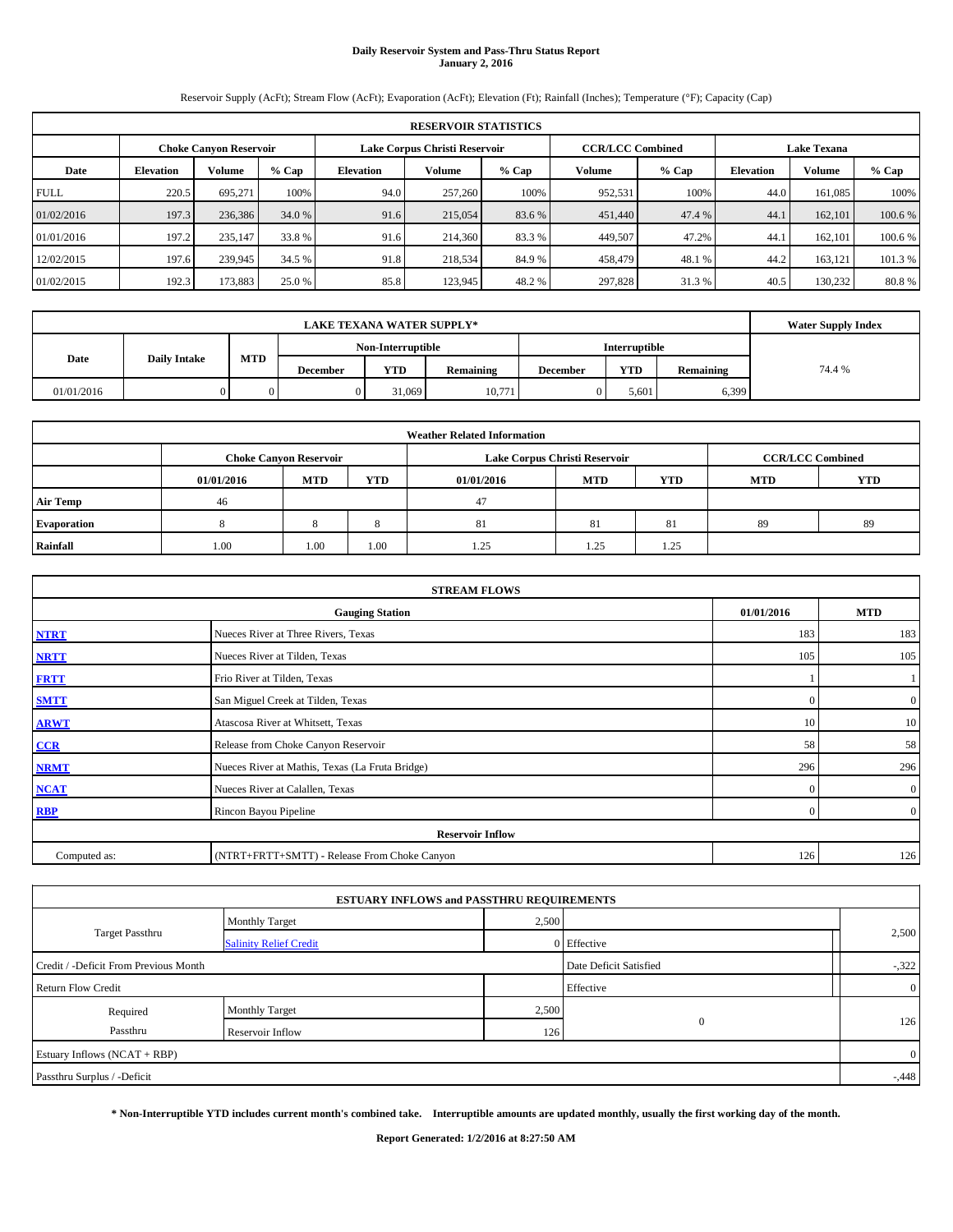# **Daily Reservoir System and Pass-Thru Status Report January 3, 2016**

Reservoir Supply (AcFt); Stream Flow (AcFt); Evaporation (AcFt); Elevation (Ft); Rainfall (Inches); Temperature (°F); Capacity (Cap)

|             | <b>RESERVOIR STATISTICS</b>                                                                                     |         |         |                  |         |         |         |         |                  |               |         |  |  |
|-------------|-----------------------------------------------------------------------------------------------------------------|---------|---------|------------------|---------|---------|---------|---------|------------------|---------------|---------|--|--|
|             | <b>CCR/LCC Combined</b><br>Lake Corpus Christi Reservoir<br><b>Lake Texana</b><br><b>Choke Canyon Reservoir</b> |         |         |                  |         |         |         |         |                  |               |         |  |  |
| Date        | <b>Elevation</b>                                                                                                | Volume  | $%$ Cap | <b>Elevation</b> | Volume  | $%$ Cap | Volume  | $%$ Cap | <b>Elevation</b> | <b>Volume</b> | % Cap   |  |  |
| <b>FULL</b> | 220.5                                                                                                           | 695.271 | 100%    | 94.0             | 257,260 | 100%    | 952,531 | 100%    | 44.0             | 161,085       | 100%    |  |  |
| 01/03/2016  | 197.4                                                                                                           | 237,337 | 34.1 %  | 91.7             | 216,270 | 84.1 %  | 453,607 | 47.6 %  | 44.1             | 162,101       | 100.6 % |  |  |
| 01/02/2016  | 197.3                                                                                                           | 236,386 | 34.0 %  | 91.6             | 215,054 | 83.6 %  | 451,440 | 47.4%   | 44.1             | 162,101       | 100.6 % |  |  |
| 12/03/2015  | 197.5                                                                                                           | 239,669 | 34.5 %  | 91.8             | 218,359 | 84.9%   | 458,028 | 48.1%   | 44.2             | 163,121       | 101.3 % |  |  |
| 01/03/2015  | 192.3                                                                                                           | 173,995 | 25.0 %  | 85.8             | 123.680 | 48.1 %  | 297,675 | 31.3%   | 40.4             | 129,400       | 80.3%   |  |  |

|            | <b>LAKE TEXANA WATER SUPPLY*</b> |            |                 |                   |           |                 |                      |           |       |  |  |
|------------|----------------------------------|------------|-----------------|-------------------|-----------|-----------------|----------------------|-----------|-------|--|--|
|            |                                  |            |                 | Non-Interruptible |           |                 | <b>Interruptible</b> |           |       |  |  |
| Date       | <b>Daily Intake</b>              | <b>MTD</b> | <b>December</b> | <b>YTD</b>        | Remaining | <b>December</b> | <b>YTD</b>           | Remaining | 74.8% |  |  |
| 01/02/2016 |                                  |            |                 | 31,069            | 10,771    |                 | 5.601                | 6,399     |       |  |  |

| <b>Weather Related Information</b> |            |                               |      |            |                               |                         |            |            |  |  |
|------------------------------------|------------|-------------------------------|------|------------|-------------------------------|-------------------------|------------|------------|--|--|
|                                    |            | <b>Choke Canyon Reservoir</b> |      |            | Lake Corpus Christi Reservoir | <b>CCR/LCC Combined</b> |            |            |  |  |
|                                    | 01/02/2016 | MTD                           | YTD  | 01/02/2016 | <b>MTD</b>                    | <b>YTD</b>              | <b>MTD</b> | <b>YTD</b> |  |  |
| <b>Air Temp</b>                    | 42         |                               |      | 43         |                               |                         |            |            |  |  |
| Evaporation                        |            | 16                            | 16   | 10         | 91                            | 91                      | 107        | 107        |  |  |
| Rainfall                           | 1.12       | 2.12                          | 2.12 | 0.85       | 2.10                          | 2.10                    |            |            |  |  |

| <b>STREAM FLOWS</b> |                                                 |              |                |  |  |  |  |  |  |
|---------------------|-------------------------------------------------|--------------|----------------|--|--|--|--|--|--|
|                     | 01/02/2016                                      | <b>MTD</b>   |                |  |  |  |  |  |  |
| <b>NTRT</b>         | Nueces River at Three Rivers, Texas             | 204          | 387            |  |  |  |  |  |  |
| <b>NRTT</b>         | Nueces River at Tilden, Texas                   | 115          | 220            |  |  |  |  |  |  |
| <b>FRTT</b>         | Frio River at Tilden, Texas                     | 5            | 6              |  |  |  |  |  |  |
| <b>SMTT</b>         | San Miguel Creek at Tilden, Texas               |              |                |  |  |  |  |  |  |
| <b>ARWT</b>         | Atascosa River at Whitsett, Texas               | 16           | 26             |  |  |  |  |  |  |
| CCR                 | Release from Choke Canyon Reservoir             | 58           | 115            |  |  |  |  |  |  |
| <b>NRMT</b>         | Nueces River at Mathis, Texas (La Fruta Bridge) | 266          | 562            |  |  |  |  |  |  |
| <b>NCAT</b>         | Nueces River at Calallen, Texas                 | 22           | 22             |  |  |  |  |  |  |
| <b>RBP</b>          | Rincon Bayou Pipeline                           | $\mathbf{0}$ | $\overline{0}$ |  |  |  |  |  |  |
|                     | <b>Reservoir Inflow</b>                         |              |                |  |  |  |  |  |  |
| Computed as:        | (NTRT+FRTT+SMTT) - Release From Choke Canyon    |              |                |  |  |  |  |  |  |

|                                       | <b>ESTUARY INFLOWS and PASSTHRU REQUIREMENTS</b> |       |                        |                |
|---------------------------------------|--------------------------------------------------|-------|------------------------|----------------|
|                                       | <b>Monthly Target</b>                            | 2,500 |                        |                |
| Target Passthru                       | <b>Salinity Relief Credit</b>                    |       | 0 Effective            | 2,500          |
| Credit / -Deficit From Previous Month |                                                  |       | Date Deficit Satisfied | $-322$         |
| <b>Return Flow Credit</b>             |                                                  |       | Effective              | $\overline{0}$ |
| Required                              | <b>Monthly Target</b>                            | 2,500 |                        |                |
| Passthru                              | Reservoir Inflow                                 | 279   | $\mathbf{0}$           | 279            |
| Estuary Inflows (NCAT + RBP)          |                                                  |       |                        | 22             |
| Passthru Surplus / -Deficit           |                                                  |       |                        | $-580$         |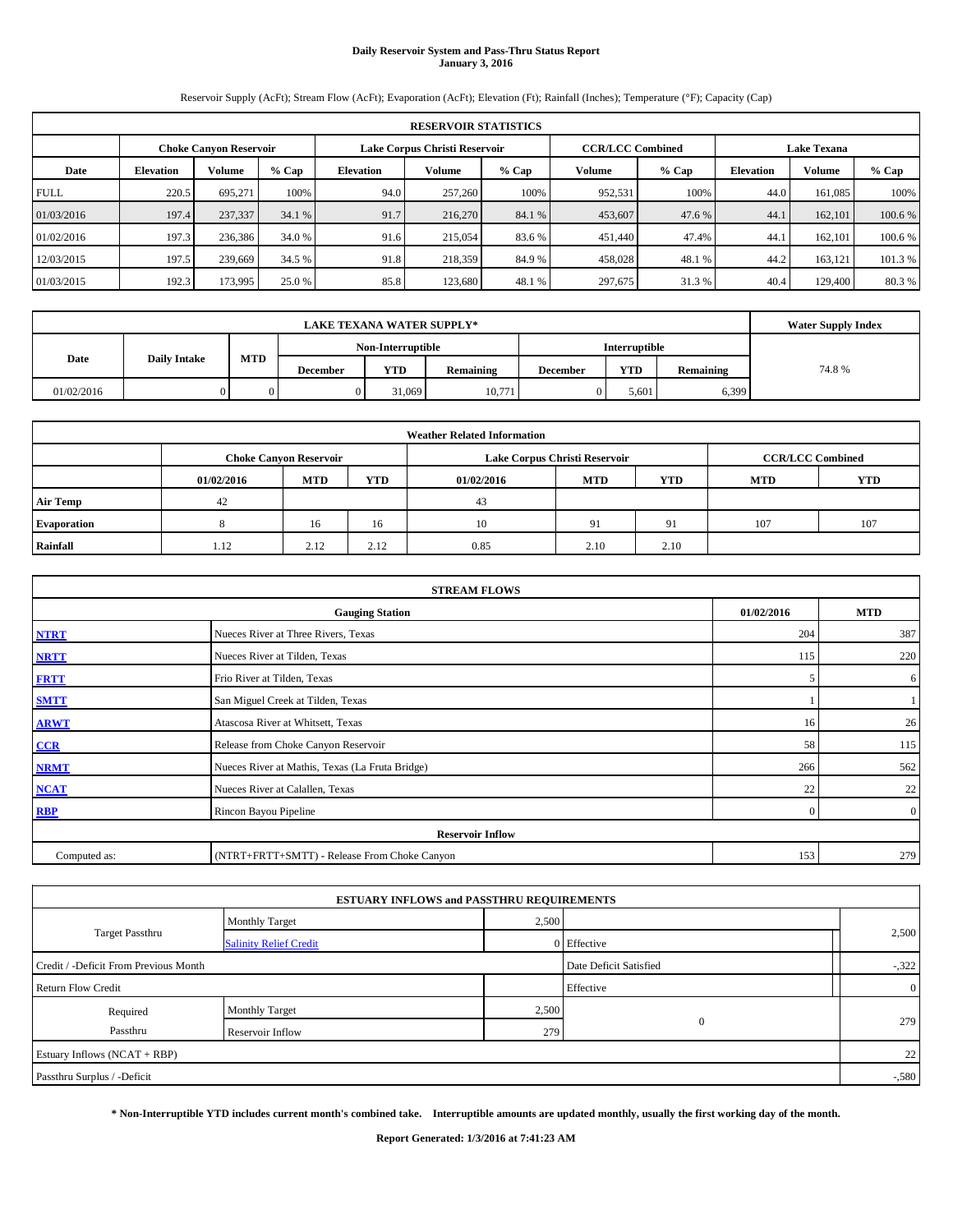# **Daily Reservoir System and Pass-Thru Status Report January 4, 2016**

Reservoir Supply (AcFt); Stream Flow (AcFt); Evaporation (AcFt); Elevation (Ft); Rainfall (Inches); Temperature (°F); Capacity (Cap)

|             | <b>RESERVOIR STATISTICS</b> |                               |         |                  |                               |         |                         |         |                    |         |         |
|-------------|-----------------------------|-------------------------------|---------|------------------|-------------------------------|---------|-------------------------|---------|--------------------|---------|---------|
|             |                             | <b>Choke Canyon Reservoir</b> |         |                  | Lake Corpus Christi Reservoir |         | <b>CCR/LCC Combined</b> |         | <b>Lake Texana</b> |         |         |
| Date        | <b>Elevation</b>            | Volume                        | $%$ Cap | <b>Elevation</b> | <b>Volume</b>                 | $%$ Cap | Volume                  | $%$ Cap | <b>Elevation</b>   | Volume  | % Cap   |
| <b>FULL</b> | 220.5                       | 695.271                       | 100%    | 94.0             | 257,260                       | 100%    | 952,531                 | 100%    | 44.0               | 161,085 | 100%    |
| 01/04/2016  | 197.3                       | 237,202                       | 34.1 %  | 91.7             | 216,097                       | 84.0 %  | 453,299                 | 47.6 %  | 44.1               | 162,101 | 100.6 % |
| 01/03/2016  | 197.4                       | 237,337                       | 34.1 %  | 91.7             | 216,270                       | 84.1 %  | 453,607                 | 47.6%   | 44.1               | 162,101 | 100.6 % |
| 12/04/2015  | 197.6                       | 240,358                       | 34.6 %  | 91.8             | 217,837                       | 84.7 %  | 458,195                 | 48.1 %  | 44.2               | 163,121 | 101.3 % |
| 01/04/2015  | 192.2                       | 173,658                       | 25.0 %  | 85.8             | 123.812                       | 48.1 %  | 297,470                 | 31.2 %  | 40.4               | 129,400 | 80.3%   |

|            |                     | <b>Water Supply Index</b> |          |                   |           |                 |                      |           |       |
|------------|---------------------|---------------------------|----------|-------------------|-----------|-----------------|----------------------|-----------|-------|
|            |                     |                           |          | Non-Interruptible |           |                 | <b>Interruptible</b> |           |       |
| Date       | <b>Daily Intake</b> | <b>MTD</b>                | December | <b>YTD</b>        | Remaining | <b>December</b> | <b>YTD</b>           | Remaining | 74.8% |
| 01/03/2016 |                     |                           |          | 31,069            | 10,771    |                 | 5.601                | 6,399     |       |

| <b>Weather Related Information</b> |            |                               |      |            |                               |                         |            |            |  |  |
|------------------------------------|------------|-------------------------------|------|------------|-------------------------------|-------------------------|------------|------------|--|--|
|                                    |            | <b>Choke Canyon Reservoir</b> |      |            | Lake Corpus Christi Reservoir | <b>CCR/LCC Combined</b> |            |            |  |  |
|                                    | 01/03/2016 | <b>MTD</b>                    | YTD  | 01/03/2016 | <b>MTD</b>                    | <b>YTD</b>              | <b>MTD</b> | <b>YTD</b> |  |  |
| <b>Air Temp</b>                    | 58         |                               |      | 55         |                               |                         |            |            |  |  |
| Evaporation                        | 48         | 64                            | 64   | 51         | 142                           | 142                     | 206        | 206        |  |  |
| Rainfall                           | 0.01       | 2.13                          | 2.13 | 0.00       | 2.10                          | 2.10                    |            |            |  |  |

|              | <b>STREAM FLOWS</b>                             |     |     |  |  |  |  |  |  |  |
|--------------|-------------------------------------------------|-----|-----|--|--|--|--|--|--|--|
|              | <b>Gauging Station</b>                          |     |     |  |  |  |  |  |  |  |
| <b>NTRT</b>  | Nueces River at Three Rivers, Texas             | 250 | 637 |  |  |  |  |  |  |  |
| <b>NRTT</b>  | Nueces River at Tilden, Texas                   | 123 | 343 |  |  |  |  |  |  |  |
| <b>FRTT</b>  | Frio River at Tilden, Texas                     | 5   | 11  |  |  |  |  |  |  |  |
| <b>SMTT</b>  | San Miguel Creek at Tilden, Texas               | 5   | 6   |  |  |  |  |  |  |  |
| <b>ARWT</b>  | Atascosa River at Whitsett, Texas               | 56  | 82  |  |  |  |  |  |  |  |
| CCR          | Release from Choke Canyon Reservoir             | 58  | 173 |  |  |  |  |  |  |  |
| <b>NRMT</b>  | Nueces River at Mathis, Texas (La Fruta Bridge) | 258 | 820 |  |  |  |  |  |  |  |
| <b>NCAT</b>  | Nueces River at Calallen, Texas                 | 69  | 91  |  |  |  |  |  |  |  |
| <b>RBP</b>   | Rincon Bayou Pipeline                           | 26  | 26  |  |  |  |  |  |  |  |
|              | <b>Reservoir Inflow</b>                         |     |     |  |  |  |  |  |  |  |
| Computed as: | (NTRT+FRTT+SMTT) - Release From Choke Canyon    |     |     |  |  |  |  |  |  |  |

|                                       | <b>ESTUARY INFLOWS and PASSTHRU REQUIREMENTS</b> |       |                        |                |
|---------------------------------------|--------------------------------------------------|-------|------------------------|----------------|
|                                       | <b>Monthly Target</b>                            | 2,500 |                        |                |
| Target Passthru                       | <b>Salinity Relief Credit</b>                    |       | 0 Effective            | 2,500          |
| Credit / -Deficit From Previous Month |                                                  |       | Date Deficit Satisfied | $-322$         |
| <b>Return Flow Credit</b>             |                                                  |       | Effective              | $\overline{0}$ |
| Required                              | <b>Monthly Target</b>                            | 2,500 |                        |                |
| Passthru                              | Reservoir Inflow                                 | 482   | $\mathbf{0}$           | 482            |
| Estuary Inflows (NCAT + RBP)          |                                                  |       |                        | 117            |
| Passthru Surplus / -Deficit           |                                                  |       |                        | $-0.687$       |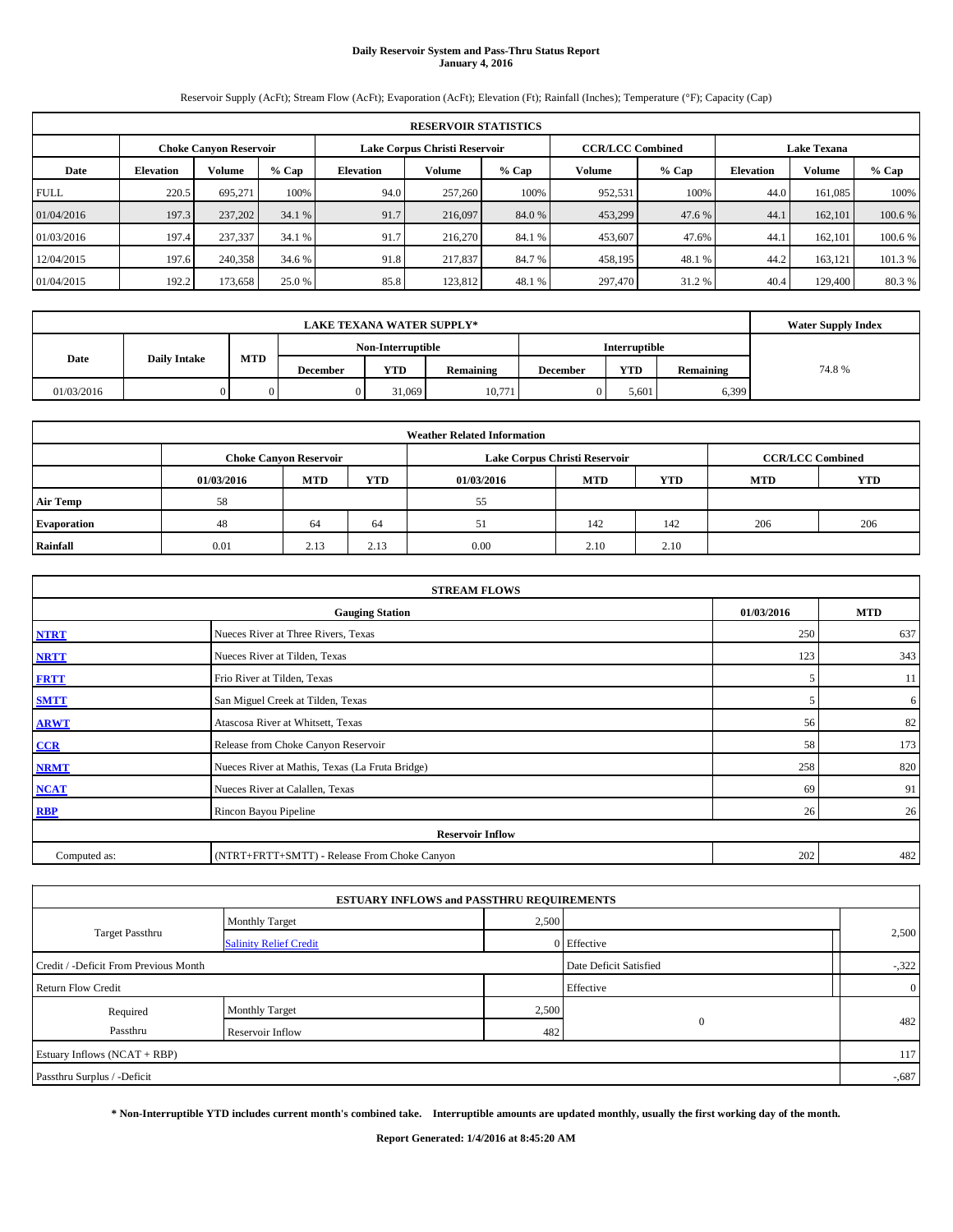# **Daily Reservoir System and Pass-Thru Status Report January 5, 2016**

Reservoir Supply (AcFt); Stream Flow (AcFt); Evaporation (AcFt); Elevation (Ft); Rainfall (Inches); Temperature (°F); Capacity (Cap)

|             | <b>RESERVOIR STATISTICS</b>                             |         |         |                  |         |         |                         |         |                    |         |         |
|-------------|---------------------------------------------------------|---------|---------|------------------|---------|---------|-------------------------|---------|--------------------|---------|---------|
|             | Lake Corpus Christi Reservoir<br>Choke Canvon Reservoir |         |         |                  |         |         | <b>CCR/LCC Combined</b> |         | <b>Lake Texana</b> |         |         |
| Date        | <b>Elevation</b>                                        | Volume  | $%$ Cap | <b>Elevation</b> | Volume  | $%$ Cap | <b>Volume</b>           | $%$ Cap | <b>Elevation</b>   | Volume  | % Cap   |
| <b>FULL</b> | 220.5                                                   | 695.271 | 100%    | 94.0             | 257,260 | 100%    | 952,531                 | 100%    | 44.0               | 161.085 | 100%    |
| 01/05/2016  | 197.4                                                   | 238,017 | 34.2 %  | 91.7             | 215,749 | 83.9 %  | 453,766                 | 47.6 %  | 44.2               | 163.121 | 101.3 % |
| 01/04/2016  | 197.3                                                   | 237,202 | 34.1 %  | 91.7             | 216,097 | 84.0 %  | 453,299                 | 47.6%   | 44.7               | 162,101 | 100.6 % |
| 12/05/2015  | 197.6                                                   | 240.221 | 34.6 %  | 91.8             | 217,488 | 84.5 %  | 457,709                 | 48.1%   | 44.2               | 163.121 | 101.3 % |
| 01/05/2015  | 192.3                                                   | 174,220 | 25.1 %  | 85.8             | 123,548 | 48.0%   | 297,768                 | 31.3 %  | 40.4               | 129,400 | 80.3%   |

|            |                     | <b>Water Supply Index</b> |          |                   |           |                 |                      |           |       |
|------------|---------------------|---------------------------|----------|-------------------|-----------|-----------------|----------------------|-----------|-------|
|            |                     |                           |          | Non-Interruptible |           |                 | <b>Interruptible</b> |           |       |
| Date       | <b>Daily Intake</b> | <b>MTD</b>                | December | <b>YTD</b>        | Remaining | <b>December</b> | <b>YTD</b>           | Remaining | 74.8% |
| 01/04/2016 |                     |                           | 2,137    | 33,206            | 8,634     |                 | 5.601                | 6,399     |       |

| <b>Weather Related Information</b> |            |                               |      |            |                               |                         |            |            |  |  |
|------------------------------------|------------|-------------------------------|------|------------|-------------------------------|-------------------------|------------|------------|--|--|
|                                    |            | <b>Choke Canvon Reservoir</b> |      |            | Lake Corpus Christi Reservoir | <b>CCR/LCC Combined</b> |            |            |  |  |
|                                    | 01/04/2016 | MTD                           | YTD  | 01/04/2016 | <b>MTD</b>                    | <b>YTD</b>              | <b>MTD</b> | <b>YTD</b> |  |  |
| <b>Air Temp</b>                    | 60         |                               |      | 60         |                               |                         |            |            |  |  |
| Evaporation                        | 64         | 128                           | 128  | 71         | 213                           | 213                     | 341        | 341        |  |  |
| Rainfall                           | 0.00       | 2.13                          | 2.13 | 0.00       | 2.10                          | 2.10                    |            |            |  |  |

| <b>STREAM FLOWS</b> |                                                 |              |       |  |  |  |  |  |  |
|---------------------|-------------------------------------------------|--------------|-------|--|--|--|--|--|--|
|                     | 01/04/2016                                      | <b>MTD</b>   |       |  |  |  |  |  |  |
| <b>NTRT</b>         | Nueces River at Three Rivers, Texas             | 316          | 953   |  |  |  |  |  |  |
| <b>NRTT</b>         | Nueces River at Tilden, Texas                   | 113          | 457   |  |  |  |  |  |  |
| <b>FRTT</b>         | Frio River at Tilden, Texas                     | 11           | 22    |  |  |  |  |  |  |
| <b>SMTT</b>         | San Miguel Creek at Tilden, Texas               | $\mathbf{0}$ | 6     |  |  |  |  |  |  |
| <b>ARWT</b>         | Atascosa River at Whitsett, Texas               | 258          | 340   |  |  |  |  |  |  |
| $CCR$               | Release from Choke Canyon Reservoir             | 58           | 230   |  |  |  |  |  |  |
| <b>NRMT</b>         | Nueces River at Mathis, Texas (La Fruta Bridge) | 280          | 1,100 |  |  |  |  |  |  |
| <b>NCAT</b>         | Nueces River at Calallen, Texas                 | 4            | 95    |  |  |  |  |  |  |
| <b>RBP</b>          | Rincon Bayou Pipeline                           | 47           | 72    |  |  |  |  |  |  |
|                     | <b>Reservoir Inflow</b>                         |              |       |  |  |  |  |  |  |
| Computed as:        | (NTRT+FRTT+SMTT) - Release From Choke Canyon    |              |       |  |  |  |  |  |  |

|                                                                 | <b>ESTUARY INFLOWS and PASSTHRU REQUIREMENTS</b> |       |              |                |  |  |
|-----------------------------------------------------------------|--------------------------------------------------|-------|--------------|----------------|--|--|
|                                                                 | <b>Monthly Target</b>                            | 2,500 |              |                |  |  |
| Target Passthru                                                 | <b>Salinity Relief Credit</b>                    |       | 0 Effective  | 2,500          |  |  |
| Date Deficit Satisfied<br>Credit / -Deficit From Previous Month |                                                  |       |              |                |  |  |
| <b>Return Flow Credit</b>                                       |                                                  |       | Effective    | $\overline{0}$ |  |  |
| Required                                                        | Monthly Target                                   | 2,500 |              |                |  |  |
| Passthru                                                        | Reservoir Inflow                                 | 7511  | $\mathbf{0}$ | 751            |  |  |
| Estuary Inflows (NCAT + RBP)                                    |                                                  |       |              | 167            |  |  |
| Passthru Surplus / -Deficit                                     |                                                  |       |              | $-0.906$       |  |  |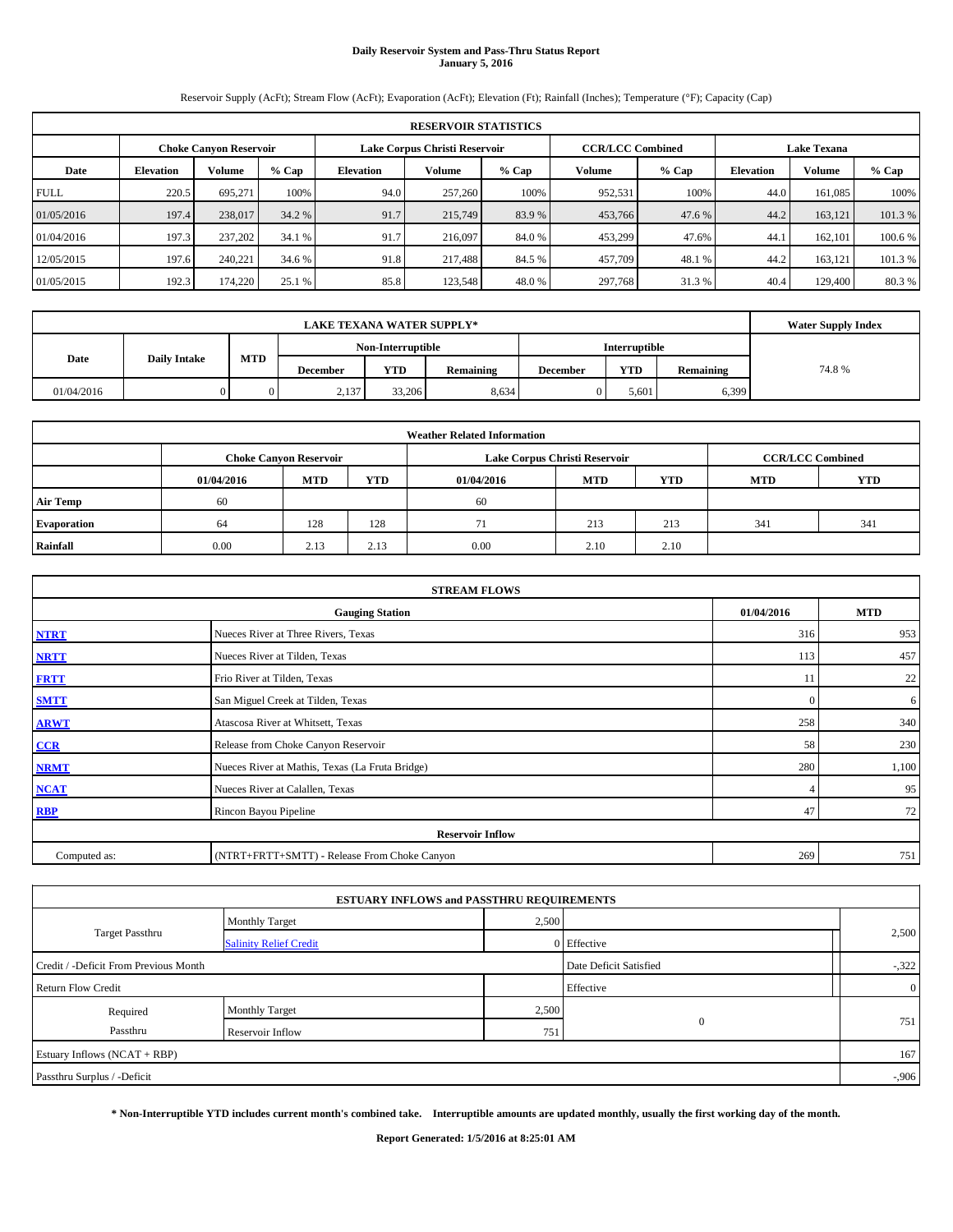# **Daily Reservoir System and Pass-Thru Status Report January 6, 2016**

Reservoir Supply (AcFt); Stream Flow (AcFt); Evaporation (AcFt); Elevation (Ft); Rainfall (Inches); Temperature (°F); Capacity (Cap)

|             | <b>RESERVOIR STATISTICS</b> |                               |         |                  |                               |         |         |                         |                  |                    |         |  |  |
|-------------|-----------------------------|-------------------------------|---------|------------------|-------------------------------|---------|---------|-------------------------|------------------|--------------------|---------|--|--|
|             |                             | <b>Choke Canyon Reservoir</b> |         |                  | Lake Corpus Christi Reservoir |         |         | <b>CCR/LCC Combined</b> |                  | <b>Lake Texana</b> |         |  |  |
| Date        | <b>Elevation</b>            | <b>Volume</b>                 | $%$ Cap | <b>Elevation</b> | <b>Volume</b>                 | $%$ Cap | Volume  | $%$ Cap                 | <b>Elevation</b> | Volume             | % Cap   |  |  |
| <b>FULL</b> | 220.5                       | 695.271                       | 100%    | 94.0             | 257,260                       | 100%    | 952,531 | 100%                    | 44.0             | 161,085            | 100%    |  |  |
| 01/06/2016  | 197.4                       | 237,879                       | 34.2 %  | 91.6             | 214,360                       | 83.3 %  | 452,239 | 47.5 %                  | 44.2             | 163.121            | 101.3%  |  |  |
| 01/05/2016  | 197.4                       | 238,017                       | 34.2 %  | 91.7             | 215,749                       | 83.9 %  | 453,766 | 47.6%                   | 44.2             | 163.121            | 101.3%  |  |  |
| 12/06/2015  | 197.5                       | 239,118                       | 34.4 %  | 91.8             | 217,488                       | 84.5 %  | 456,606 | 47.9 %                  | 44.2             | 163,121            | 101.3 % |  |  |
| 01/06/2015  | 192.2                       | 173,098                       | 24.9 %  | 85.8             | 123.151                       | 47.9 %  | 296,249 | 31.1 %                  | 40.4             | 129,400            | 80.3%   |  |  |

|            | <b>Water Supply Index</b> |            |                 |                   |           |                 |                      |           |       |
|------------|---------------------------|------------|-----------------|-------------------|-----------|-----------------|----------------------|-----------|-------|
|            |                           |            |                 | Non-Interruptible |           |                 | <b>Interruptible</b> |           |       |
| Date       | <b>Daily Intake</b>       | <b>MTD</b> | <b>December</b> | <b>YTD</b>        | Remaining | <b>December</b> | <b>YTD</b>           | Remaining | 74.6% |
| 01/05/2016 |                           |            | 2,137           | 33,206            | 8,634     |                 | 5,601                | 6,399     |       |

|                 |            |                               |            | <b>Weather Related Information</b> |                               |                         |     |     |
|-----------------|------------|-------------------------------|------------|------------------------------------|-------------------------------|-------------------------|-----|-----|
|                 |            | <b>Choke Canvon Reservoir</b> |            |                                    | Lake Corpus Christi Reservoir | <b>CCR/LCC Combined</b> |     |     |
|                 | 01/05/2016 | <b>MTD</b>                    | <b>YTD</b> |                                    |                               |                         |     |     |
| <b>Air Temp</b> | 57         |                               |            | 60                                 |                               |                         |     |     |
| Evaporation     |            | 136                           | 136        | 61                                 | 274                           | 274                     | 410 | 410 |
| Rainfall        | 0.02       | 2.15                          | 2.15       | 0.00                               | 2.10                          | 2.10                    |     |     |

| <b>STREAM FLOWS</b> |                                                 |          |       |  |  |  |  |  |  |
|---------------------|-------------------------------------------------|----------|-------|--|--|--|--|--|--|
|                     | <b>Gauging Station</b>                          |          |       |  |  |  |  |  |  |
| <b>NTRT</b>         | Nueces River at Three Rivers, Texas             | 463      | 1,415 |  |  |  |  |  |  |
| <b>NRTT</b>         | Nueces River at Tilden, Texas                   | 107      | 564   |  |  |  |  |  |  |
| <b>FRTT</b>         | Frio River at Tilden, Texas                     | 6        | 28    |  |  |  |  |  |  |
| <b>SMTT</b>         | San Miguel Creek at Tilden, Texas               | $\Omega$ | 6     |  |  |  |  |  |  |
| <b>ARWT</b>         | Atascosa River at Whitsett, Texas               | 236      | 576   |  |  |  |  |  |  |
| CCR                 | Release from Choke Canyon Reservoir             | 58       | 288   |  |  |  |  |  |  |
| <b>NRMT</b>         | Nueces River at Mathis, Texas (La Fruta Bridge) | 304      | 1,403 |  |  |  |  |  |  |
| <b>NCAT</b>         | Nueces River at Calallen, Texas                 | $\Omega$ | 95    |  |  |  |  |  |  |
| <b>RBP</b>          | Rincon Bayou Pipeline                           | 47       | 119   |  |  |  |  |  |  |
|                     | <b>Reservoir Inflow</b>                         |          |       |  |  |  |  |  |  |
| Computed as:        | (NTRT+FRTT+SMTT) - Release From Choke Canyon    | 411      | 1,162 |  |  |  |  |  |  |

|                                       |                               | <b>ESTUARY INFLOWS and PASSTHRU REQUIREMENTS</b> |             |          |
|---------------------------------------|-------------------------------|--------------------------------------------------|-------------|----------|
|                                       | <b>Monthly Target</b>         | 2,500                                            |             |          |
| <b>Target Passthru</b>                | <b>Salinity Relief Credit</b> |                                                  | 0 Effective | 2,500    |
| Credit / -Deficit From Previous Month | Date Deficit Satisfied        | $-322$                                           |             |          |
| <b>Return Flow Credit</b>             |                               |                                                  | Effective   |          |
| Required                              | <b>Monthly Target</b>         | 2,500                                            |             |          |
| Passthru                              | Reservoir Inflow              | 1,162                                            | $\Omega$    | 1,162    |
| Estuary Inflows (NCAT + RBP)          |                               |                                                  |             | 214      |
| Passthru Surplus / -Deficit           |                               |                                                  |             | $-1,270$ |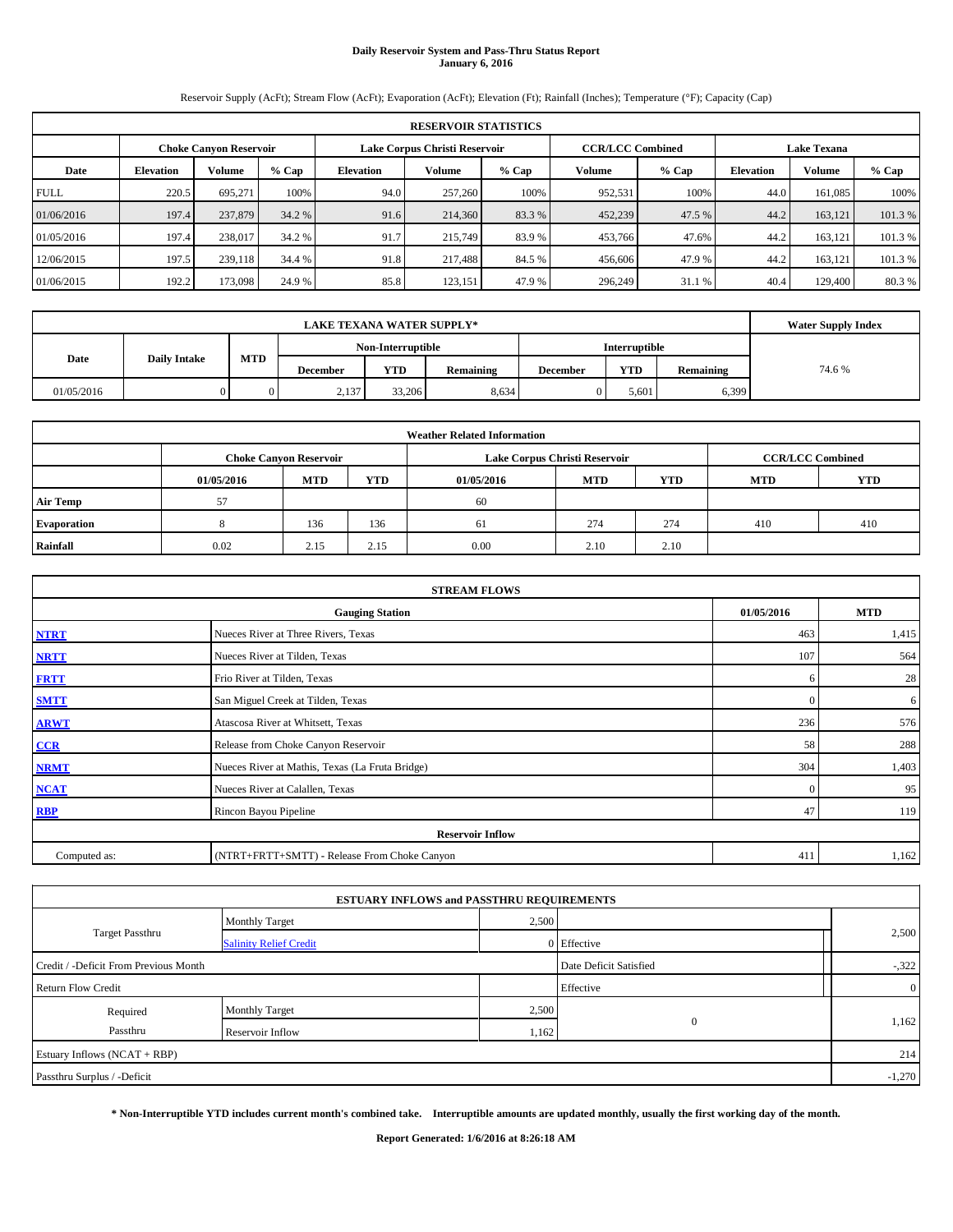# **Daily Reservoir System and Pass-Thru Status Report January 7, 2016**

Reservoir Supply (AcFt); Stream Flow (AcFt); Evaporation (AcFt); Elevation (Ft); Rainfall (Inches); Temperature (°F); Capacity (Cap)

|             | <b>RESERVOIR STATISTICS</b> |                               |         |                  |                               |         |                         |         |                  |                    |         |  |  |  |
|-------------|-----------------------------|-------------------------------|---------|------------------|-------------------------------|---------|-------------------------|---------|------------------|--------------------|---------|--|--|--|
|             |                             | <b>Choke Canyon Reservoir</b> |         |                  | Lake Corpus Christi Reservoir |         | <b>CCR/LCC Combined</b> |         |                  | <b>Lake Texana</b> |         |  |  |  |
| Date        | <b>Elevation</b>            | <b>Volume</b>                 | $%$ Cap | <b>Elevation</b> | Volume                        | $%$ Cap | Volume                  | $%$ Cap | <b>Elevation</b> | <b>Volume</b>      | $%$ Cap |  |  |  |
| <b>FULL</b> | 220.5                       | 695.271                       | 100%    | 94.0             | 257,260                       | 100%    | 952,531                 | 100%    | 44.0             | 161.085            | 100%    |  |  |  |
| 01/07/2016  | 197.3                       | 236,931                       | 34.1 %  | 91.6             | 214,534                       | 83.4 %  | 451,465                 | 47.4 %  | 44.2             | 163.121            | 101.3%  |  |  |  |
| 01/06/2016  | 197.4                       | 237,879                       | 34.2 %  | 91.6             | 214,360                       | 83.3 %  | 452,239                 | 47.5%   | 44.2             | 163.121            | 101.3 % |  |  |  |
| 12/07/2015  | 197.5                       | 239,256                       | 34.4 %  | 91.8             | 217,314                       | 84.5 %  | 456,570                 | 47.9%   | 44.2             | 163.121            | 101.3 % |  |  |  |
| 01/07/2015  | 192.2                       | 173,658                       | 25.0 %  | 85.8             | 123.019                       | 47.8%   | 296,677                 | 31.1 %  | 40.4             | 129,400            | 80.3%   |  |  |  |

|            | <b>Water Supply Index</b> |            |          |                   |           |                 |            |           |       |
|------------|---------------------------|------------|----------|-------------------|-----------|-----------------|------------|-----------|-------|
|            |                           |            |          | Non-Interruptible |           |                 |            |           |       |
| Date       | <b>Daily Intake</b>       | <b>MTD</b> | December | <b>YTD</b>        | Remaining | <b>December</b> | <b>YTD</b> | Remaining | 74.5% |
| 01/06/2016 |                           |            | 2,137    | 33,206            | 8,634     |                 | 5.601      | 6,399     |       |

| <b>Weather Related Information</b> |            |                                                                                  |      |      |                               |                         |     |     |  |  |
|------------------------------------|------------|----------------------------------------------------------------------------------|------|------|-------------------------------|-------------------------|-----|-----|--|--|
|                                    |            | <b>Choke Canyon Reservoir</b>                                                    |      |      | Lake Corpus Christi Reservoir | <b>CCR/LCC Combined</b> |     |     |  |  |
|                                    | 01/06/2016 | <b>MTD</b><br><b>YTD</b><br><b>YTD</b><br><b>MTD</b><br><b>MTD</b><br>01/06/2016 |      |      |                               |                         |     |     |  |  |
| <b>Air Temp</b>                    | 62         |                                                                                  |      | 66   |                               |                         |     |     |  |  |
| Evaporation                        | 16         | 152                                                                              | 152  | 20   | 294                           | 294                     | 446 | 446 |  |  |
| Rainfall                           | 0.03       | 2.18                                                                             | 2.18 | 0.06 | 2.16                          | 2.16                    |     |     |  |  |

| <b>STREAM FLOWS</b> |                                                 |              |       |  |  |  |  |  |  |
|---------------------|-------------------------------------------------|--------------|-------|--|--|--|--|--|--|
|                     | 01/06/2016                                      | <b>MTD</b>   |       |  |  |  |  |  |  |
| <b>NTRT</b>         | Nueces River at Three Rivers, Texas             | 359          | 1,775 |  |  |  |  |  |  |
| <b>NRTT</b>         | Nueces River at Tilden, Texas                   | 105          | 669   |  |  |  |  |  |  |
| <b>FRTT</b>         | Frio River at Tilden, Texas                     | 3            | 31    |  |  |  |  |  |  |
| <b>SMTT</b>         | San Miguel Creek at Tilden, Texas               | $\mathbf{0}$ | 6     |  |  |  |  |  |  |
| <b>ARWT</b>         | Atascosa River at Whitsett, Texas               | 119          | 695   |  |  |  |  |  |  |
| $CCR$               | Release from Choke Canyon Reservoir             | 58           | 345   |  |  |  |  |  |  |
| <b>NRMT</b>         | Nueces River at Mathis, Texas (La Fruta Bridge) | 312          | 1,715 |  |  |  |  |  |  |
| <b>NCAT</b>         | Nueces River at Calallen, Texas                 | $\mathbf{0}$ | 95    |  |  |  |  |  |  |
| <b>RBP</b>          | Rincon Bayou Pipeline                           | 46           | 165   |  |  |  |  |  |  |
|                     | <b>Reservoir Inflow</b>                         |              |       |  |  |  |  |  |  |
| Computed as:        | (NTRT+FRTT+SMTT) - Release From Choke Canyon    | 305          | 1,466 |  |  |  |  |  |  |

|                                       |                               | <b>ESTUARY INFLOWS and PASSTHRU REQUIREMENTS</b> |             |                |
|---------------------------------------|-------------------------------|--------------------------------------------------|-------------|----------------|
|                                       | <b>Monthly Target</b>         | 2,500                                            |             |                |
| <b>Target Passthru</b>                | <b>Salinity Relief Credit</b> |                                                  | 0 Effective | 2,500          |
| Credit / -Deficit From Previous Month | Date Deficit Satisfied        | $-322$                                           |             |                |
| <b>Return Flow Credit</b>             |                               |                                                  | Effective   | $\overline{0}$ |
| Required                              | <b>Monthly Target</b>         | 2,500                                            |             |                |
| Passthru                              | Reservoir Inflow              | 1,466                                            | $\Omega$    | 1,466          |
| Estuary Inflows (NCAT + RBP)          |                               |                                                  |             | 260            |
| Passthru Surplus / -Deficit           |                               |                                                  |             | $-1,528$       |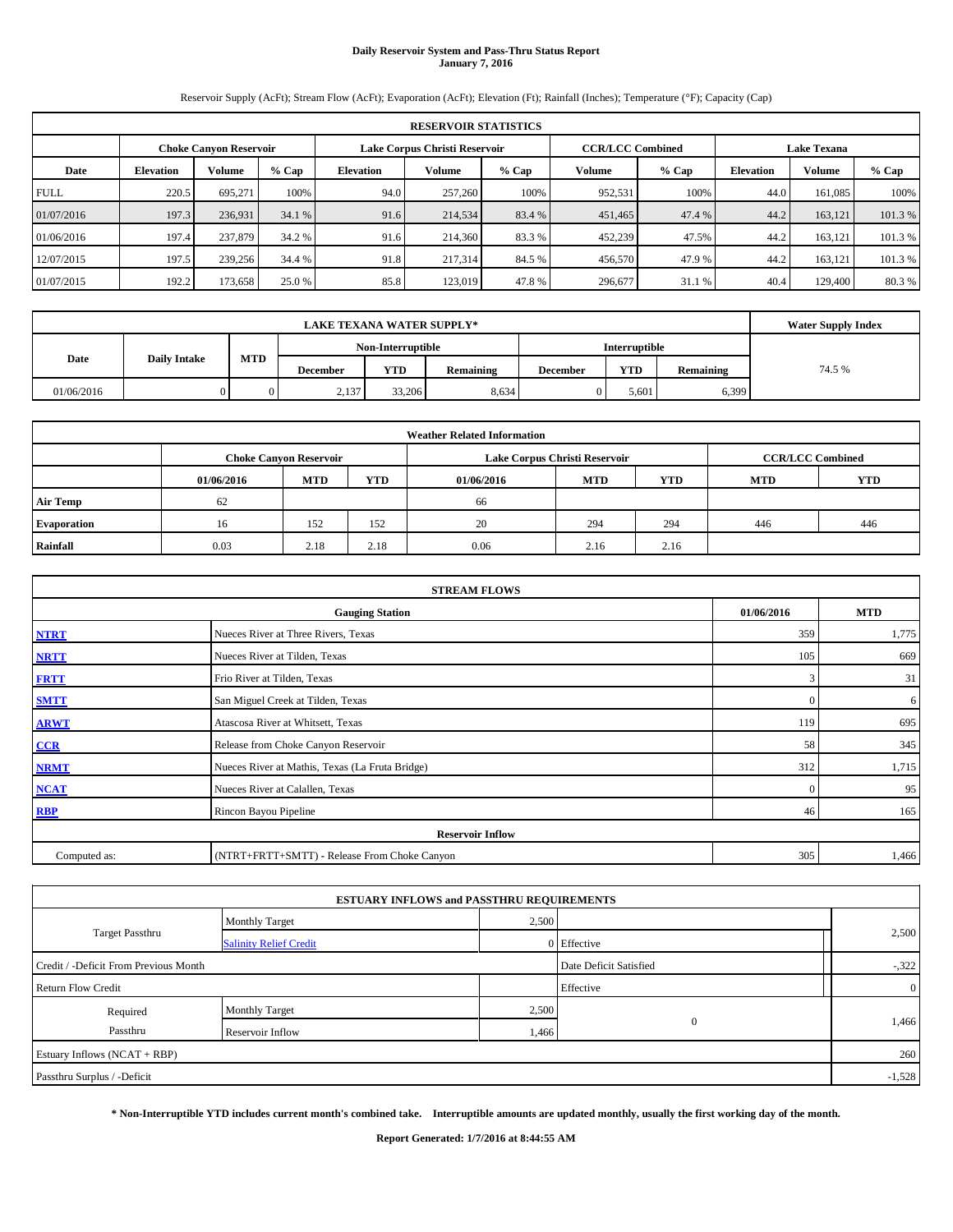# **Daily Reservoir System and Pass-Thru Status Report January 8, 2016**

Reservoir Supply (AcFt); Stream Flow (AcFt); Evaporation (AcFt); Elevation (Ft); Rainfall (Inches); Temperature (°F); Capacity (Cap)

|             | <b>RESERVOIR STATISTICS</b> |                               |         |                  |                               |         |                         |         |                  |                    |         |  |  |
|-------------|-----------------------------|-------------------------------|---------|------------------|-------------------------------|---------|-------------------------|---------|------------------|--------------------|---------|--|--|
|             |                             | <b>Choke Canyon Reservoir</b> |         |                  | Lake Corpus Christi Reservoir |         | <b>CCR/LCC Combined</b> |         |                  | <b>Lake Texana</b> |         |  |  |
| Date        | <b>Elevation</b>            | <b>Volume</b>                 | $%$ Cap | <b>Elevation</b> | Volume                        | $%$ Cap | <b>Volume</b>           | $%$ Cap | <b>Elevation</b> | Volume             | % Cap   |  |  |
| <b>FULL</b> | 220.5                       | 695.271                       | 100%    | 94.0             | 257,260                       | 100%    | 952,531                 | 100%    | 44.0             | 161.085            | 100%    |  |  |
| 01/08/2016  | 197.4                       | 238,017                       | 34.2 %  | 91.6             | 214,187                       | 83.3 %  | 452,204                 | 47.5 %  | 44.2             | 163.121            | 101.3%  |  |  |
| 01/07/2016  | 197.3                       | 236,931                       | 34.1 %  | 91.6             | 214,534                       | 83.4 %  | 451,465                 | 47.4%   | 44.2             | 163.121            | 101.3 % |  |  |
| 12/08/2015  | 197.5                       | 238,705                       | 34.3 %  | 91.7             | 216,966                       | 84.3%   | 455,671                 | 47.8%   | 44.2             | 163,121            | 101.3 % |  |  |
| 01/08/2015  | 192.2                       | 172,875                       | 24.9 %  | 85.8             | 123,548                       | 48.0%   | 296,423                 | 31.1 %  | 40.3             | 128,570            | 79.8%   |  |  |

|                             | <b>LAKE TEXANA WATER SUPPLY*</b> |            |          |                   |           |                 |                      |           |       |  |  |
|-----------------------------|----------------------------------|------------|----------|-------------------|-----------|-----------------|----------------------|-----------|-------|--|--|
|                             |                                  |            |          | Non-Interruptible |           |                 | <b>Interruptible</b> |           |       |  |  |
| Date<br><b>Daily Intake</b> |                                  | <b>MTD</b> | December | <b>YTD</b>        | Remaining | <b>December</b> | <b>YTD</b>           | Remaining | 74.6% |  |  |
| 01/07/2016                  |                                  |            | 2,137    | 33,206            | 8,634     |                 | 5.601                | 6,399     |       |  |  |

|                    |                                                                                           |            |      | <b>Weather Related Information</b> |            |            |            |            |  |  |  |  |  |
|--------------------|-------------------------------------------------------------------------------------------|------------|------|------------------------------------|------------|------------|------------|------------|--|--|--|--|--|
|                    | Lake Corpus Christi Reservoir<br><b>CCR/LCC Combined</b><br><b>Choke Canyon Reservoir</b> |            |      |                                    |            |            |            |            |  |  |  |  |  |
|                    | 01/07/2016                                                                                | <b>MTD</b> | YTD  | 01/07/2016                         | <b>MTD</b> | <b>YTD</b> | <b>MTD</b> | <b>YTD</b> |  |  |  |  |  |
| <b>Air Temp</b>    | 64                                                                                        |            |      | 66                                 |            |            |            |            |  |  |  |  |  |
| <b>Evaporation</b> | 64                                                                                        | 216        | 216  | 91                                 | 385        | 385        | 601        | 601        |  |  |  |  |  |
| Rainfall           | 0.02                                                                                      | 2.20       | 2.20 | 0.00                               | 2.16       | 2.16       |            |            |  |  |  |  |  |

|              | <b>STREAM FLOWS</b>                             |              |            |
|--------------|-------------------------------------------------|--------------|------------|
|              | <b>Gauging Station</b>                          | 01/07/2016   | <b>MTD</b> |
| <b>NTRT</b>  | Nueces River at Three Rivers, Texas             | 276          | 2,051      |
| <b>NRTT</b>  | Nueces River at Tilden, Texas                   | 105          | 774        |
| <b>FRTT</b>  | Frio River at Tilden, Texas                     | $\mathbf{0}$ | 31         |
| <b>SMTT</b>  | San Miguel Creek at Tilden, Texas               | $\mathbf{0}$ | 6          |
| <b>ARWT</b>  | Atascosa River at Whitsett, Texas               | 62           | 757        |
| $CCR$        | Release from Choke Canyon Reservoir             | 58           | 403        |
| <b>NRMT</b>  | Nueces River at Mathis, Texas (La Fruta Bridge) | 304          | 2,019      |
| <b>NCAT</b>  | Nueces River at Calallen, Texas                 | $\Omega$     | 95         |
| <b>RBP</b>   | Rincon Bayou Pipeline                           | 46           | 211        |
|              | <b>Reservoir Inflow</b>                         |              |            |
| Computed as: | (NTRT+FRTT+SMTT) - Release From Choke Canyon    | 219          | 1,685      |

|                                       |                               | <b>ESTUARY INFLOWS and PASSTHRU REQUIREMENTS</b> |                        |                |
|---------------------------------------|-------------------------------|--------------------------------------------------|------------------------|----------------|
|                                       | <b>Monthly Target</b>         | 2,500                                            |                        |                |
| <b>Target Passthru</b>                | <b>Salinity Relief Credit</b> |                                                  | 0 Effective            | 2,500          |
| Credit / -Deficit From Previous Month |                               |                                                  | Date Deficit Satisfied | $-322$         |
| <b>Return Flow Credit</b>             |                               |                                                  | Effective              | $\overline{0}$ |
| Required                              | Monthly Target                | 2,500                                            |                        |                |
| Passthru                              | Reservoir Inflow              | 1,685                                            | $\mathbf{0}$           | 1,685          |
| Estuary Inflows (NCAT + RBP)          |                               |                                                  |                        | 306            |
| Passthru Surplus / -Deficit           |                               |                                                  |                        | $-1,701$       |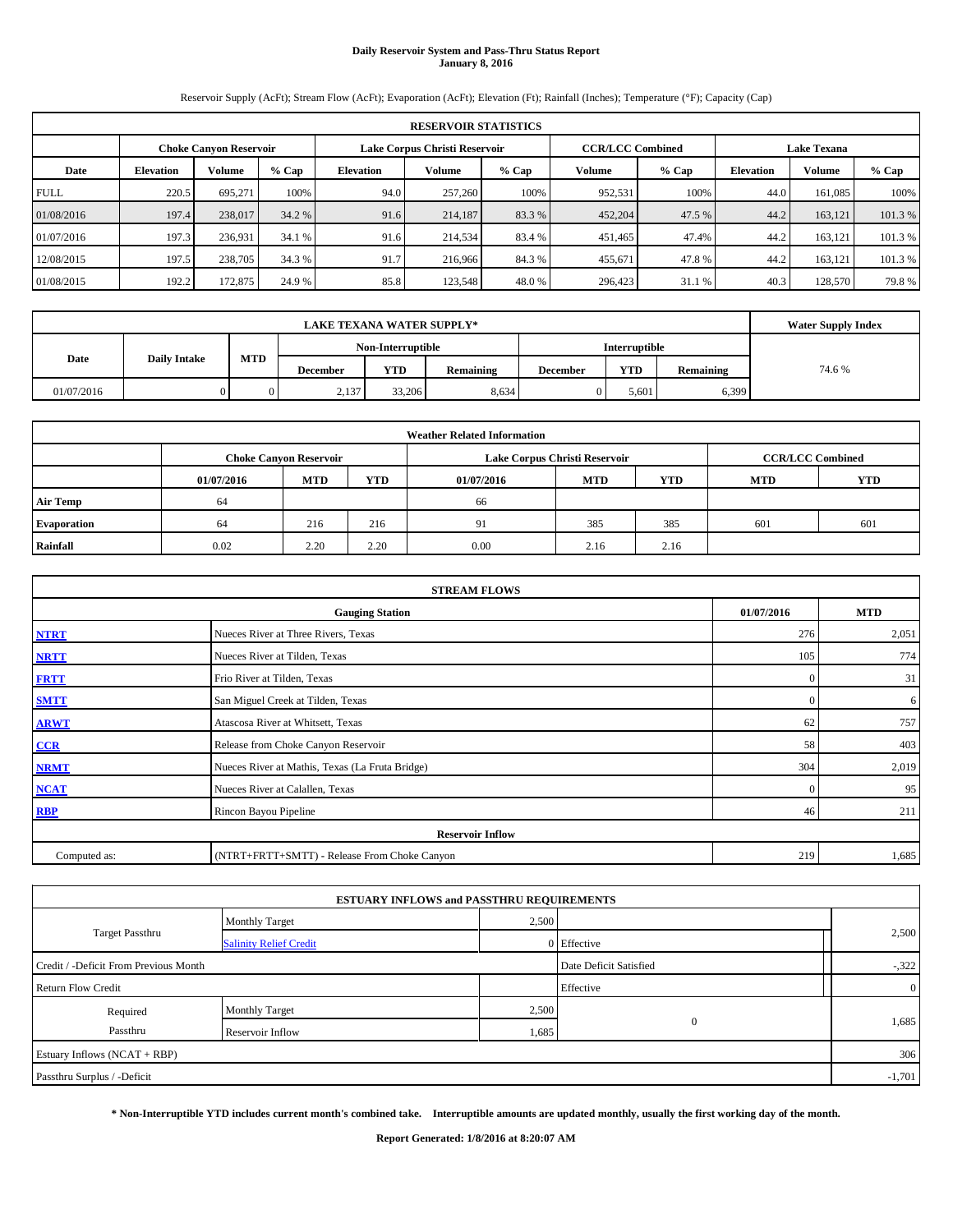# **Daily Reservoir System and Pass-Thru Status Report January 9, 2016**

Reservoir Supply (AcFt); Stream Flow (AcFt); Evaporation (AcFt); Elevation (Ft); Rainfall (Inches); Temperature (°F); Capacity (Cap)

|             | <b>RESERVOIR STATISTICS</b>                                                                                     |               |         |                  |               |         |         |         |                  |         |         |  |  |  |  |
|-------------|-----------------------------------------------------------------------------------------------------------------|---------------|---------|------------------|---------------|---------|---------|---------|------------------|---------|---------|--|--|--|--|
|             | <b>CCR/LCC Combined</b><br>Lake Corpus Christi Reservoir<br><b>Lake Texana</b><br><b>Choke Canyon Reservoir</b> |               |         |                  |               |         |         |         |                  |         |         |  |  |  |  |
| Date        | <b>Elevation</b>                                                                                                | <b>Volume</b> | $%$ Cap | <b>Elevation</b> | <b>Volume</b> | $%$ Cap | Volume  | $%$ Cap | <b>Elevation</b> | Volume  | % Cap   |  |  |  |  |
| <b>FULL</b> | 220.5                                                                                                           | 695.271       | 100%    | 94.0             | 257,260       | 100%    | 952,531 | 100%    | 44.0             | 161.085 | 100%    |  |  |  |  |
| 01/09/2016  | 197.3                                                                                                           | 236,795       | 34.1 %  | 91.6             | 214,881       | 83.5 %  | 451,676 | 47.4 %  | 44.1             | 162,101 | 100.6 % |  |  |  |  |
| 01/08/2016  | 197.4                                                                                                           | 238,017       | 34.2 %  | 91.6             | 214.187       | 83.3 %  | 452,204 | 47.5%   | 44.2             | 163.121 | 101.3%  |  |  |  |  |
| 12/09/2015  | 197.5                                                                                                           | 239,394       | 34.4 %  | 91.7             | 216,966       | 84.3 %  | 456,360 | 47.9 %  | 44.2             | 163,121 | 101.3 % |  |  |  |  |
| 01/09/2015  | 192.2                                                                                                           | 172,652       | 24.8%   | 85.7             | 122.492       | 47.6 %  | 295,144 | 31.0 %  | 40.3             | 128,570 | 79.8%   |  |  |  |  |

|            | <b>LAKE TEXANA WATER SUPPLY*</b> |            |          |                   |           |                 |                      |           |       |  |  |  |
|------------|----------------------------------|------------|----------|-------------------|-----------|-----------------|----------------------|-----------|-------|--|--|--|
|            |                                  |            |          | Non-Interruptible |           |                 | <b>Interruptible</b> |           |       |  |  |  |
| Date       | <b>Daily Intake</b>              | <b>MTD</b> | December | <b>YTD</b>        | Remaining | <b>December</b> | <b>YTD</b>           | Remaining | 74.5% |  |  |  |
| 01/08/2016 |                                  |            | 2,137    | 33,206            | 8,634     |                 | 5.601                | 6,399     |       |  |  |  |

|                 |                                                                                           |      |      | <b>Weather Related Information</b> |            |            |            |            |  |  |  |  |  |
|-----------------|-------------------------------------------------------------------------------------------|------|------|------------------------------------|------------|------------|------------|------------|--|--|--|--|--|
|                 | <b>CCR/LCC Combined</b><br>Lake Corpus Christi Reservoir<br><b>Choke Canyon Reservoir</b> |      |      |                                    |            |            |            |            |  |  |  |  |  |
|                 | 01/08/2016                                                                                | MTD  | YTD  | 01/08/2016                         | <b>MTD</b> | <b>YTD</b> | <b>MTD</b> | <b>YTD</b> |  |  |  |  |  |
| <b>Air Temp</b> | 69                                                                                        |      |      | 67                                 |            |            |            |            |  |  |  |  |  |
| Evaporation     | 56                                                                                        | 272  | 272  | 61                                 | 446        | 446        | 718        | 718        |  |  |  |  |  |
| Rainfall        | 0.00                                                                                      | 2.20 | 2.20 | 0.00                               | 2.16       | 2.16       |            |            |  |  |  |  |  |

|              | <b>STREAM FLOWS</b>                             |            |            |
|--------------|-------------------------------------------------|------------|------------|
|              | <b>Gauging Station</b>                          | 01/08/2016 | <b>MTD</b> |
| <b>NTRT</b>  | Nueces River at Three Rivers, Texas             | 238        | 2,289      |
| <b>NRTT</b>  | Nueces River at Tilden, Texas                   | 109        | 883        |
| <b>FRTT</b>  | Frio River at Tilden, Texas                     |            | 33         |
| <b>SMTT</b>  | San Miguel Creek at Tilden, Texas               | $\Omega$   | 6          |
| <b>ARWT</b>  | Atascosa River at Whitsett, Texas               | 44         | 801        |
| $CCR$        | Release from Choke Canyon Reservoir             | 58         | 461        |
| <b>NRMT</b>  | Nueces River at Mathis, Texas (La Fruta Bridge) | 304        | 2,322      |
| <b>NCAT</b>  | Nueces River at Calallen, Texas                 | $\Omega$   | 95         |
| <b>RBP</b>   | Rincon Bayou Pipeline                           | 48         | 260        |
|              | <b>Reservoir Inflow</b>                         |            |            |
| Computed as: | (NTRT+FRTT+SMTT) - Release From Choke Canyon    | 182        | 1,867      |

|                                       |                               |       | <b>ESTUARY INFLOWS and PASSTHRU REQUIREMENTS</b> |            |          |
|---------------------------------------|-------------------------------|-------|--------------------------------------------------|------------|----------|
|                                       | <b>Monthly Target</b>         | 2,500 |                                                  |            |          |
| <b>Target Passthru</b>                | <b>Salinity Relief Credit</b> |       | 0 Effective                                      |            | 2,500    |
| Credit / -Deficit From Previous Month |                               |       | Date Deficit Satisfied                           | 01/08/2016 | $-322$   |
| <b>Return Flow Credit</b>             |                               |       | Effective                                        | 01/09/2016 | 500      |
| Required                              | <b>Monthly Target</b>         | 2,500 |                                                  |            |          |
| Passthru                              | Reservoir Inflow              | 1,867 | $\mathbf{0}$                                     |            | 1,867    |
| Estuary Inflows (NCAT + RBP)          |                               |       |                                                  |            | 355      |
| Passthru Surplus / -Deficit           |                               |       |                                                  |            | $-1,334$ |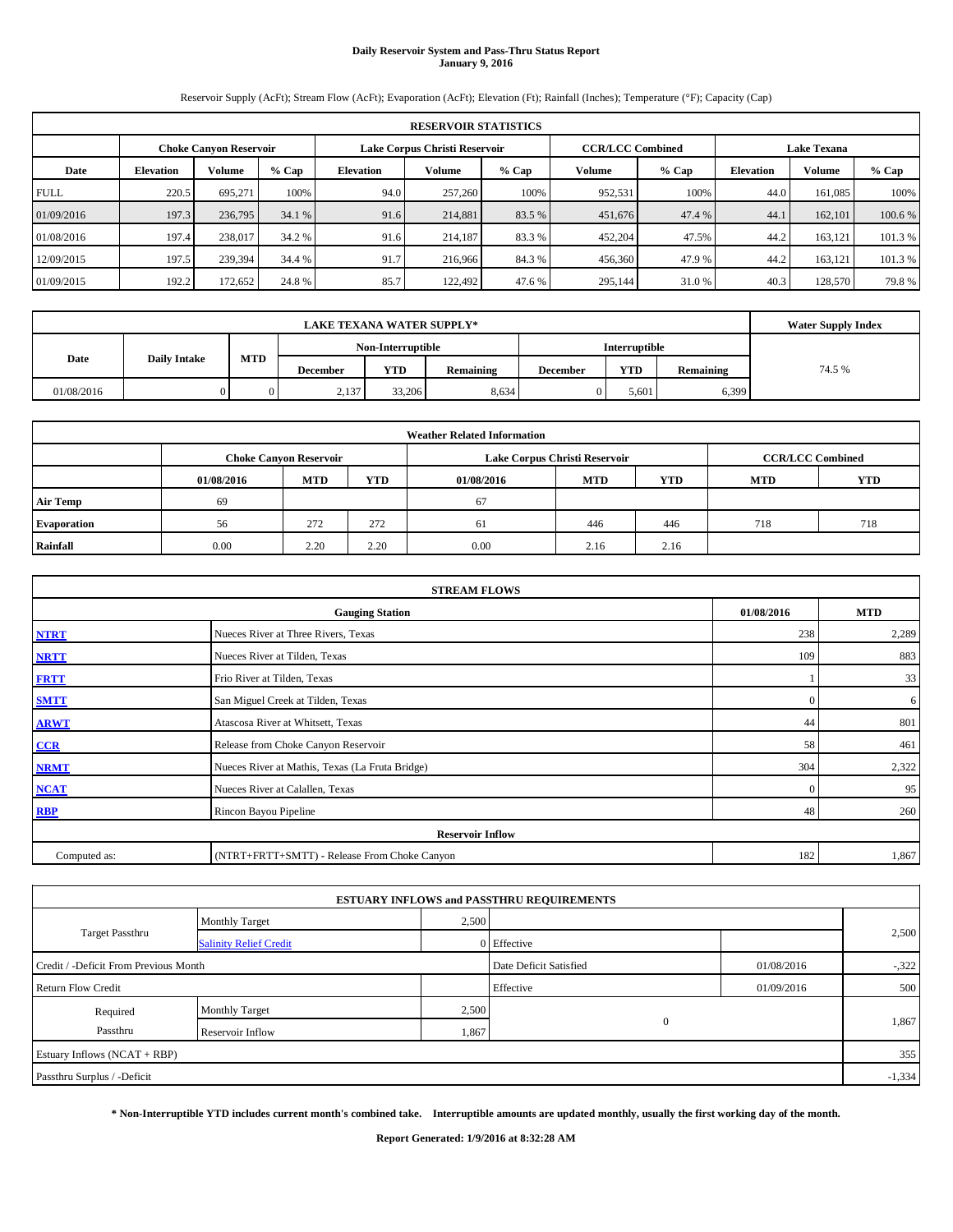# **Daily Reservoir System and Pass-Thru Status Report January 10, 2016**

Reservoir Supply (AcFt); Stream Flow (AcFt); Evaporation (AcFt); Elevation (Ft); Rainfall (Inches); Temperature (°F); Capacity (Cap)

|             | <b>RESERVOIR STATISTICS</b>                                                                                     |         |         |                  |               |         |         |         |                  |         |         |  |  |  |  |
|-------------|-----------------------------------------------------------------------------------------------------------------|---------|---------|------------------|---------------|---------|---------|---------|------------------|---------|---------|--|--|--|--|
|             | <b>CCR/LCC Combined</b><br>Lake Corpus Christi Reservoir<br><b>Lake Texana</b><br><b>Choke Canyon Reservoir</b> |         |         |                  |               |         |         |         |                  |         |         |  |  |  |  |
| Date        | <b>Elevation</b>                                                                                                | Volume  | $%$ Cap | <b>Elevation</b> | <b>Volume</b> | $%$ Cap | Volume  | $%$ Cap | <b>Elevation</b> | Volume  | % Cap   |  |  |  |  |
| <b>FULL</b> | 220.5                                                                                                           | 695.271 | 100%    | 94.0             | 257,260       | 100%    | 952,531 | 100%    | 44.0             | 161.085 | 100%    |  |  |  |  |
| 01/10/2016  | 197.3                                                                                                           | 237,066 | 34.1 %  | 91.5             | 213,667       | 83.1 %  | 450,733 | 47.3 %  | 44.1             | 162,101 | 100.6 % |  |  |  |  |
| 01/09/2016  | 197.3                                                                                                           | 236,795 | 34.1 %  | 91.6             | 214,881       | 83.5 %  | 451,676 | 47.4%   | 44.1             | 162,101 | 100.6 % |  |  |  |  |
| 12/10/2015  | 197.4                                                                                                           | 238,292 | 34.3 %  | 91.7             | 216,270       | 84.1 %  | 454,562 | 47.7 %  | 44.1             | 162,101 | 100.6 % |  |  |  |  |
| 01/10/2015  | 192.2                                                                                                           | 172,652 | 24.8%   | 85.8             | 123.283       | 47.9 %  | 295,935 | 31.1 %  | 40.3             | 128,570 | 79.8%   |  |  |  |  |

|            | <b>LAKE TEXANA WATER SUPPLY*</b> |                      |          |            |           |                 |            |           |       |  |  |
|------------|----------------------------------|----------------------|----------|------------|-----------|-----------------|------------|-----------|-------|--|--|
|            |                                  | <b>Interruptible</b> |          |            |           |                 |            |           |       |  |  |
| Date       | <b>Daily Intake</b>              | <b>MTD</b>           | December | <b>YTD</b> | Remaining | <b>December</b> | <b>YTD</b> | Remaining | 74.3% |  |  |
| 01/09/2016 |                                  |                      | 2,137    | 33,206     | 8,634     |                 | 5.601      | 6,399     |       |  |  |

|                 |                                                                                           |      |      | <b>Weather Related Information</b> |            |            |            |            |  |  |  |  |  |
|-----------------|-------------------------------------------------------------------------------------------|------|------|------------------------------------|------------|------------|------------|------------|--|--|--|--|--|
|                 | <b>CCR/LCC Combined</b><br>Lake Corpus Christi Reservoir<br><b>Choke Canyon Reservoir</b> |      |      |                                    |            |            |            |            |  |  |  |  |  |
|                 | 01/09/2016                                                                                | MTD  | YTD  | 01/09/2016                         | <b>MTD</b> | <b>YTD</b> | <b>MTD</b> | <b>YTD</b> |  |  |  |  |  |
| <b>Air Temp</b> | 62                                                                                        |      |      | 62                                 |            |            |            |            |  |  |  |  |  |
| Evaporation     | 135                                                                                       | 407  | 407  | 222                                | 668        | 668        | 1,075      | 1,075      |  |  |  |  |  |
| Rainfall        | 0.00                                                                                      | 2.20 | 2.20 | 0.00                               | 2.16       | 2.16       |            |            |  |  |  |  |  |

| <b>STREAM FLOWS</b> |                                                 |            |            |  |  |  |  |  |  |  |
|---------------------|-------------------------------------------------|------------|------------|--|--|--|--|--|--|--|
|                     | <b>Gauging Station</b>                          | 01/09/2016 | <b>MTD</b> |  |  |  |  |  |  |  |
| <b>NTRT</b>         | Nueces River at Three Rivers, Texas             | 216        | 2,505      |  |  |  |  |  |  |  |
| <b>NRTT</b>         | Nueces River at Tilden, Texas                   | 103        | 987        |  |  |  |  |  |  |  |
| <b>FRTT</b>         | Frio River at Tilden, Texas                     |            | 34         |  |  |  |  |  |  |  |
| <b>SMTT</b>         | San Miguel Creek at Tilden, Texas               | $\Omega$   | 6          |  |  |  |  |  |  |  |
| <b>ARWT</b>         | Atascosa River at Whitsett, Texas               | 34         | 834        |  |  |  |  |  |  |  |
| $CCR$               | Release from Choke Canyon Reservoir             | 58         | 518        |  |  |  |  |  |  |  |
| <b>NRMT</b>         | Nueces River at Mathis, Texas (La Fruta Bridge) | 320        | 2,642      |  |  |  |  |  |  |  |
| <b>NCAT</b>         | Nueces River at Calallen, Texas                 | $\Omega$   | 95         |  |  |  |  |  |  |  |
| <b>RBP</b>          | Rincon Bayou Pipeline                           | 45         | 305        |  |  |  |  |  |  |  |
|                     | <b>Reservoir Inflow</b>                         |            |            |  |  |  |  |  |  |  |
| Computed as:        | (NTRT+FRTT+SMTT) - Release From Choke Canyon    | 160        | 2,027      |  |  |  |  |  |  |  |

| <b>ESTUARY INFLOWS and PASSTHRU REQUIREMENTS</b> |                               |       |                        |            |        |  |  |  |  |  |  |
|--------------------------------------------------|-------------------------------|-------|------------------------|------------|--------|--|--|--|--|--|--|
|                                                  | <b>Monthly Target</b>         | 2,500 |                        |            |        |  |  |  |  |  |  |
| <b>Target Passthru</b>                           | <b>Salinity Relief Credit</b> |       | 0 Effective            |            | 2,500  |  |  |  |  |  |  |
| Credit / -Deficit From Previous Month            |                               |       | Date Deficit Satisfied | 01/08/2016 | $-322$ |  |  |  |  |  |  |
| <b>Return Flow Credit</b>                        |                               |       | Effective              | 01/09/2016 | 500    |  |  |  |  |  |  |
| Required                                         | <b>Monthly Target</b>         | 2,500 |                        |            |        |  |  |  |  |  |  |
| Passthru                                         | Reservoir Inflow              | 2,027 | $\mathbf{0}$           |            | 2,027  |  |  |  |  |  |  |
| Estuary Inflows (NCAT + RBP)                     |                               |       |                        |            | 400    |  |  |  |  |  |  |
| Passthru Surplus / -Deficit                      |                               |       |                        |            |        |  |  |  |  |  |  |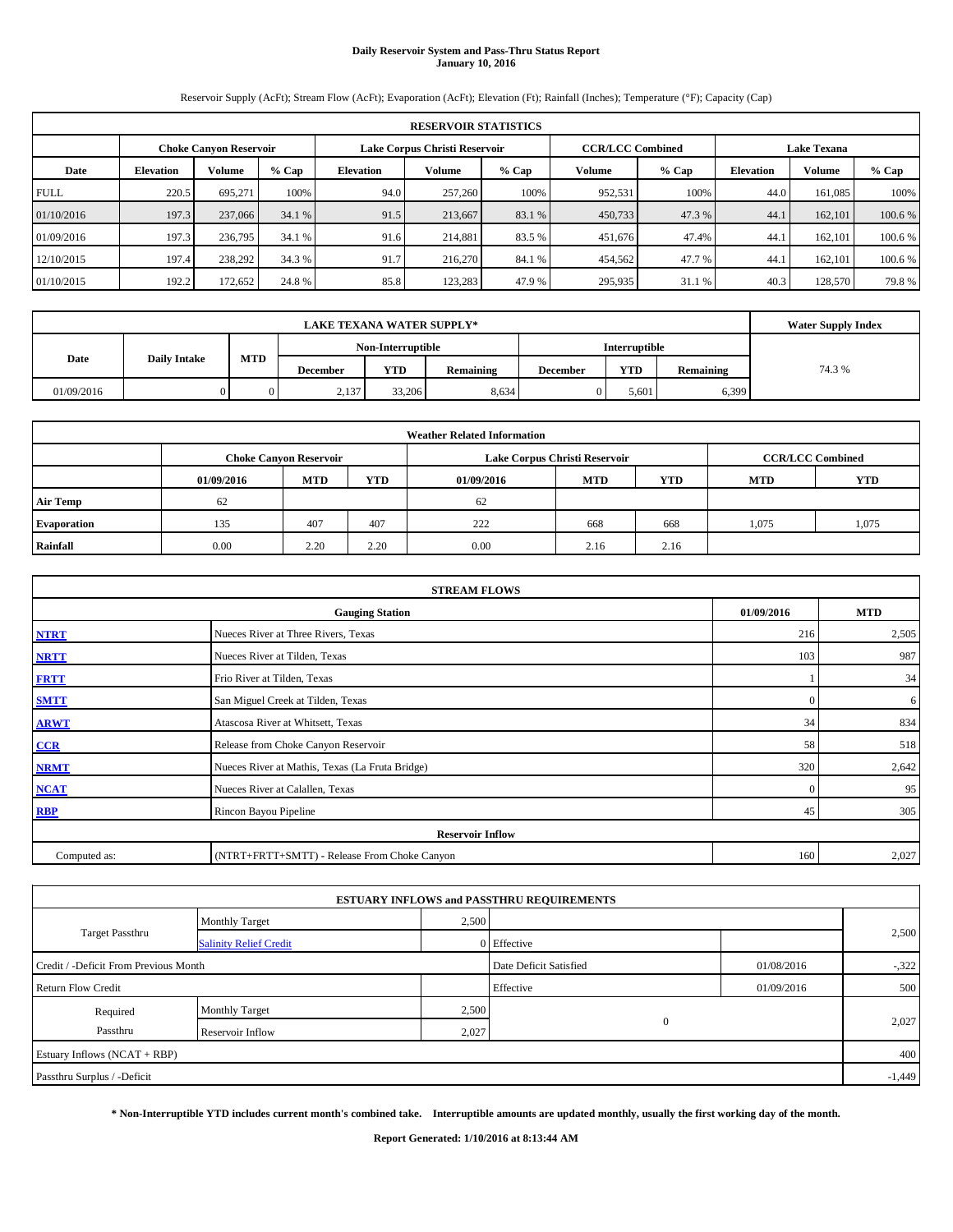# **Daily Reservoir System and Pass-Thru Status Report January 11, 2016**

Reservoir Supply (AcFt); Stream Flow (AcFt); Evaporation (AcFt); Elevation (Ft); Rainfall (Inches); Temperature (°F); Capacity (Cap)

|             | <b>RESERVOIR STATISTICS</b> |         |         |                  |                               |         |                         |         |                    |         |         |  |  |
|-------------|-----------------------------|---------|---------|------------------|-------------------------------|---------|-------------------------|---------|--------------------|---------|---------|--|--|
|             | Choke Canvon Reservoir      |         |         |                  | Lake Corpus Christi Reservoir |         | <b>CCR/LCC Combined</b> |         | <b>Lake Texana</b> |         |         |  |  |
| Date        | <b>Elevation</b>            | Volume  | $%$ Cap | <b>Elevation</b> | Volume                        | $%$ Cap | <b>Volume</b>           | $%$ Cap | <b>Elevation</b>   | Volume  | % Cap   |  |  |
| <b>FULL</b> | 220.5                       | 695.271 | 100%    | 94.0             | 257,260                       | 100%    | 952,531                 | 100%    | 44.0               | 161.085 | 100%    |  |  |
| 01/11/2016  | 197.3                       | 236,386 | 34.0 %  | 91.5             | 213,494                       | 83.0 %  | 449,880                 | 47.2 %  | 44.1               | 162,101 | 100.6 % |  |  |
| 01/10/2016  | 197.3                       | 237,066 | 34.1 %  | 91.5             | 213.667                       | 83.1 %  | 450,733                 | 47.3%   | 44.7               | 162,101 | 100.6 % |  |  |
| 12/11/2015  | 197.4                       | 237,879 | 34.2 %  | 91.7             | 216,444                       | 84.1 %  | 454,323                 | 47.7 %  | 44.1               | 162,101 | 100.6 % |  |  |
| 01/11/2015  | 192.2                       | 173,098 | 24.9 %  | 85.8             | 123.151                       | 47.9 %  | 296,249                 | 31.1 %  | 40.3               | 128,570 | 79.8%   |  |  |

|            | <b>Water Supply Index</b> |            |          |                   |           |                 |                      |           |       |
|------------|---------------------------|------------|----------|-------------------|-----------|-----------------|----------------------|-----------|-------|
|            |                           |            |          | Non-Interruptible |           |                 | <b>Interruptible</b> |           |       |
| Date       | <b>Daily Intake</b>       | <b>MTD</b> | December | <b>YTD</b>        | Remaining | <b>December</b> | <b>YTD</b>           | Remaining | 74.2% |
| 01/10/2016 |                           |            | 2,137    | 33,206            | 8,634     |                 | 5.601                | 6,399     |       |

| <b>Weather Related Information</b> |            |                               |      |            |                               |                         |            |            |  |  |  |
|------------------------------------|------------|-------------------------------|------|------------|-------------------------------|-------------------------|------------|------------|--|--|--|
|                                    |            | <b>Choke Canvon Reservoir</b> |      |            | Lake Corpus Christi Reservoir | <b>CCR/LCC Combined</b> |            |            |  |  |  |
|                                    | 01/10/2016 | MTD                           | YTD  | 01/10/2016 | <b>MTD</b>                    | <b>YTD</b>              | <b>MTD</b> | <b>YTD</b> |  |  |  |
| <b>Air Temp</b>                    | 53         |                               |      | 52         |                               |                         |            |            |  |  |  |
| Evaporation                        | 72         | 479                           | 479  | 101        | 769                           | 769                     | 1.248      | 1,248      |  |  |  |
| Rainfall                           | 0.00       | 2.20                          | 2.20 | 0.00       | 2.16                          | 2.16                    |            |            |  |  |  |

|              | <b>STREAM FLOWS</b>                             |              |            |  |  |  |  |  |  |  |  |
|--------------|-------------------------------------------------|--------------|------------|--|--|--|--|--|--|--|--|
|              | <b>Gauging Station</b>                          | 01/10/2016   | <b>MTD</b> |  |  |  |  |  |  |  |  |
| <b>NTRT</b>  | Nueces River at Three Rivers, Texas             | 206          | 2,712      |  |  |  |  |  |  |  |  |
| <b>NRTT</b>  | Nueces River at Tilden, Texas                   | 91           | 1,078      |  |  |  |  |  |  |  |  |
| <b>FRTT</b>  | Frio River at Tilden, Texas                     |              | 35         |  |  |  |  |  |  |  |  |
| <b>SMTT</b>  | San Miguel Creek at Tilden, Texas               | $\mathbf{0}$ | 6          |  |  |  |  |  |  |  |  |
| <b>ARWT</b>  | Atascosa River at Whitsett, Texas               | 28           | 862        |  |  |  |  |  |  |  |  |
| CCR          | Release from Choke Canyon Reservoir             | 58           | 576        |  |  |  |  |  |  |  |  |
| <b>NRMT</b>  | Nueces River at Mathis, Texas (La Fruta Bridge) | 324          | 2,966      |  |  |  |  |  |  |  |  |
| NCAT         | Nueces River at Calallen, Texas                 | $\Omega$     | 95         |  |  |  |  |  |  |  |  |
| <b>RBP</b>   | Rincon Bayou Pipeline                           | 45           | 350        |  |  |  |  |  |  |  |  |
|              | <b>Reservoir Inflow</b>                         |              |            |  |  |  |  |  |  |  |  |
| Computed as: | (NTRT+FRTT+SMTT) - Release From Choke Canyon    | 150          | 2,177      |  |  |  |  |  |  |  |  |

| <b>ESTUARY INFLOWS and PASSTHRU REQUIREMENTS</b> |                               |       |                                      |            |          |  |  |  |  |  |  |
|--------------------------------------------------|-------------------------------|-------|--------------------------------------|------------|----------|--|--|--|--|--|--|
|                                                  | <b>Monthly Target</b>         | 2,500 |                                      |            |          |  |  |  |  |  |  |
| Target Passthru                                  | <b>Salinity Relief Credit</b> |       | 0 Effective                          |            | 2,500    |  |  |  |  |  |  |
| Credit / -Deficit From Previous Month            |                               |       | Date Deficit Satisfied<br>01/08/2016 |            | $-322$   |  |  |  |  |  |  |
| <b>Return Flow Credit</b>                        |                               |       | Effective                            | 01/09/2016 | 500      |  |  |  |  |  |  |
| Required                                         | <b>Monthly Target</b>         | 2,500 |                                      |            |          |  |  |  |  |  |  |
| Passthru                                         | Reservoir Inflow              | 2,177 | $\mathbf{0}$                         |            | 2,177    |  |  |  |  |  |  |
| Estuary Inflows (NCAT + RBP)                     |                               |       |                                      |            | 445      |  |  |  |  |  |  |
| Passthru Surplus / -Deficit                      |                               |       |                                      |            | $-1,553$ |  |  |  |  |  |  |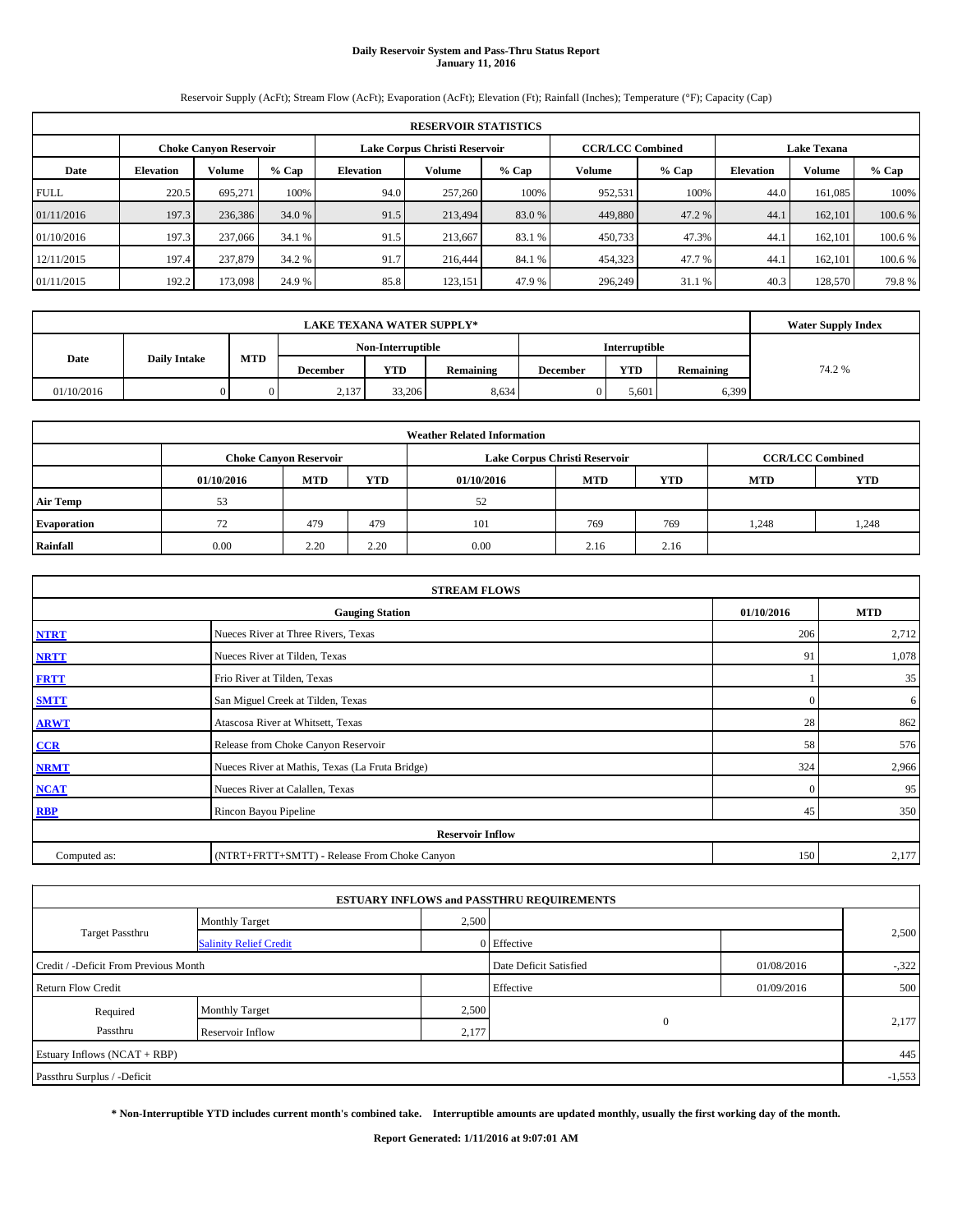# **Daily Reservoir System and Pass-Thru Status Report January 12, 2016**

Reservoir Supply (AcFt); Stream Flow (AcFt); Evaporation (AcFt); Elevation (Ft); Rainfall (Inches); Temperature (°F); Capacity (Cap)

|             | <b>RESERVOIR STATISTICS</b> |                               |         |                  |                               |         |                         |         |                    |               |         |  |  |
|-------------|-----------------------------|-------------------------------|---------|------------------|-------------------------------|---------|-------------------------|---------|--------------------|---------------|---------|--|--|
|             |                             | <b>Choke Canyon Reservoir</b> |         |                  | Lake Corpus Christi Reservoir |         | <b>CCR/LCC Combined</b> |         | <b>Lake Texana</b> |               |         |  |  |
| Date        | <b>Elevation</b>            | Volume                        | $%$ Cap | <b>Elevation</b> | Volume                        | $%$ Cap | Volume                  | $%$ Cap | <b>Elevation</b>   | <b>Volume</b> | $%$ Cap |  |  |
| <b>FULL</b> | 220.5                       | 695.271                       | 100%    | 94.0             | 257,260                       | 100%    | 952,531                 | 100%    | 44.0               | 161.085       | 100%    |  |  |
| 01/12/2016  | 197.2                       | 235,836                       | 33.9 %  | 91.5             | 213,320                       | 82.9 %  | 449,156                 | 47.2 %  | 44.2               | 163.121       | 101.3%  |  |  |
| 01/11/2016  | 197.3                       | 236,386                       | 34.0 %  | 91.5             | 213,494                       | 83.0 %  | 449,880                 | 47.2%   | 44.                | 162,101       | 100.6 % |  |  |
| 12/12/2015  | 197.4                       | 237,337                       | 34.1 %  | 91.6             | 215,054                       | 83.6 %  | 452,391                 | 47.5 %  | 44.                | 162.101       | 100.6 % |  |  |
| 01/12/2015  | 192.2                       | 173,098                       | 24.9 %  | 85.8             | 123,151                       | 47.9 %  | 296,249                 | 31.1 %  | 40.3               | 128,570       | 79.8%   |  |  |

|            | <b>Water Supply Index</b> |            |          |                   |           |                 |                      |           |       |
|------------|---------------------------|------------|----------|-------------------|-----------|-----------------|----------------------|-----------|-------|
|            |                           |            |          | Non-Interruptible |           |                 | <b>Interruptible</b> |           |       |
| Date       | <b>Daily Intake</b>       | <b>MTD</b> | December | <b>YTD</b>        | Remaining | <b>December</b> | <b>YTD</b>           | Remaining | 74.1% |
| 01/11/2016 |                           |            | 2,137    | 33,206            | 8,634     |                 | 5.601                | 6,399     |       |

| <b>Weather Related Information</b> |            |                               |      |            |                               |                         |            |            |  |  |  |
|------------------------------------|------------|-------------------------------|------|------------|-------------------------------|-------------------------|------------|------------|--|--|--|
|                                    |            | <b>Choke Canvon Reservoir</b> |      |            | Lake Corpus Christi Reservoir | <b>CCR/LCC Combined</b> |            |            |  |  |  |
|                                    | 01/11/2016 | MTD                           | YTD  | 01/11/2016 | <b>MTD</b>                    | <b>YTD</b>              | <b>MTD</b> | <b>YTD</b> |  |  |  |
| <b>Air Temp</b>                    | 56         |                               |      | 53         |                               |                         |            |            |  |  |  |
| Evaporation                        | 32         | 511                           | 511  | 20         | 789                           | 789                     | 1,300      | 1,300      |  |  |  |
| Rainfall                           | 0.00       | 2.20                          | 2.20 | 0.00       | 2.16                          | 2.16                    |            |            |  |  |  |

| <b>STREAM FLOWS</b> |                                                 |            |            |  |  |  |  |  |  |  |
|---------------------|-------------------------------------------------|------------|------------|--|--|--|--|--|--|--|
|                     | <b>Gauging Station</b>                          | 01/11/2016 | <b>MTD</b> |  |  |  |  |  |  |  |
| <b>NTRT</b>         | Nueces River at Three Rivers, Texas             | 197        | 2,908      |  |  |  |  |  |  |  |
| <b>NRTT</b>         | Nueces River at Tilden, Texas                   | 83         | 1,161      |  |  |  |  |  |  |  |
| <b>FRTT</b>         | Frio River at Tilden, Texas                     |            | 35         |  |  |  |  |  |  |  |
| <b>SMTT</b>         | San Miguel Creek at Tilden, Texas               | $\Omega$   | 6          |  |  |  |  |  |  |  |
| <b>ARWT</b>         | Atascosa River at Whitsett, Texas               | 24         | 886        |  |  |  |  |  |  |  |
| CCR                 | Release from Choke Canyon Reservoir             | 58         | 633        |  |  |  |  |  |  |  |
| <b>NRMT</b>         | Nueces River at Mathis, Texas (La Fruta Bridge) | 333        | 3,299      |  |  |  |  |  |  |  |
| <b>NCAT</b>         | Nueces River at Calallen, Texas                 | $\Omega$   | 95         |  |  |  |  |  |  |  |
| <b>RBP</b>          | Rincon Bayou Pipeline                           | 45         | 396        |  |  |  |  |  |  |  |
|                     | <b>Reservoir Inflow</b>                         |            |            |  |  |  |  |  |  |  |
| Computed as:        | (NTRT+FRTT+SMTT) - Release From Choke Canyon    | 140        | 2,316      |  |  |  |  |  |  |  |

| <b>ESTUARY INFLOWS and PASSTHRU REQUIREMENTS</b> |                               |       |                        |            |          |  |  |  |  |  |  |
|--------------------------------------------------|-------------------------------|-------|------------------------|------------|----------|--|--|--|--|--|--|
|                                                  | <b>Monthly Target</b>         | 2,500 |                        |            |          |  |  |  |  |  |  |
| <b>Target Passthru</b>                           | <b>Salinity Relief Credit</b> |       | 0 Effective            |            | 2,500    |  |  |  |  |  |  |
| Credit / -Deficit From Previous Month            |                               |       | Date Deficit Satisfied | 01/08/2016 | $-322$   |  |  |  |  |  |  |
| <b>Return Flow Credit</b>                        |                               |       | Effective              | 01/09/2016 | 500      |  |  |  |  |  |  |
| Required                                         | <b>Monthly Target</b>         | 2,500 |                        |            |          |  |  |  |  |  |  |
| Passthru                                         | Reservoir Inflow              | 2,316 | $\mathbf{0}$           |            | 2,316    |  |  |  |  |  |  |
| Estuary Inflows (NCAT + RBP)                     |                               |       |                        |            | 491      |  |  |  |  |  |  |
| Passthru Surplus / -Deficit                      |                               |       |                        |            | $-1,648$ |  |  |  |  |  |  |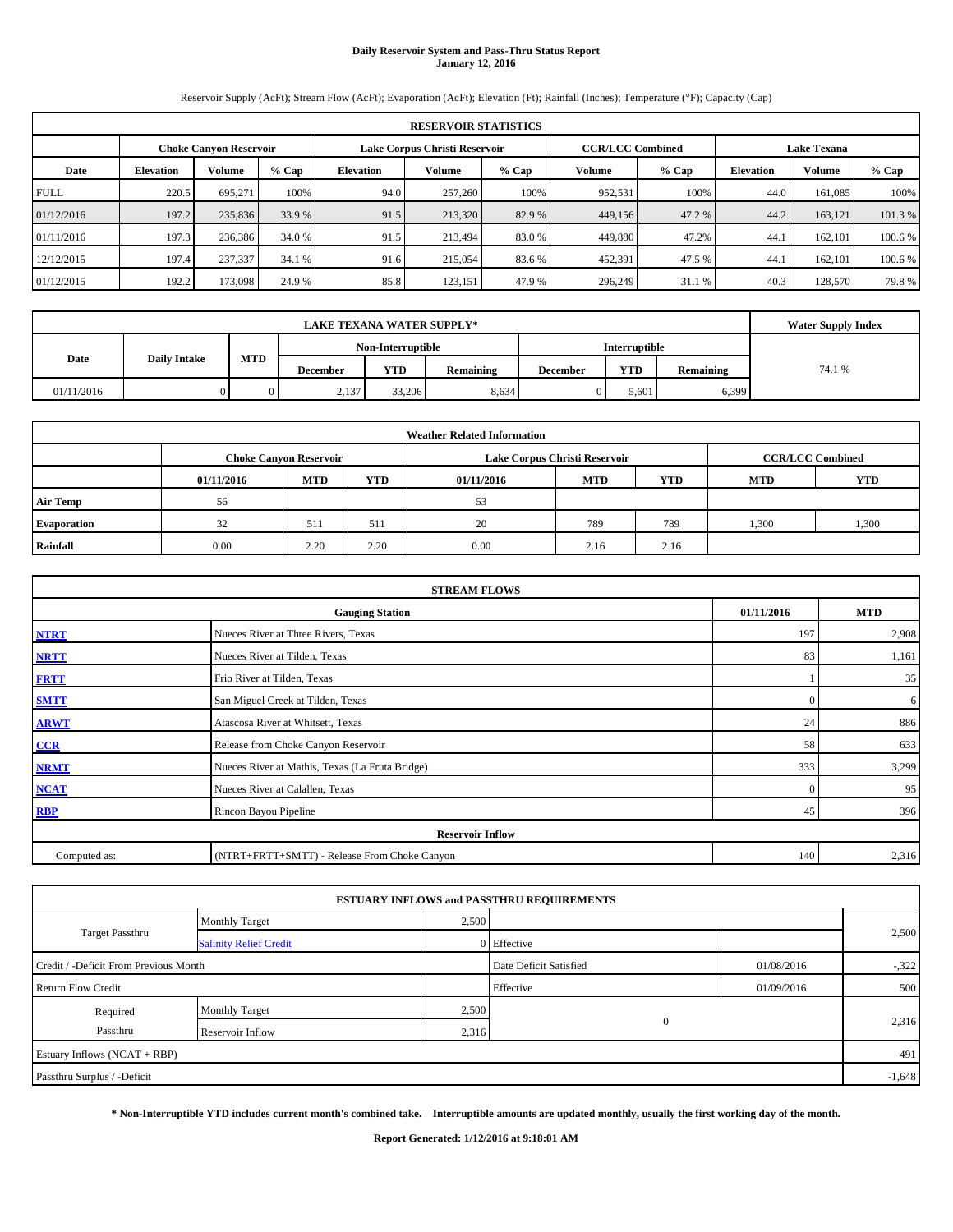# **Daily Reservoir System and Pass-Thru Status Report January 13, 2016**

Reservoir Supply (AcFt); Stream Flow (AcFt); Evaporation (AcFt); Elevation (Ft); Rainfall (Inches); Temperature (°F); Capacity (Cap)

| <b>RESERVOIR STATISTICS</b> |                                                                                                          |         |         |                  |         |         |         |         |                  |         |         |  |
|-----------------------------|----------------------------------------------------------------------------------------------------------|---------|---------|------------------|---------|---------|---------|---------|------------------|---------|---------|--|
|                             | Lake Corpus Christi Reservoir<br><b>CCR/LCC Combined</b><br><b>Lake Texana</b><br>Choke Canvon Reservoir |         |         |                  |         |         |         |         |                  |         |         |  |
| Date                        | <b>Elevation</b>                                                                                         | Volume  | $%$ Cap | <b>Elevation</b> | Volume  | $%$ Cap | Volume  | $%$ Cap | <b>Elevation</b> | Volume  | $%$ Cap |  |
| <b>FULL</b>                 | 220.5                                                                                                    | 695.271 | 100%    | 94.0             | 257,260 | 100%    | 952,531 | 100%    | 44.0             | 161.085 | 100%    |  |
| 01/13/2016                  | 197.3                                                                                                    | 236,524 | 34.0 %  | 91.5             | 212,628 | 82.7 %  | 449,152 | 47.2 %  | 44.2             | 163.121 | 101.3%  |  |
| 01/12/2016                  | 197.2                                                                                                    | 235,836 | 33.9 %  | 91.5             | 213,320 | 82.9 %  | 449.156 | 47.2%   | 44.2             | 163.121 | 101.3%  |  |
| 12/13/2015                  | 197.4                                                                                                    | 238,292 | 34.3 %  | 91.9             | 218,882 | 85.1 %  | 457,174 | 48.0%   | 44.              | 162,101 | 100.6%  |  |
| 01/13/2015                  | 192.1                                                                                                    | 172,429 | 24.8 %  | 85.8             | 123,019 | 47.8%   | 295,448 | 31.0 %  | 40.9             | 133,588 | 82.9 %  |  |

|            | <b>LAKE TEXANA WATER SUPPLY*</b> |            |          |                   |           |                 |               |           |       |  |  |  |
|------------|----------------------------------|------------|----------|-------------------|-----------|-----------------|---------------|-----------|-------|--|--|--|
|            | <b>Daily Intake</b>              |            |          | Non-Interruptible |           |                 | Interruptible |           |       |  |  |  |
| Date       |                                  | <b>MTD</b> | December | <b>YTD</b>        | Remaining | <b>December</b> | <b>YTD</b>    | Remaining | 74.1% |  |  |  |
| 01/12/2016 |                                  |            | 2,137    | 33,206            | 8,634     |                 | 5.601         | 6,399     |       |  |  |  |

|                 |            |                               |      | <b>Weather Related Information</b> |                               |                         |            |            |
|-----------------|------------|-------------------------------|------|------------------------------------|-------------------------------|-------------------------|------------|------------|
|                 |            | <b>Choke Canyon Reservoir</b> |      |                                    | Lake Corpus Christi Reservoir | <b>CCR/LCC Combined</b> |            |            |
|                 | 01/12/2016 | MTD                           | YTD  | 01/12/2016                         | <b>MTD</b>                    | <b>YTD</b>              | <b>MTD</b> | <b>YTD</b> |
| <b>Air Temp</b> | 63         |                               |      | 61                                 |                               |                         |            |            |
| Evaporation     | 72         | 583                           | 583  | 101                                | 890                           | 890                     | 1.473      | 1,473      |
| Rainfall        | 0.00       | 2.20                          | 2.20 | 0.00                               | 2.16                          | 2.16                    |            |            |

| <b>STREAM FLOWS</b>                                |                                                 |              |       |  |  |  |  |  |  |
|----------------------------------------------------|-------------------------------------------------|--------------|-------|--|--|--|--|--|--|
| <b>MTD</b><br><b>Gauging Station</b><br>01/12/2016 |                                                 |              |       |  |  |  |  |  |  |
| <b>NTRT</b>                                        | Nueces River at Three Rivers, Texas             | 187          | 3,095 |  |  |  |  |  |  |
| <b>NRTT</b>                                        | Nueces River at Tilden, Texas                   | 81           | 1,243 |  |  |  |  |  |  |
| <b>FRTT</b>                                        | Frio River at Tilden, Texas                     |              | 36    |  |  |  |  |  |  |
| <b>SMTT</b>                                        | San Miguel Creek at Tilden, Texas               | $\mathbf{0}$ | 6     |  |  |  |  |  |  |
| <b>ARWT</b>                                        | Atascosa River at Whitsett, Texas               | 22           | 908   |  |  |  |  |  |  |
| CCR                                                | Release from Choke Canyon Reservoir             | 58           | 691   |  |  |  |  |  |  |
| <b>NRMT</b>                                        | Nueces River at Mathis, Texas (La Fruta Bridge) | 343          | 3,642 |  |  |  |  |  |  |
| <b>NCAT</b>                                        | Nueces River at Calallen, Texas                 | $\Omega$     | 95    |  |  |  |  |  |  |
| <b>RBP</b>                                         | Rincon Bayou Pipeline                           | 45           | 441   |  |  |  |  |  |  |
|                                                    | <b>Reservoir Inflow</b>                         |              |       |  |  |  |  |  |  |
| Computed as:                                       | (NTRT+FRTT+SMTT) - Release From Choke Canyon    | 130          | 2,446 |  |  |  |  |  |  |

|                                       |                               |       | <b>ESTUARY INFLOWS and PASSTHRU REQUIREMENTS</b> |            |        |  |  |
|---------------------------------------|-------------------------------|-------|--------------------------------------------------|------------|--------|--|--|
|                                       | <b>Monthly Target</b>         | 2,500 |                                                  |            |        |  |  |
| Target Passthru                       | <b>Salinity Relief Credit</b> |       | 0 Effective                                      |            | 2,500  |  |  |
| Credit / -Deficit From Previous Month |                               |       | Date Deficit Satisfied                           | 01/08/2016 | $-322$ |  |  |
| <b>Return Flow Credit</b>             |                               |       | Effective                                        | 01/09/2016 | 500    |  |  |
| Required                              | Monthly Target                | 2,500 |                                                  |            |        |  |  |
| Passthru                              | Reservoir Inflow              | 2,446 | $\mathbf{0}$                                     |            | 2,446  |  |  |
| Estuary Inflows (NCAT + RBP)          |                               |       |                                                  |            |        |  |  |
| Passthru Surplus / -Deficit           |                               |       |                                                  |            |        |  |  |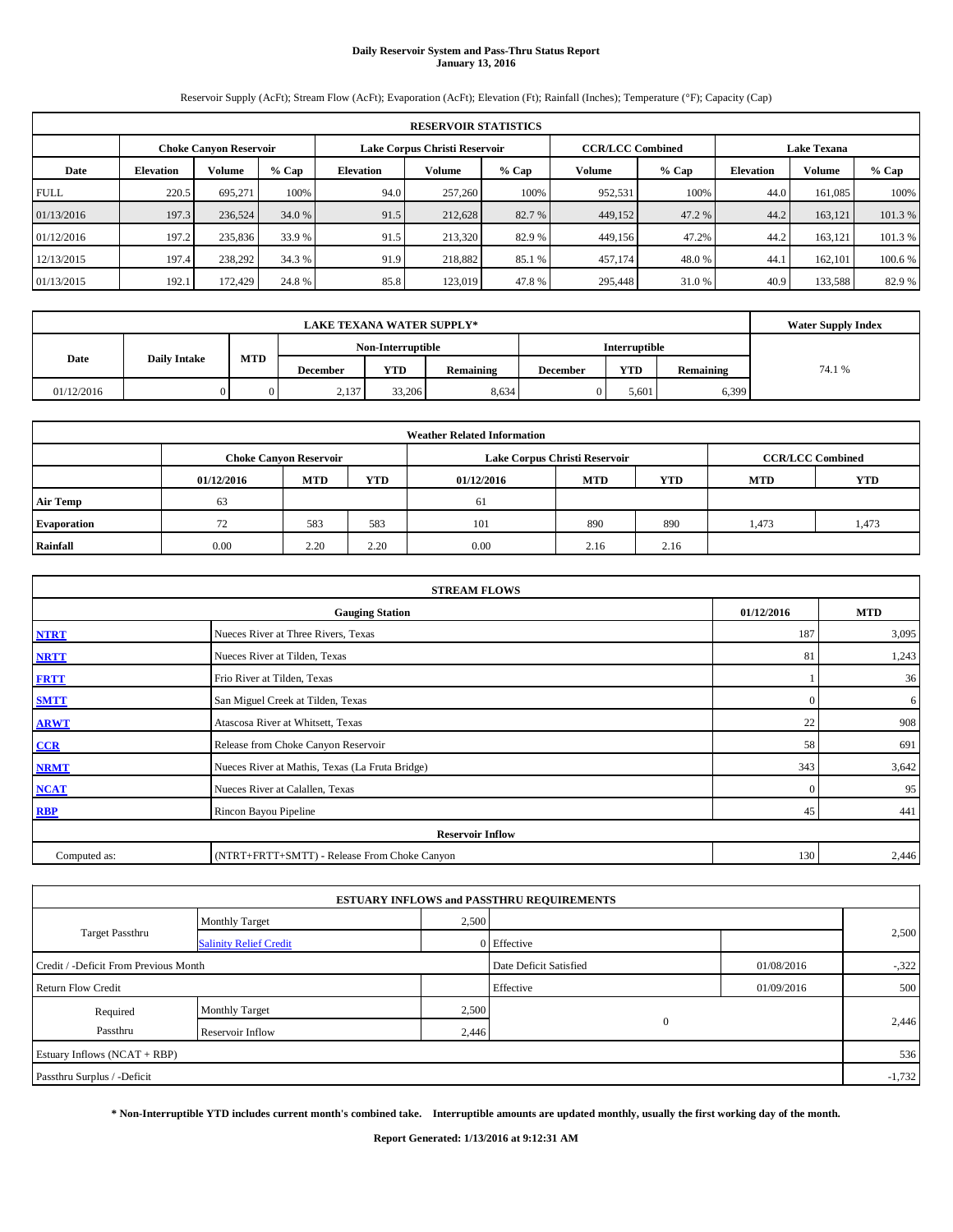# **Daily Reservoir System and Pass-Thru Status Report January 14, 2016**

Reservoir Supply (AcFt); Stream Flow (AcFt); Evaporation (AcFt); Elevation (Ft); Rainfall (Inches); Temperature (°F); Capacity (Cap)

|             | <b>RESERVOIR STATISTICS</b>                                                                                     |         |         |                  |         |         |         |         |                  |               |         |  |
|-------------|-----------------------------------------------------------------------------------------------------------------|---------|---------|------------------|---------|---------|---------|---------|------------------|---------------|---------|--|
|             | <b>CCR/LCC Combined</b><br>Lake Corpus Christi Reservoir<br><b>Choke Canyon Reservoir</b><br><b>Lake Texana</b> |         |         |                  |         |         |         |         |                  |               |         |  |
| Date        | <b>Elevation</b>                                                                                                | Volume  | $%$ Cap | <b>Elevation</b> | Volume  | $%$ Cap | Volume  | $%$ Cap | <b>Elevation</b> | <b>Volume</b> | $%$ Cap |  |
| <b>FULL</b> | 220.5                                                                                                           | 695.271 | 100%    | 94.0             | 257,260 | 100%    | 952,531 | 100%    | 44.0             | 161.085       | 100%    |  |
| 01/14/2016  | 197.3                                                                                                           | 236,931 | 34.1 %  | 91.5             | 212,628 | 82.7 %  | 449,559 | 47.2 %  | 44.2             | 163.121       | 101.3%  |  |
| 01/13/2016  | 197.3                                                                                                           | 236,524 | 34.0 %  | 91.5             | 212,628 | 82.7 %  | 449,152 | 47.2%   | 44.2             | 163.121       | 101.3 % |  |
| 12/14/2015  | 197.5                                                                                                           | 239,532 | 34.5 %  | 91.8             | 217,662 | 84.6 %  | 457,194 | 48.0%   | 44.              | 162,101       | 100.6 % |  |
| 01/14/2015  | 192.2                                                                                                           | 172,986 | 24.9 %  | 85.8             | 123,151 | 47.9 %  | 296,137 | 31.1 %  | 41.2             | 136,132       | 84.5 %  |  |

|            | <b>Water Supply Index</b> |            |          |                   |           |                 |                      |           |       |
|------------|---------------------------|------------|----------|-------------------|-----------|-----------------|----------------------|-----------|-------|
|            |                           |            |          | Non-Interruptible |           |                 | <b>Interruptible</b> |           |       |
| Date       | <b>Daily Intake</b>       | <b>MTD</b> | December | <b>YTD</b>        | Remaining | <b>December</b> | <b>YTD</b>           | Remaining | 74.1% |
| 01/13/2016 |                           |            | 2,137    | 33,206            | 8,634     |                 | 5.601                | 6,399     |       |

|                 |            |                               |      | <b>Weather Related Information</b> |                               |                         |            |            |
|-----------------|------------|-------------------------------|------|------------------------------------|-------------------------------|-------------------------|------------|------------|
|                 |            | <b>Choke Canyon Reservoir</b> |      |                                    | Lake Corpus Christi Reservoir | <b>CCR/LCC Combined</b> |            |            |
|                 | 01/13/2016 | MTD                           | YTD  | 01/13/2016                         | <b>MTD</b>                    | <b>YTD</b>              | <b>MTD</b> | <b>YTD</b> |
| <b>Air Temp</b> | 65         |                               |      | 64                                 |                               |                         |            |            |
| Evaporation     | 32         | 615                           | 615  | 50                                 | 940                           | 940                     | 1,555      | 1,555      |
| Rainfall        | 0.00       | 2.20                          | 2.20 | 0.00                               | 2.16                          | 2.16                    |            |            |

| <b>STREAM FLOWS</b>                                |                                                 |          |       |  |  |  |  |  |  |
|----------------------------------------------------|-------------------------------------------------|----------|-------|--|--|--|--|--|--|
| 01/13/2016<br><b>MTD</b><br><b>Gauging Station</b> |                                                 |          |       |  |  |  |  |  |  |
| <b>NTRT</b>                                        | Nueces River at Three Rivers, Texas             | 181      | 3,275 |  |  |  |  |  |  |
| <b>NRTT</b>                                        | Nueces River at Tilden, Texas                   | 85       | 1,328 |  |  |  |  |  |  |
| <b>FRTT</b>                                        | Frio River at Tilden, Texas                     |          | 37    |  |  |  |  |  |  |
| <b>SMTT</b>                                        | San Miguel Creek at Tilden, Texas               | $\Omega$ | 6     |  |  |  |  |  |  |
| <b>ARWT</b>                                        | Atascosa River at Whitsett, Texas               | 20       | 928   |  |  |  |  |  |  |
| $CCR$                                              | Release from Choke Canyon Reservoir             | 58       | 748   |  |  |  |  |  |  |
| <b>NRMT</b>                                        | Nueces River at Mathis, Texas (La Fruta Bridge) | 361      | 4,004 |  |  |  |  |  |  |
| <b>NCAT</b>                                        | Nueces River at Calallen, Texas                 | $\Omega$ | 95    |  |  |  |  |  |  |
| <b>RBP</b>                                         | Rincon Bayou Pipeline                           | 45       | 486   |  |  |  |  |  |  |
|                                                    | <b>Reservoir Inflow</b>                         |          |       |  |  |  |  |  |  |
| Computed as:                                       | (NTRT+FRTT+SMTT) - Release From Choke Canyon    | 124      | 2,570 |  |  |  |  |  |  |

|                                       |                               |       | <b>ESTUARY INFLOWS and PASSTHRU REQUIREMENTS</b> |            |        |  |  |
|---------------------------------------|-------------------------------|-------|--------------------------------------------------|------------|--------|--|--|
|                                       | <b>Monthly Target</b>         | 2,500 |                                                  |            |        |  |  |
| <b>Target Passthru</b>                | <b>Salinity Relief Credit</b> |       | 0 Effective                                      |            | 2,500  |  |  |
| Credit / -Deficit From Previous Month |                               |       | Date Deficit Satisfied                           | 01/08/2016 | $-322$ |  |  |
| <b>Return Flow Credit</b>             |                               |       | Effective                                        | 01/09/2016 | 500    |  |  |
| Required                              | <b>Monthly Target</b>         | 2,500 |                                                  |            |        |  |  |
| Passthru                              | Reservoir Inflow              | 2,570 | $\mathbf{0}$                                     |            | 2,500  |  |  |
| Estuary Inflows (NCAT + RBP)          |                               |       |                                                  |            |        |  |  |
| Passthru Surplus / -Deficit           |                               |       |                                                  |            |        |  |  |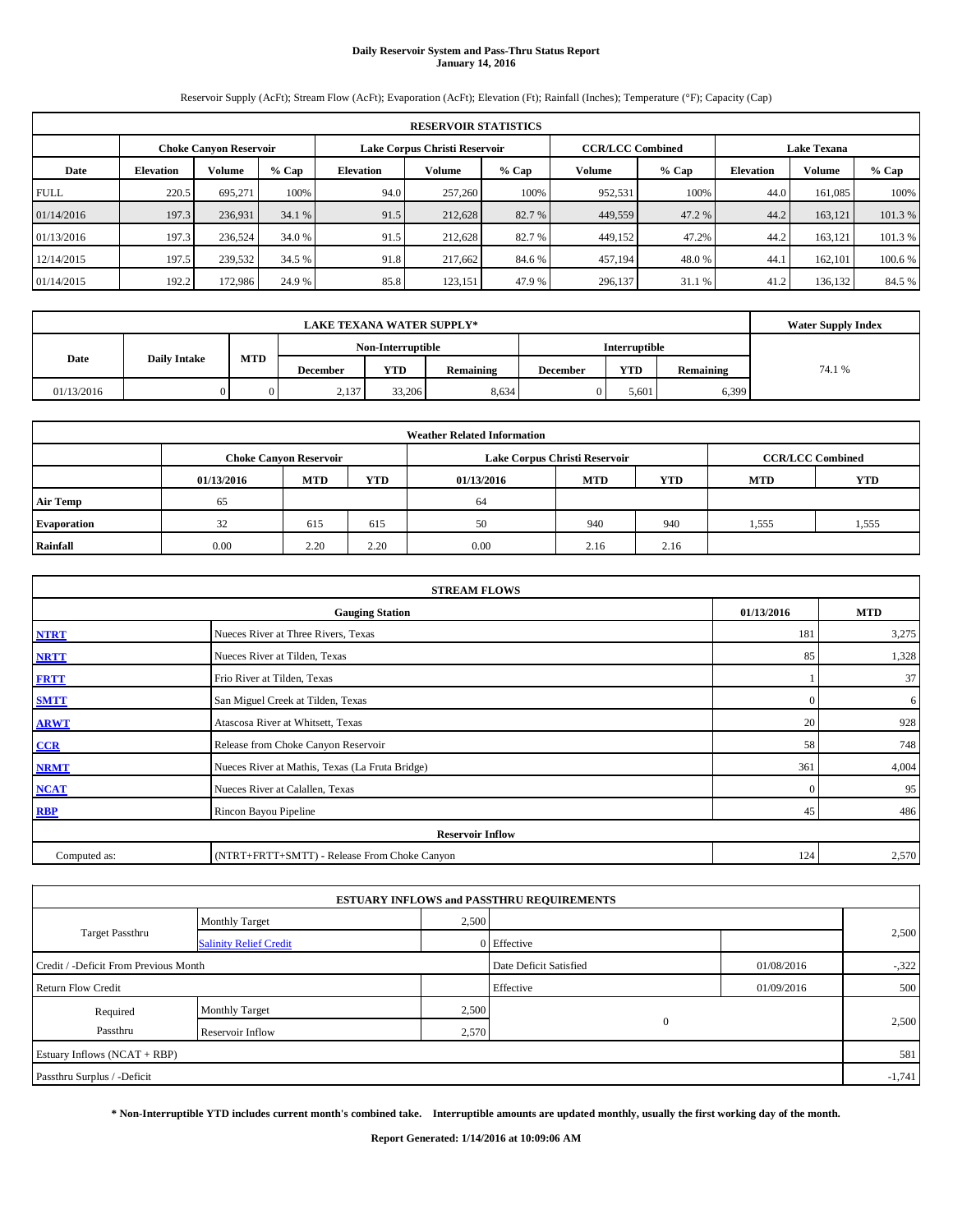# **Daily Reservoir System and Pass-Thru Status Report January 15, 2016**

Reservoir Supply (AcFt); Stream Flow (AcFt); Evaporation (AcFt); Elevation (Ft); Rainfall (Inches); Temperature (°F); Capacity (Cap)

|             | <b>RESERVOIR STATISTICS</b>                                                                              |         |         |                  |         |         |               |         |                  |         |         |  |
|-------------|----------------------------------------------------------------------------------------------------------|---------|---------|------------------|---------|---------|---------------|---------|------------------|---------|---------|--|
|             | <b>CCR/LCC Combined</b><br>Lake Corpus Christi Reservoir<br><b>Lake Texana</b><br>Choke Canvon Reservoir |         |         |                  |         |         |               |         |                  |         |         |  |
| Date        | <b>Elevation</b>                                                                                         | Volume  | $%$ Cap | <b>Elevation</b> | Volume  | $%$ Cap | <b>Volume</b> | $%$ Cap | <b>Elevation</b> | Volume  | % Cap   |  |
| <b>FULL</b> | 220.5                                                                                                    | 695.271 | 100%    | 94.0             | 257,260 | 100%    | 952,531       | 100%    | 44.0             | 161.085 | 100%    |  |
| 01/15/2016  | 197.3                                                                                                    | 236,249 | 34.0 %  | 91.5             | 212,109 | 82.4 %  | 448,358       | 47.1 %  | 44.2             | 163.121 | 101.3%  |  |
| 01/14/2016  | 197.3                                                                                                    | 236,931 | 34.1 %  | 91.5             | 212,628 | 82.7 %  | 449,559       | 47.2%   | 44.2             | 163.121 | 101.3 % |  |
| 12/15/2015  | 197.5                                                                                                    | 239,532 | 34.5 %  | 91.8             | 217,662 | 84.6 %  | 457,194       | 48.0%   | 44.2             | 163,121 | 101.3 % |  |
| 01/15/2015  | 192.2                                                                                                    | 172,986 | 24.9 %  | 85.8             | 123,416 | 48.0%   | 296,402       | 31.1 %  | 41.4             | 137.841 | 85.6%   |  |

|            | <b>Water Supply Index</b> |            |          |                   |           |                      |            |           |        |
|------------|---------------------------|------------|----------|-------------------|-----------|----------------------|------------|-----------|--------|
|            |                           |            |          | Non-Interruptible |           | <b>Interruptible</b> |            |           |        |
| Date       | <b>Daily Intake</b>       | <b>MTD</b> | December | <b>YTD</b>        | Remaining | <b>December</b>      | <b>YTD</b> | Remaining | 73.9 % |
| 01/14/2016 |                           |            | 2,137    | 33,206            | 8,634     |                      | 5.601      | 6,399     |        |

|                 |            |                               |      | <b>Weather Related Information</b> |                               |                         |            |            |
|-----------------|------------|-------------------------------|------|------------------------------------|-------------------------------|-------------------------|------------|------------|
|                 |            | <b>Choke Canvon Reservoir</b> |      |                                    | Lake Corpus Christi Reservoir | <b>CCR/LCC Combined</b> |            |            |
|                 | 01/14/2016 | MTD                           | YTD  | 01/14/2016                         | <b>MTD</b>                    | <b>YTD</b>              | <b>MTD</b> | <b>YTD</b> |
| <b>Air Temp</b> | 71         |                               |      | 73                                 |                               |                         |            |            |
| Evaporation     | 48         | 663                           | 663  | 50                                 | 990                           | 990                     | 1,653      | 1,653      |
| Rainfall        | 0.00       | 2.20                          | 2.20 | 0.00                               | 2.16                          | 2.16                    |            |            |

| <b>STREAM FLOWS</b> |                                                 |            |       |  |  |  |  |  |  |
|---------------------|-------------------------------------------------|------------|-------|--|--|--|--|--|--|
|                     | 01/14/2016                                      | <b>MTD</b> |       |  |  |  |  |  |  |
| <b>NTRT</b>         | Nueces River at Three Rivers, Texas             |            |       |  |  |  |  |  |  |
| <b>NRTT</b>         | Nueces River at Tilden, Texas                   | 87         | 1,415 |  |  |  |  |  |  |
| <b>FRTT</b>         | Frio River at Tilden, Texas                     |            | 37    |  |  |  |  |  |  |
| <b>SMTT</b>         | San Miguel Creek at Tilden, Texas               | $\Omega$   | 6     |  |  |  |  |  |  |
| <b>ARWT</b>         | Atascosa River at Whitsett, Texas               | 22         | 949   |  |  |  |  |  |  |
| CCR                 | Release from Choke Canyon Reservoir             | 58         | 806   |  |  |  |  |  |  |
| <b>NRMT</b>         | Nueces River at Mathis, Texas (La Fruta Bridge) | 377        | 4,381 |  |  |  |  |  |  |
| <b>NCAT</b>         | Nueces River at Calallen, Texas                 | $\Omega$   | 95    |  |  |  |  |  |  |
| <b>RBP</b>          | Rincon Bayou Pipeline                           | 59         | 545   |  |  |  |  |  |  |
|                     | <b>Reservoir Inflow</b>                         |            |       |  |  |  |  |  |  |
| Computed as:        | (NTRT+FRTT+SMTT) - Release From Choke Canyon    | 122        | 2,692 |  |  |  |  |  |  |

|                                       |                               |       | <b>ESTUARY INFLOWS and PASSTHRU REQUIREMENTS</b> |            |          |  |
|---------------------------------------|-------------------------------|-------|--------------------------------------------------|------------|----------|--|
|                                       | <b>Monthly Target</b>         | 2,500 |                                                  |            |          |  |
| <b>Target Passthru</b>                | <b>Salinity Relief Credit</b> |       | 0 Effective                                      |            | 2,500    |  |
| Credit / -Deficit From Previous Month |                               |       | Date Deficit Satisfied                           | 01/08/2016 | $-322$   |  |
| <b>Return Flow Credit</b>             |                               |       | Effective                                        | 01/09/2016 | 500      |  |
| Required                              | <b>Monthly Target</b>         | 2,500 |                                                  |            |          |  |
| Passthru                              | Reservoir Inflow              | 2,692 | $\mathbf{0}$                                     |            | 2,500    |  |
| Estuary Inflows (NCAT + RBP)          |                               |       |                                                  |            | 640      |  |
| Passthru Surplus / -Deficit           |                               |       |                                                  |            | $-1,682$ |  |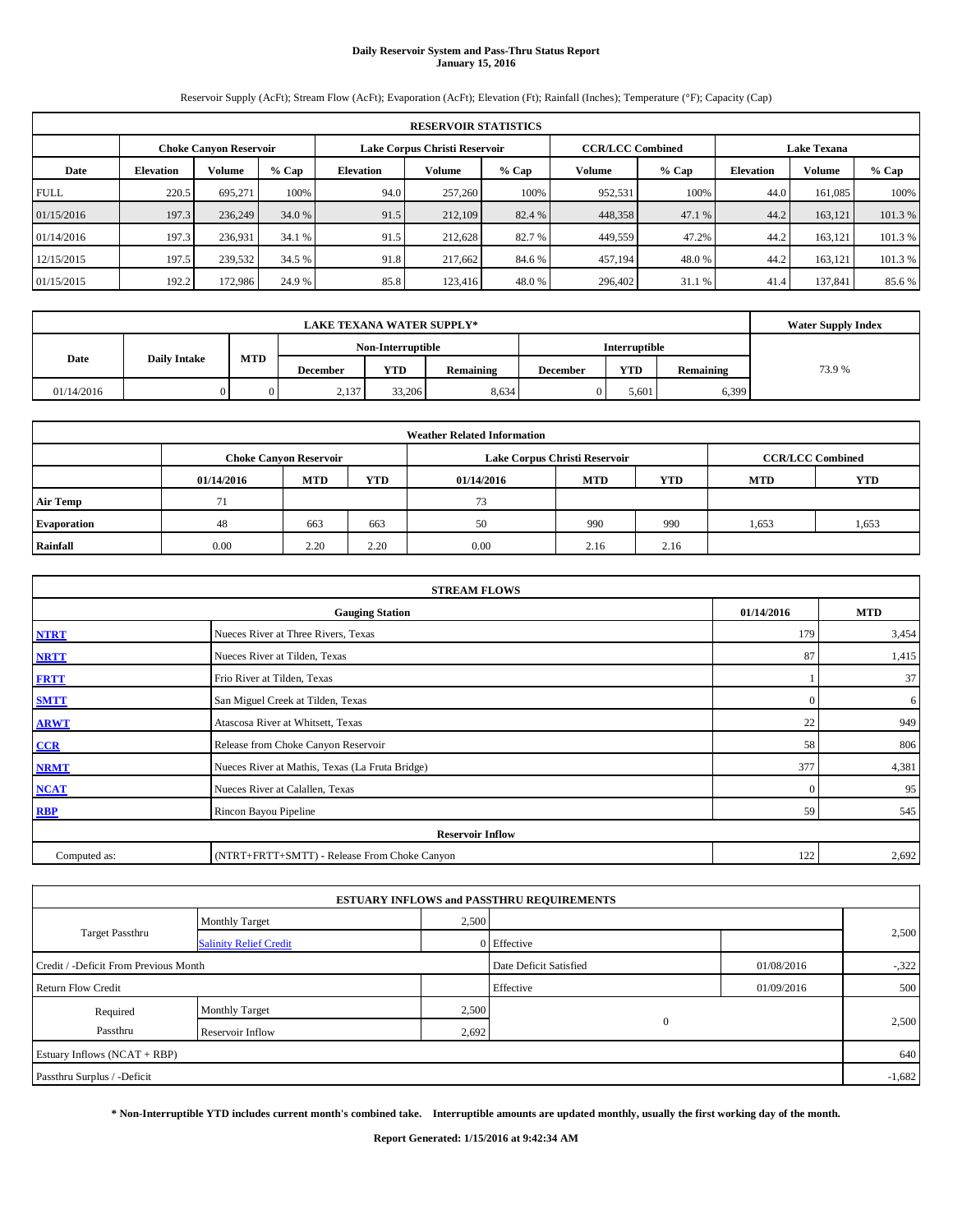# **Daily Reservoir System and Pass-Thru Status Report January 16, 2016**

Reservoir Supply (AcFt); Stream Flow (AcFt); Evaporation (AcFt); Elevation (Ft); Rainfall (Inches); Temperature (°F); Capacity (Cap)

|             | <b>RESERVOIR STATISTICS</b>                                    |         |         |                  |         |         |                                               |         |                  |               |         |
|-------------|----------------------------------------------------------------|---------|---------|------------------|---------|---------|-----------------------------------------------|---------|------------------|---------------|---------|
|             | Lake Corpus Christi Reservoir<br><b>Choke Canyon Reservoir</b> |         |         |                  |         |         | <b>CCR/LCC Combined</b><br><b>Lake Texana</b> |         |                  |               |         |
| Date        | <b>Elevation</b>                                               | Volume  | $%$ Cap | <b>Elevation</b> | Volume  | $%$ Cap | Volume                                        | $%$ Cap | <b>Elevation</b> | <b>Volume</b> | $%$ Cap |
| <b>FULL</b> | 220.5                                                          | 695.271 | 100%    | 94.0             | 257,260 | 100%    | 952,531                                       | 100%    | 44.0             | 161.085       | 100%    |
| 01/16/2016  | 197.2                                                          | 235,147 | 33.8 %  | 91.5             | 212,109 | 82.4 %  | 447,256                                       | 47.0 %  | 44.2             | 163.121       | 101.3%  |
| 01/15/2016  | 197.3                                                          | 236,249 | 34.0 %  | 91.5             | 212,109 | 82.4 %  | 448,358                                       | 47.1%   | 44.2             | 163.121       | 101.3 % |
| 12/16/2015  | 197.4                                                          | 238,154 | 34.3 %  | 91.8             | 218,185 | 84.8%   | 456,339                                       | 47.9%   | 44.2             | 163.121       | 101.3 % |
| 01/16/2015  | 192.2                                                          | 172,986 | 24.9 %  | 85.8             | 123,151 | 47.9 %  | 296,137                                       | 31.1 %  | 41.4             | 137.841       | 85.6%   |

|            | <b>Water Supply Index</b> |            |          |                   |           |                 |                      |           |       |
|------------|---------------------------|------------|----------|-------------------|-----------|-----------------|----------------------|-----------|-------|
|            |                           |            |          | Non-Interruptible |           |                 | <b>Interruptible</b> |           |       |
| Date       | <b>Daily Intake</b>       | <b>MTD</b> | December | <b>YTD</b>        | Remaining | <b>December</b> | <b>YTD</b>           | Remaining | 73.8% |
| 01/15/2016 |                           |            | 2,137    | 33,206            | 8,634     |                 | 5.601                | 6,399     |       |

|                    |            |                               |      | <b>Weather Related Information</b> |                               |                         |            |            |
|--------------------|------------|-------------------------------|------|------------------------------------|-------------------------------|-------------------------|------------|------------|
|                    |            | <b>Choke Canyon Reservoir</b> |      |                                    | Lake Corpus Christi Reservoir | <b>CCR/LCC Combined</b> |            |            |
|                    | 01/15/2016 | <b>MTD</b>                    | YTD  | 01/15/2016                         | <b>MTD</b>                    | YTD                     | <b>MTD</b> | <b>YTD</b> |
| <b>Air Temp</b>    | 75         |                               |      | 73                                 |                               |                         |            |            |
| <b>Evaporation</b> | 103        | 766                           | 766  | 161                                | 1,151                         | 1,151                   | 1.917      | 1,917      |
| Rainfall           | 0.00       | 2.20                          | 2.20 | 0.00                               | 2.16                          | 2.16                    |            |            |

| <b>STREAM FLOWS</b> |                                                 |          |       |  |  |  |  |  |  |
|---------------------|-------------------------------------------------|----------|-------|--|--|--|--|--|--|
|                     | <b>Gauging Station</b>                          |          |       |  |  |  |  |  |  |
| <b>NTRT</b>         | 179                                             | 3,633    |       |  |  |  |  |  |  |
| <b>NRTT</b>         | Nueces River at Tilden, Texas                   | 79       | 1,495 |  |  |  |  |  |  |
| <b>FRTT</b>         | Frio River at Tilden, Texas                     |          | 38    |  |  |  |  |  |  |
| <b>SMTT</b>         | San Miguel Creek at Tilden, Texas               | $\Omega$ | 6     |  |  |  |  |  |  |
| <b>ARWT</b>         | Atascosa River at Whitsett, Texas               | 22       | 971   |  |  |  |  |  |  |
| CCR                 | Release from Choke Canyon Reservoir             | 58       | 863   |  |  |  |  |  |  |
| <b>NRMT</b>         | Nueces River at Mathis, Texas (La Fruta Bridge) | 393      | 4,774 |  |  |  |  |  |  |
| <b>NCAT</b>         | Nueces River at Calallen, Texas                 | $\Omega$ | 95    |  |  |  |  |  |  |
| <b>RBP</b>          | Rincon Bayou Pipeline                           | 110      | 655   |  |  |  |  |  |  |
|                     | <b>Reservoir Inflow</b>                         |          |       |  |  |  |  |  |  |
| Computed as:        | (NTRT+FRTT+SMTT) - Release From Choke Canyon    | 122      | 2,813 |  |  |  |  |  |  |

|                                       |                               |                        | <b>ESTUARY INFLOWS and PASSTHRU REQUIREMENTS</b> |            |          |  |
|---------------------------------------|-------------------------------|------------------------|--------------------------------------------------|------------|----------|--|
|                                       | <b>Monthly Target</b>         | 2,500                  |                                                  |            |          |  |
| <b>Target Passthru</b>                | <b>Salinity Relief Credit</b> |                        | 0 Effective                                      |            | 2,500    |  |
| Credit / -Deficit From Previous Month |                               | Date Deficit Satisfied | 01/08/2016                                       | $-322$     |          |  |
| <b>Return Flow Credit</b>             |                               |                        | Effective                                        | 01/09/2016 | 500      |  |
| Required                              | <b>Monthly Target</b>         | 2,500                  |                                                  |            |          |  |
| Passthru                              | Reservoir Inflow              | 2,813                  | $\mathbf{0}$                                     |            | 2,500    |  |
| Estuary Inflows (NCAT + RBP)          |                               |                        |                                                  |            | 750      |  |
| Passthru Surplus / -Deficit           |                               |                        |                                                  |            | $-1,572$ |  |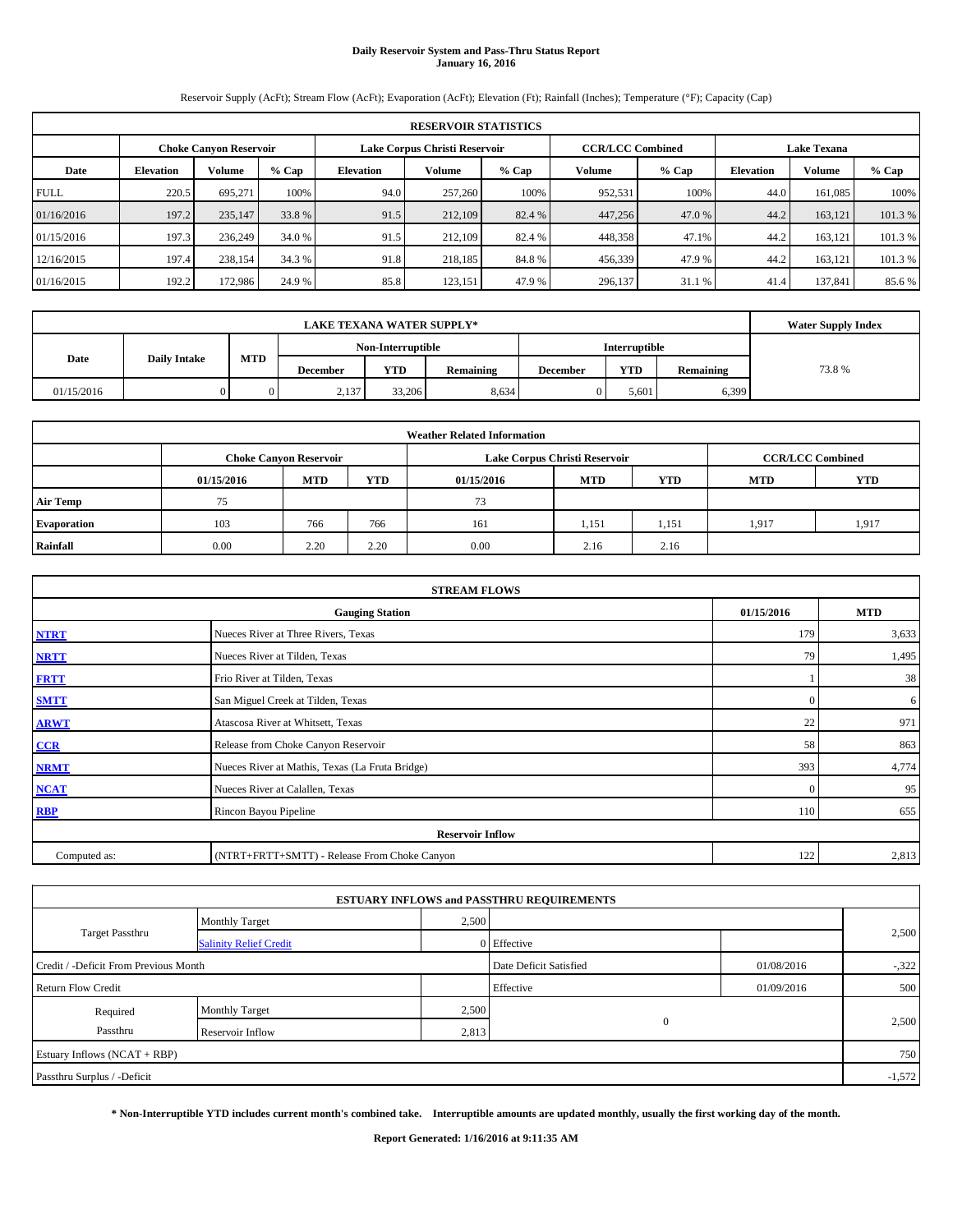# **Daily Reservoir System and Pass-Thru Status Report January 17, 2016**

Reservoir Supply (AcFt); Stream Flow (AcFt); Evaporation (AcFt); Elevation (Ft); Rainfall (Inches); Temperature (°F); Capacity (Cap)

|             | <b>RESERVOIR STATISTICS</b>                                    |         |         |                  |         |         |                         |         |                    |               |         |
|-------------|----------------------------------------------------------------|---------|---------|------------------|---------|---------|-------------------------|---------|--------------------|---------------|---------|
|             | Lake Corpus Christi Reservoir<br><b>Choke Canyon Reservoir</b> |         |         |                  |         |         | <b>CCR/LCC Combined</b> |         | <b>Lake Texana</b> |               |         |
| Date        | <b>Elevation</b>                                               | Volume  | $%$ Cap | <b>Elevation</b> | Volume  | $%$ Cap | Volume                  | $%$ Cap | <b>Elevation</b>   | <b>Volume</b> | $%$ Cap |
| <b>FULL</b> | 220.5                                                          | 695.271 | 100%    | 94.0             | 257,260 | 100%    | 952,531                 | 100%    | 44.0               | 161.085       | 100%    |
| 01/17/2016  | 197.2                                                          | 234,470 | 33.7 %  | 91.4             | 211,417 | 82.2 %  | 445,887                 | 46.8%   | 44.2               | 163.121       | 101.3%  |
| 01/16/2016  | 197.2                                                          | 235,147 | 33.8 %  | 91.5             | 212,109 | 82.4 %  | 447.256                 | 47.0%   | 44.2               | 163.121       | 101.3 % |
| 12/17/2015  | 197.4                                                          | 238,292 | 34.3 %  | 91.8             | 217,837 | 84.7 %  | 456,129                 | 47.9%   | 44.2               | 163.121       | 101.3 % |
| 01/17/2015  | 192.2                                                          | 173,658 | 25.0 %  | 85.8             | 123.019 | 47.8%   | 296,677                 | 31.1 %  | 41.4               | 137.841       | 85.6 %  |

|            | <b>Water Supply Index</b> |            |          |                   |           |                 |                      |           |        |
|------------|---------------------------|------------|----------|-------------------|-----------|-----------------|----------------------|-----------|--------|
|            |                           |            |          | Non-Interruptible |           |                 | <b>Interruptible</b> |           |        |
| Date       | <b>Daily Intake</b>       | <b>MTD</b> | December | <b>YTD</b>        | Remaining | <b>December</b> | <b>YTD</b>           | Remaining | 73.5 % |
| 01/16/2016 |                           |            | 2,137    | 33,206            | 8,634     |                 | 5.601                | 6,399     |        |

|                    |            |                               |      | <b>Weather Related Information</b> |                               |                         |            |            |
|--------------------|------------|-------------------------------|------|------------------------------------|-------------------------------|-------------------------|------------|------------|
|                    |            | <b>Choke Canyon Reservoir</b> |      |                                    | Lake Corpus Christi Reservoir | <b>CCR/LCC Combined</b> |            |            |
|                    | 01/16/2016 | <b>MTD</b>                    | YTD  | 01/16/2016                         | <b>MTD</b>                    | YTD                     | <b>MTD</b> | <b>YTD</b> |
| <b>Air Temp</b>    | 69         |                               |      | 65                                 |                               |                         |            |            |
| <b>Evaporation</b> | 126        | 892                           | 892  | 131                                | 1,282                         | 1,282                   | 2.174      | 2,174      |
| Rainfall           | 0.00       | 2.20                          | 2.20 | 0.00                               | 2.16                          | 2.16                    |            |            |

| <b>STREAM FLOWS</b> |                                                 |              |       |  |  |  |  |  |  |
|---------------------|-------------------------------------------------|--------------|-------|--|--|--|--|--|--|
|                     | <b>Gauging Station</b>                          |              |       |  |  |  |  |  |  |
| <b>NTRT</b>         | Nueces River at Three Rivers, Texas             | 179          | 3,811 |  |  |  |  |  |  |
| <b>NRTT</b>         | Nueces River at Tilden, Texas                   | 75           | 1,570 |  |  |  |  |  |  |
| <b>FRTT</b>         | Frio River at Tilden, Texas                     | $\mathbf{0}$ | 38    |  |  |  |  |  |  |
| <b>SMTT</b>         | San Miguel Creek at Tilden, Texas               | $\mathbf{0}$ | 6     |  |  |  |  |  |  |
| <b>ARWT</b>         | Atascosa River at Whitsett, Texas               | 22           | 993   |  |  |  |  |  |  |
| CCR                 | Release from Choke Canyon Reservoir             | 58           | 921   |  |  |  |  |  |  |
| <b>NRMT</b>         | Nueces River at Mathis, Texas (La Fruta Bridge) | 405          | 5,179 |  |  |  |  |  |  |
| <b>NCAT</b>         | Nueces River at Calallen, Texas                 | $\Omega$     | 95    |  |  |  |  |  |  |
| <b>RBP</b>          | Rincon Bayou Pipeline                           | 108          | 763   |  |  |  |  |  |  |
|                     | <b>Reservoir Inflow</b>                         |              |       |  |  |  |  |  |  |
| Computed as:        | (NTRT+FRTT+SMTT) - Release From Choke Canyon    | 122          | 2,935 |  |  |  |  |  |  |

|                                       |                               |             | <b>ESTUARY INFLOWS and PASSTHRU REQUIREMENTS</b> |            |        |  |  |  |
|---------------------------------------|-------------------------------|-------------|--------------------------------------------------|------------|--------|--|--|--|
|                                       | <b>Monthly Target</b>         | 2,500       |                                                  |            |        |  |  |  |
| <b>Target Passthru</b>                | <b>Salinity Relief Credit</b> | 0 Effective |                                                  | 2,500      |        |  |  |  |
| Credit / -Deficit From Previous Month |                               |             | Date Deficit Satisfied                           | 01/08/2016 | $-322$ |  |  |  |
| <b>Return Flow Credit</b>             |                               |             | Effective                                        | 01/09/2016 | 500    |  |  |  |
| Required                              | <b>Monthly Target</b>         | 2,500       |                                                  |            |        |  |  |  |
| Passthru                              | Reservoir Inflow              | 2,935       | $\mathbf{0}$                                     |            | 2,500  |  |  |  |
| Estuary Inflows (NCAT + RBP)          |                               |             |                                                  |            | 858    |  |  |  |
| Passthru Surplus / -Deficit           |                               |             |                                                  |            |        |  |  |  |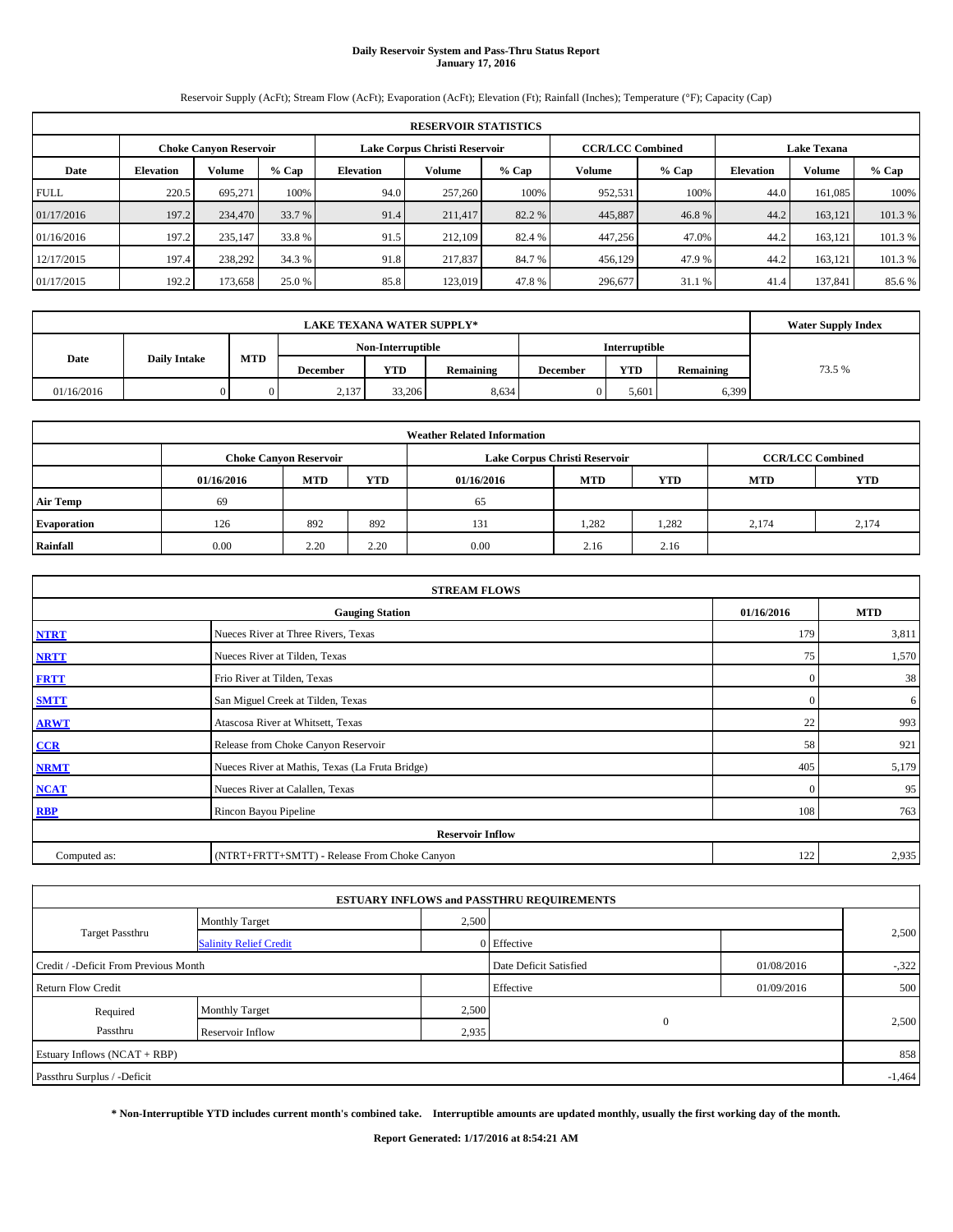# **Daily Reservoir System and Pass-Thru Status Report January 18, 2016**

Reservoir Supply (AcFt); Stream Flow (AcFt); Evaporation (AcFt); Elevation (Ft); Rainfall (Inches); Temperature (°F); Capacity (Cap)

|             | <b>RESERVOIR STATISTICS</b> |                               |         |                               |         |         |                         |         |                    |         |         |  |  |  |
|-------------|-----------------------------|-------------------------------|---------|-------------------------------|---------|---------|-------------------------|---------|--------------------|---------|---------|--|--|--|
|             |                             | <b>Choke Canyon Reservoir</b> |         | Lake Corpus Christi Reservoir |         |         | <b>CCR/LCC Combined</b> |         | <b>Lake Texana</b> |         |         |  |  |  |
| Date        | <b>Elevation</b>            | Volume                        | $%$ Cap | <b>Elevation</b>              | Volume  | $%$ Cap | Volume                  | $%$ Cap | <b>Elevation</b>   | Volume  | % Cap   |  |  |  |
| <b>FULL</b> | 220.5                       | 695.271                       | 100%    | 94.0                          | 257,260 | 100%    | 952,531                 | 100%    | 44.0               | 161.085 | 100%    |  |  |  |
| 01/18/2016  | 197.1                       | 234,063                       | 33.7 %  | 91.4                          | 211,072 | 82.0 %  | 445,135                 | 46.7 %  | 44.1               | 161,085 | 100.0%  |  |  |  |
| 01/17/2016  | 197.2                       | 234,470                       | 33.7 %  | 91.4                          | 211.417 | 82.2 %  | 445,887                 | 46.8%   | 44.2               | 163.121 | 101.3%  |  |  |  |
| 12/18/2015  | 197.5                       | 238,568                       | 34.3 %  | 91.8                          | 218,011 | 84.7 %  | 456,579                 | 47.9 %  | 44.2               | 163,121 | 101.3 % |  |  |  |
| 01/18/2015  | 192.2                       | 173,321                       | 24.9 %  | 85.8                          | 123.019 | 47.8%   | 296,340                 | 31.1 %  | 41.4               | 137,841 | 85.6%   |  |  |  |

|            | <b>Water Supply Index</b> |                                           |          |            |           |                 |            |           |        |
|------------|---------------------------|-------------------------------------------|----------|------------|-----------|-----------------|------------|-----------|--------|
|            |                           | Non-Interruptible<br><b>Interruptible</b> |          |            |           |                 |            |           |        |
| Date       | <b>Daily Intake</b>       | <b>MTD</b>                                | December | <b>YTD</b> | Remaining | <b>December</b> | <b>YTD</b> | Remaining | 73.4 % |
| 01/17/2016 |                           |                                           | 2,137    | 33,206     | 8,634     |                 | 5.601      | 6,399     |        |

| <b>Weather Related Information</b> |            |                               |      |            |                               |                          |       |       |  |  |  |
|------------------------------------|------------|-------------------------------|------|------------|-------------------------------|--------------------------|-------|-------|--|--|--|
|                                    |            | <b>Choke Canyon Reservoir</b> |      |            | Lake Corpus Christi Reservoir | <b>CCR/LCC Combined</b>  |       |       |  |  |  |
|                                    | 01/17/2016 | <b>MTD</b>                    | YTD  | 01/17/2016 | YTD                           | <b>YTD</b><br><b>MTD</b> |       |       |  |  |  |
| <b>Air Temp</b>                    | 69         |                               |      | 57         |                               |                          |       |       |  |  |  |
| <b>Evaporation</b>                 |            | 963                           | 963  | 101        | 1,383                         | 1,383                    | 2,346 | 2,346 |  |  |  |
| Rainfall                           | 0.00       | 2.20                          | 2.20 | 0.00       | 2.16                          | 2.16                     |       |       |  |  |  |

|              | <b>STREAM FLOWS</b>                             |              |       |  |  |  |  |  |  |
|--------------|-------------------------------------------------|--------------|-------|--|--|--|--|--|--|
|              | <b>Gauging Station</b>                          |              |       |  |  |  |  |  |  |
| <b>NTRT</b>  | Nueces River at Three Rivers, Texas             |              |       |  |  |  |  |  |  |
| <b>NRTT</b>  | Nueces River at Tilden, Texas                   | 73           | 1,644 |  |  |  |  |  |  |
| <b>FRTT</b>  | Frio River at Tilden, Texas                     | $\mathbf{0}$ | 39    |  |  |  |  |  |  |
| <b>SMTT</b>  | San Miguel Creek at Tilden, Texas               | $\mathbf{0}$ | 6     |  |  |  |  |  |  |
| <b>ARWT</b>  | Atascosa River at Whitsett, Texas               | 20           | 1,013 |  |  |  |  |  |  |
| CCR          | Release from Choke Canyon Reservoir             | 58           | 979   |  |  |  |  |  |  |
| <b>NRMT</b>  | Nueces River at Mathis, Texas (La Fruta Bridge) | 405          | 5,584 |  |  |  |  |  |  |
| <b>NCAT</b>  | Nueces River at Calallen, Texas                 | $\Omega$     | 95    |  |  |  |  |  |  |
| <b>RBP</b>   | Rincon Bayou Pipeline                           | 161          | 924   |  |  |  |  |  |  |
|              | <b>Reservoir Inflow</b>                         |              |       |  |  |  |  |  |  |
| Computed as: | (NTRT+FRTT+SMTT) - Release From Choke Canyon    |              |       |  |  |  |  |  |  |

|                                       |                               |             | <b>ESTUARY INFLOWS and PASSTHRU REQUIREMENTS</b> |            |          |
|---------------------------------------|-------------------------------|-------------|--------------------------------------------------|------------|----------|
|                                       | <b>Monthly Target</b>         | 2,500       |                                                  |            |          |
| <b>Target Passthru</b>                | <b>Salinity Relief Credit</b> | 0 Effective |                                                  | 2,500      |          |
| Credit / -Deficit From Previous Month |                               |             | Date Deficit Satisfied                           | 01/08/2016 | $-322$   |
| <b>Return Flow Credit</b>             |                               |             | Effective                                        | 01/09/2016 | 500      |
| Required                              | <b>Monthly Target</b>         | 2,500       |                                                  |            |          |
| Passthru                              | Reservoir Inflow              | 3,050       | $\mathbf{0}$                                     |            | 2,500    |
| Estuary Inflows (NCAT + RBP)          |                               |             |                                                  |            | 1,019    |
| Passthru Surplus / -Deficit           |                               |             |                                                  |            | $-1,303$ |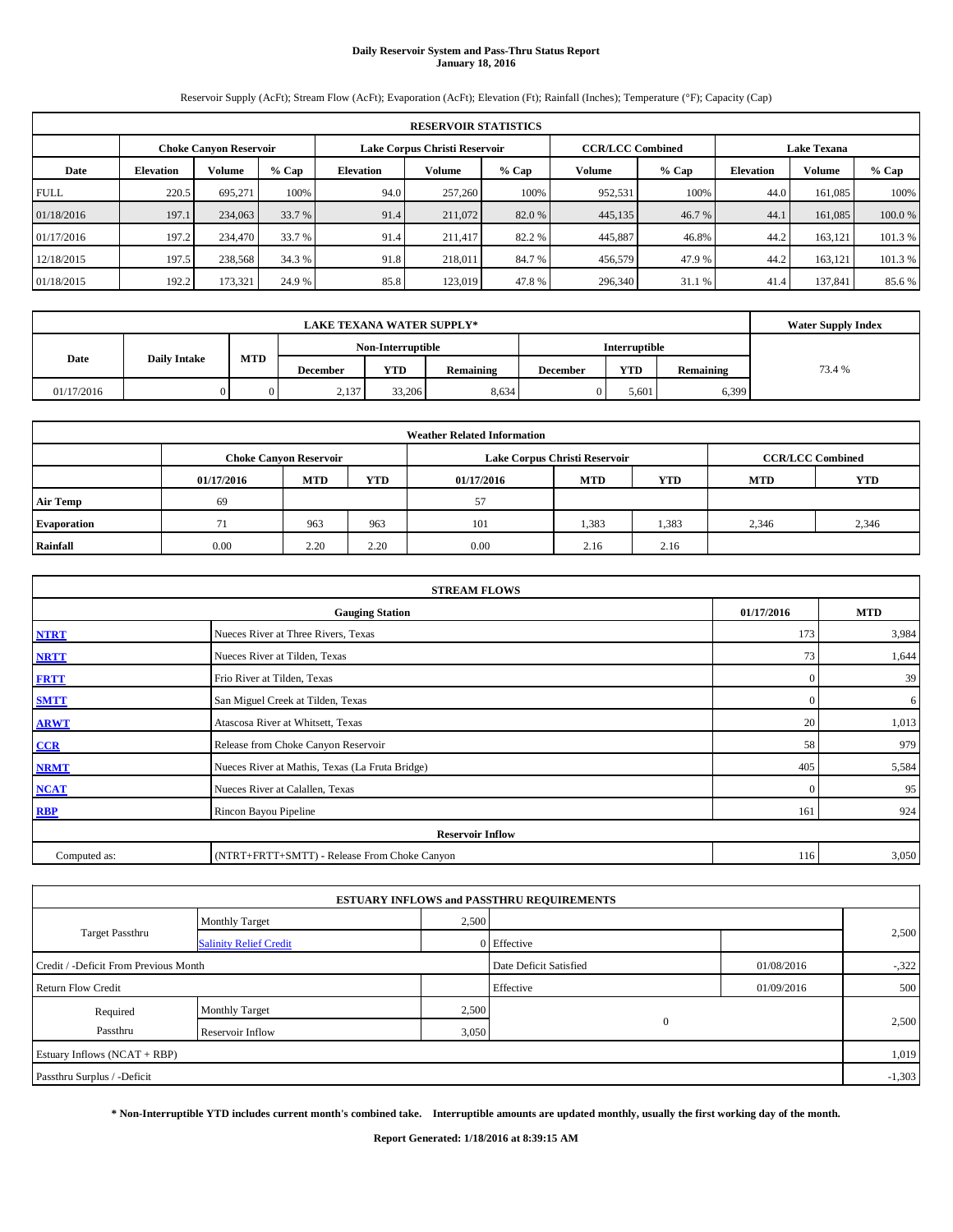# **Daily Reservoir System and Pass-Thru Status Report January 19, 2016**

Reservoir Supply (AcFt); Stream Flow (AcFt); Evaporation (AcFt); Elevation (Ft); Rainfall (Inches); Temperature (°F); Capacity (Cap)

|             | <b>RESERVOIR STATISTICS</b> |                               |         |                  |                               |         |                         |         |                  |                    |         |  |  |  |
|-------------|-----------------------------|-------------------------------|---------|------------------|-------------------------------|---------|-------------------------|---------|------------------|--------------------|---------|--|--|--|
|             |                             | <b>Choke Canyon Reservoir</b> |         |                  | Lake Corpus Christi Reservoir |         | <b>CCR/LCC Combined</b> |         |                  | <b>Lake Texana</b> |         |  |  |  |
| Date        | <b>Elevation</b>            | Volume                        | $%$ Cap | <b>Elevation</b> | Volume                        | $%$ Cap | Volume                  | $%$ Cap | <b>Elevation</b> | <b>Volume</b>      | $%$ Cap |  |  |  |
| <b>FULL</b> | 220.5                       | 695.271                       | 100%    | 94.0             | 257,260                       | 100%    | 952,531                 | 100%    | 44.0             | 161.085            | 100%    |  |  |  |
| 01/19/2016  | 197.2                       | 234,876                       | 33.8 %  | 91.4             | 210,726                       | 81.9 %  | 445,602                 | 46.8%   | 44.2             | 163.121            | 101.3%  |  |  |  |
| 01/18/2016  | 197.1                       | 234,063                       | 33.7 %  | 91.4             | 211,072                       | 82.0 %  | 445,135                 | 46.7%   | 44.1             | 161.085            | 100.0%  |  |  |  |
| 12/19/2015  | 197.5                       | 238,705                       | 34.3 %  | 91.7             | 216,792                       | 84.3%   | 455,497                 | 47.8%   | 44.2             | 163.121            | 101.3 % |  |  |  |
| 01/19/2015  | 192.2                       | 173,434                       | 24.9 %  | 85.7             | 122,756                       | 47.7 %  | 296,190                 | 31.1 %  | 41.4             | 137.841            | 85.6 %  |  |  |  |

|            | <b>Water Supply Index</b> |                                           |          |            |           |                 |            |           |        |
|------------|---------------------------|-------------------------------------------|----------|------------|-----------|-----------------|------------|-----------|--------|
|            |                           | <b>Interruptible</b><br>Non-Interruptible |          |            |           |                 |            |           |        |
| Date       | <b>Daily Intake</b>       | <b>MTD</b>                                | December | <b>YTD</b> | Remaining | <b>December</b> | <b>YTD</b> | Remaining | 73.5 % |
| 01/18/2016 |                           |                                           | 2,137    | 33,206     | 8,634     |                 | 5.601      | 6,399     |        |

| <b>Weather Related Information</b> |            |                               |            |            |                               |                         |       |       |  |  |  |
|------------------------------------|------------|-------------------------------|------------|------------|-------------------------------|-------------------------|-------|-------|--|--|--|
|                                    |            | <b>Choke Canyon Reservoir</b> |            |            | Lake Corpus Christi Reservoir | <b>CCR/LCC Combined</b> |       |       |  |  |  |
|                                    | 01/18/2016 | <b>MTD</b>                    | <b>YTD</b> | 01/18/2016 | <b>MTD</b>                    | <b>YTD</b>              |       |       |  |  |  |
| <b>Air Temp</b>                    | 66         |                               |            | 66         |                               |                         |       |       |  |  |  |
| <b>Evaporation</b>                 | 63         | 1,026                         | 1,026      | 111        | 1,494                         | 1,494                   | 2.520 | 2,520 |  |  |  |
| Rainfall                           | 0.00       | 2.20                          | 2.20       | 0.00       | 2.16                          | 2.16                    |       |       |  |  |  |

|              | <b>STREAM FLOWS</b>                             |              |       |  |  |  |  |
|--------------|-------------------------------------------------|--------------|-------|--|--|--|--|
|              | 01/18/2016                                      | <b>MTD</b>   |       |  |  |  |  |
| <b>NTRT</b>  | Nueces River at Three Rivers, Texas             |              |       |  |  |  |  |
| <b>NRTT</b>  | Nueces River at Tilden, Texas                   | 69           | 1,713 |  |  |  |  |
| <b>FRTT</b>  | Frio River at Tilden, Texas                     | $\mathbf{0}$ | 39    |  |  |  |  |
| <b>SMTT</b>  | San Miguel Creek at Tilden, Texas               | $\mathbf{0}$ | 6     |  |  |  |  |
| <b>ARWT</b>  | Atascosa River at Whitsett, Texas               | 22           | 1,035 |  |  |  |  |
| $CCR$        | Release from Choke Canyon Reservoir             | 58           | 1,036 |  |  |  |  |
| <b>NRMT</b>  | Nueces River at Mathis, Texas (La Fruta Bridge) | 405          | 5,989 |  |  |  |  |
| <b>NCAT</b>  | Nueces River at Calallen, Texas                 | $\Omega$     | 95    |  |  |  |  |
| <b>RBP</b>   | Rincon Bayou Pipeline                           | 141          | 1,064 |  |  |  |  |
|              | <b>Reservoir Inflow</b>                         |              |       |  |  |  |  |
| Computed as: | (NTRT+FRTT+SMTT) - Release From Choke Canyon    |              |       |  |  |  |  |

|                                       |                               |       | <b>ESTUARY INFLOWS and PASSTHRU REQUIREMENTS</b> |            |          |
|---------------------------------------|-------------------------------|-------|--------------------------------------------------|------------|----------|
|                                       | <b>Monthly Target</b>         | 2,500 |                                                  |            |          |
| <b>Target Passthru</b>                | <b>Salinity Relief Credit</b> |       | 0 Effective                                      |            | 2,500    |
| Credit / -Deficit From Previous Month |                               |       | Date Deficit Satisfied                           | 01/08/2016 | $-322$   |
| <b>Return Flow Credit</b>             |                               |       | Effective                                        | 01/09/2016 | 500      |
| Required                              | <b>Monthly Target</b>         | 2,500 |                                                  |            |          |
| Passthru                              | Reservoir Inflow              | 3,164 | $\mathbf{0}$                                     |            | 2,500    |
| Estuary Inflows (NCAT + RBP)          |                               |       |                                                  |            | 1,159    |
| Passthru Surplus / -Deficit           |                               |       |                                                  |            | $-1,163$ |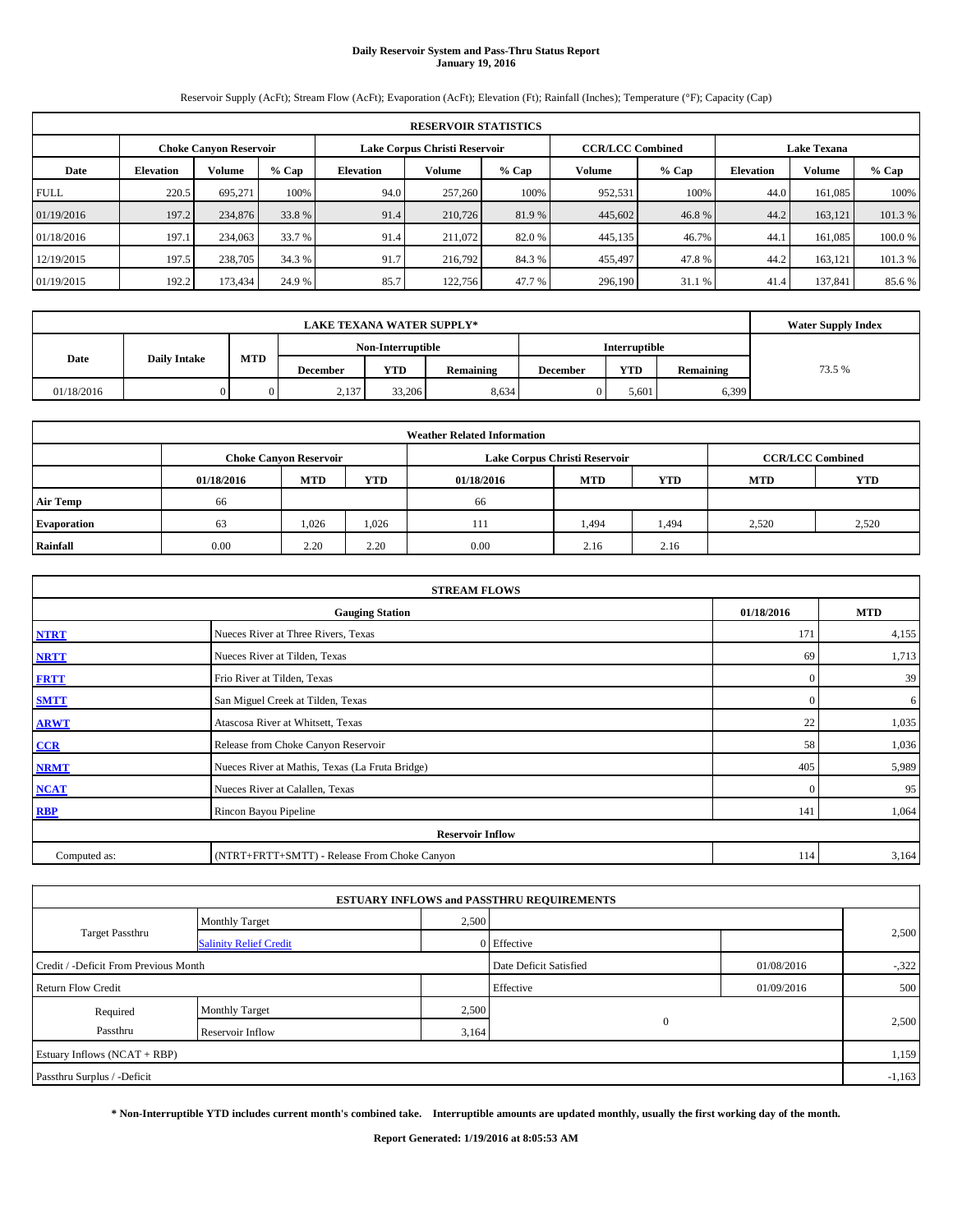# **Daily Reservoir System and Pass-Thru Status Report January 20, 2016**

Reservoir Supply (AcFt); Stream Flow (AcFt); Evaporation (AcFt); Elevation (Ft); Rainfall (Inches); Temperature (°F); Capacity (Cap)

|             | <b>RESERVOIR STATISTICS</b> |                               |         |                  |                               |         |                         |         |                  |                    |         |  |  |  |
|-------------|-----------------------------|-------------------------------|---------|------------------|-------------------------------|---------|-------------------------|---------|------------------|--------------------|---------|--|--|--|
|             |                             | <b>Choke Canyon Reservoir</b> |         |                  | Lake Corpus Christi Reservoir |         | <b>CCR/LCC Combined</b> |         |                  | <b>Lake Texana</b> |         |  |  |  |
| Date        | <b>Elevation</b>            | Volume                        | $%$ Cap | <b>Elevation</b> | Volume                        | $%$ Cap | Volume                  | $%$ Cap | <b>Elevation</b> | <b>Volume</b>      | $%$ Cap |  |  |  |
| <b>FULL</b> | 220.5                       | 695.271                       | 100%    | 94.0             | 257,260                       | 100%    | 952,531                 | 100%    | 44.0             | 161.085            | 100%    |  |  |  |
| 01/20/2016  | 197.2                       | 234,876                       | 33.8 %  | 91.4             | 210,381                       | 81.8%   | 445,257                 | 46.7 %  | 44.2             | 163.121            | 101.3%  |  |  |  |
| 01/19/2016  | 197.2                       | 234,876                       | 33.8 %  | 91.4             | 210,726                       | 81.9 %  | 445,602                 | 46.8%   | 44.2             | 163.121            | 101.3 % |  |  |  |
| 12/20/2015  | 197.4                       | 238,292                       | 34.3 %  | 91.7             | 216,270                       | 84.1 %  | 454,562                 | 47.7%   | 44.2             | 163.121            | 101.3 % |  |  |  |
| 01/20/2015  | 192.2                       | 173,098                       | 24.9 %  | 85.7             | 122.624                       | 47.7 %  | 295,722                 | 31.0 %  | 41.3             | 136,986            | 85.0 %  |  |  |  |

|                             | <b>LAKE TEXANA WATER SUPPLY*</b> |            |                 |            |           |                 |            |           |        |  |  |  |
|-----------------------------|----------------------------------|------------|-----------------|------------|-----------|-----------------|------------|-----------|--------|--|--|--|
|                             |                                  |            |                 |            |           |                 |            |           |        |  |  |  |
| Date<br><b>Daily Intake</b> |                                  | <b>MTD</b> | <b>December</b> | <b>YTD</b> | Remaining | <b>December</b> | <b>YTD</b> | Remaining | 73.4 % |  |  |  |
| 01/19/2016                  | 76                               | 113        | 2,137           | 33,319     | 8,521     |                 | 5.601      | 6,399     |        |  |  |  |

| <b>Weather Related Information</b> |            |                               |            |                               |                         |            |            |            |  |  |  |  |  |
|------------------------------------|------------|-------------------------------|------------|-------------------------------|-------------------------|------------|------------|------------|--|--|--|--|--|
|                                    |            | <b>Choke Canyon Reservoir</b> |            | Lake Corpus Christi Reservoir | <b>CCR/LCC Combined</b> |            |            |            |  |  |  |  |  |
|                                    | 01/19/2016 | <b>MTD</b>                    | <b>YTD</b> | 01/19/2016                    | <b>MTD</b>              | <b>YTD</b> | <b>MTD</b> | <b>YTD</b> |  |  |  |  |  |
| <b>Air Temp</b>                    | 59         |                               |            | 73                            |                         |            |            |            |  |  |  |  |  |
| <b>Evaporation</b>                 | 79         | 1,105                         | 1,105      | 121                           | 1,615                   | 1,615      | 2.720      | 2,720      |  |  |  |  |  |
| Rainfall                           | 0.00       | 2.20                          | 2.20       | 0.00                          | 2.16                    | 2.16       |            |            |  |  |  |  |  |

|              | <b>STREAM FLOWS</b>                                |              |       |  |  |  |  |  |  |  |  |
|--------------|----------------------------------------------------|--------------|-------|--|--|--|--|--|--|--|--|
|              | <b>MTD</b><br>01/19/2016<br><b>Gauging Station</b> |              |       |  |  |  |  |  |  |  |  |
| <b>NTRT</b>  | Nueces River at Three Rivers, Texas                | 173          | 4,327 |  |  |  |  |  |  |  |  |
| <b>NRTT</b>  | 66                                                 | 1,779        |       |  |  |  |  |  |  |  |  |
| <b>FRTT</b>  | $\mathbf{0}$                                       | 40           |       |  |  |  |  |  |  |  |  |
| <b>SMTT</b>  | San Miguel Creek at Tilden, Texas                  | $\mathbf{0}$ | 6     |  |  |  |  |  |  |  |  |
| <b>ARWT</b>  | Atascosa River at Whitsett, Texas                  | 22           | 1,057 |  |  |  |  |  |  |  |  |
| CCR          | Release from Choke Canyon Reservoir                | 58           | 1,094 |  |  |  |  |  |  |  |  |
| <b>NRMT</b>  | Nueces River at Mathis, Texas (La Fruta Bridge)    | 387          | 6,376 |  |  |  |  |  |  |  |  |
| <b>NCAT</b>  | Nueces River at Calallen, Texas                    | $\Omega$     | 95    |  |  |  |  |  |  |  |  |
| <b>RBP</b>   | Rincon Bayou Pipeline                              | 144          | 1,208 |  |  |  |  |  |  |  |  |
|              | <b>Reservoir Inflow</b>                            |              |       |  |  |  |  |  |  |  |  |
| Computed as: | (NTRT+FRTT+SMTT) - Release From Choke Canyon       | 116          | 3,279 |  |  |  |  |  |  |  |  |

|                                       |                               |       | <b>ESTUARY INFLOWS and PASSTHRU REQUIREMENTS</b> |            |          |
|---------------------------------------|-------------------------------|-------|--------------------------------------------------|------------|----------|
|                                       | <b>Monthly Target</b>         | 2,500 |                                                  |            |          |
| Target Passthru                       | <b>Salinity Relief Credit</b> |       | 0 Effective                                      |            | 2,500    |
| Credit / -Deficit From Previous Month |                               |       | Date Deficit Satisfied                           | 01/08/2016 | $-322$   |
| <b>Return Flow Credit</b>             |                               |       | Effective                                        | 01/09/2016 | 500      |
| Required                              | Monthly Target                | 2,500 |                                                  |            |          |
| Passthru                              | Reservoir Inflow              | 3,279 | $\mathbf{0}$                                     |            | 2,500    |
| Estuary Inflows (NCAT + RBP)          |                               |       |                                                  |            | 1,303    |
| Passthru Surplus / -Deficit           |                               |       |                                                  |            | $-1,019$ |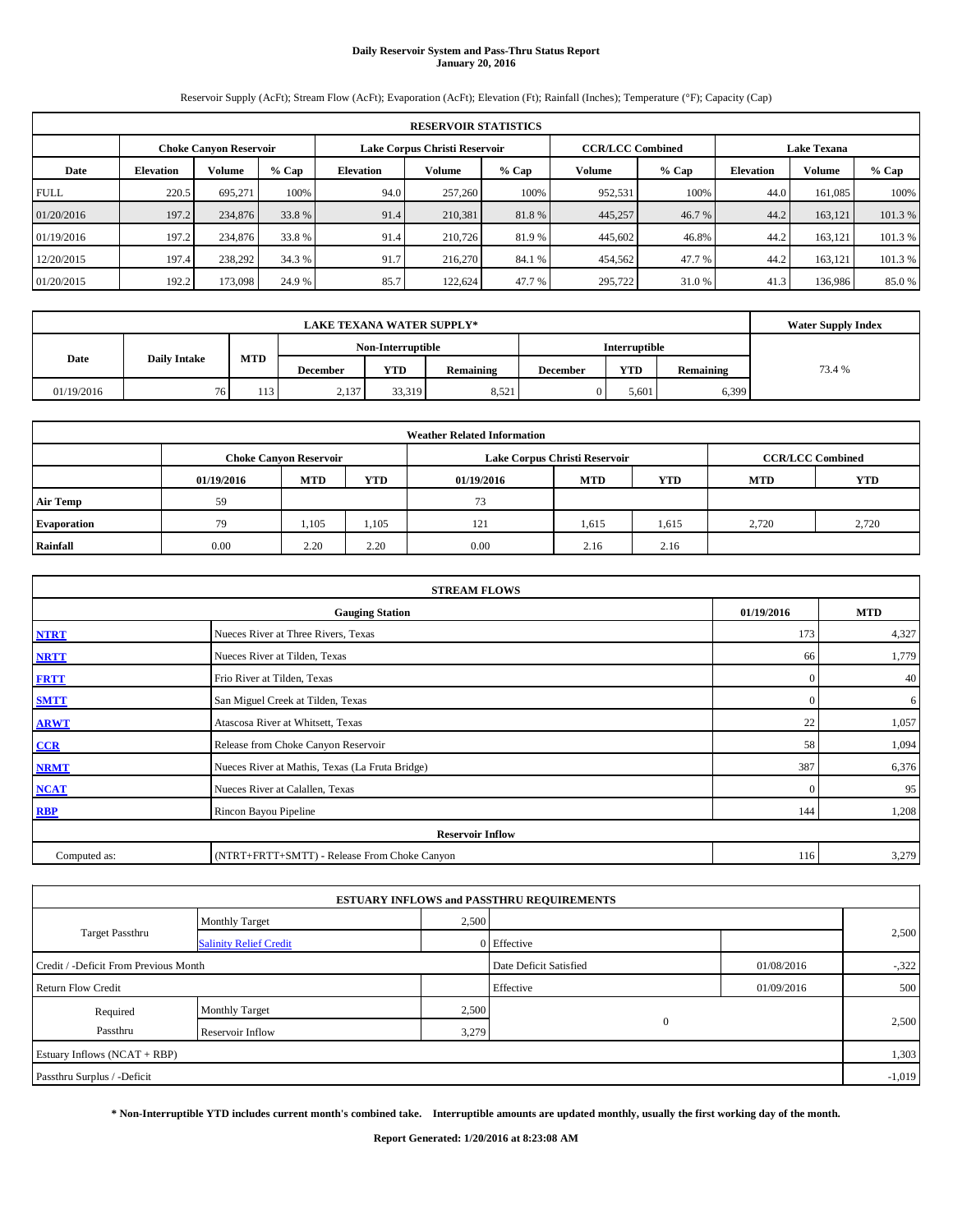# **Daily Reservoir System and Pass-Thru Status Report January 21, 2016**

Reservoir Supply (AcFt); Stream Flow (AcFt); Evaporation (AcFt); Elevation (Ft); Rainfall (Inches); Temperature (°F); Capacity (Cap)

|             | <b>RESERVOIR STATISTICS</b>                                                                                     |         |         |                  |         |         |         |         |                  |               |         |  |  |  |  |
|-------------|-----------------------------------------------------------------------------------------------------------------|---------|---------|------------------|---------|---------|---------|---------|------------------|---------------|---------|--|--|--|--|
|             | <b>CCR/LCC Combined</b><br>Lake Corpus Christi Reservoir<br><b>Choke Canyon Reservoir</b><br><b>Lake Texana</b> |         |         |                  |         |         |         |         |                  |               |         |  |  |  |  |
| Date        | <b>Elevation</b>                                                                                                | Volume  | $%$ Cap | <b>Elevation</b> | Volume  | $%$ Cap | Volume  | $%$ Cap | <b>Elevation</b> | <b>Volume</b> | $%$ Cap |  |  |  |  |
| <b>FULL</b> | 220.5                                                                                                           | 695.271 | 100%    | 94.0             | 257,260 | 100%    | 952,531 | 100%    | 44.0             | 161.085       | 100%    |  |  |  |  |
| 01/21/2016  | 197.2                                                                                                           | 234,605 | 33.7 %  | 91.3             | 209,691 | 81.5 %  | 444,296 | 46.6 %  | 44.2             | 163.121       | 101.3%  |  |  |  |  |
| 01/20/2016  | 197.2                                                                                                           | 234,876 | 33.8 %  | 91.4             | 210.381 | 81.8%   | 445,257 | 46.7%   | 44.2             | 163.121       | 101.3 % |  |  |  |  |
| 12/21/2015  | 197.4                                                                                                           | 238,430 | 34.3 %  | 91.6             | 215,228 | 83.7 %  | 453,658 | 47.6%   | 44.2             | 163.121       | 101.3 % |  |  |  |  |
| 01/21/2015  | 192.2                                                                                                           | 173,209 | 24.9 %  | 85.7             | 122.624 | 47.7 %  | 295,833 | 31.1 %  | 41.3             | 136,986       | 85.0 %  |  |  |  |  |

|                                           | <b>LAKE TEXANA WATER SUPPLY*</b> |     |                 |            |           |                 |            |           |        |  |  |  |
|-------------------------------------------|----------------------------------|-----|-----------------|------------|-----------|-----------------|------------|-----------|--------|--|--|--|
| <b>Interruptible</b><br>Non-Interruptible |                                  |     |                 |            |           |                 |            |           |        |  |  |  |
| <b>MTD</b><br>Date<br><b>Daily Intake</b> |                                  |     | <b>December</b> | <b>YTD</b> | Remaining | <b>December</b> | <b>YTD</b> | Remaining | 73.3 % |  |  |  |
| 01/20/2016                                | 86                               | 199 | 2,137           | 33,405     | 8,435     |                 | 5,601      | 6,399     |        |  |  |  |

|                    |                                                                                           |            |            | <b>Weather Related Information</b> |            |       |            |            |  |  |  |  |
|--------------------|-------------------------------------------------------------------------------------------|------------|------------|------------------------------------|------------|-------|------------|------------|--|--|--|--|
|                    | Lake Corpus Christi Reservoir<br><b>CCR/LCC Combined</b><br><b>Choke Canyon Reservoir</b> |            |            |                                    |            |       |            |            |  |  |  |  |
|                    | 01/20/2016                                                                                | <b>MTD</b> | <b>YTD</b> | 01/20/2016                         | <b>MTD</b> | YTD   | <b>MTD</b> | <b>YTD</b> |  |  |  |  |
| <b>Air Temp</b>    | 62                                                                                        |            |            | 77                                 |            |       |            |            |  |  |  |  |
| <b>Evaporation</b> | 47                                                                                        | 1,152      | 1.152      | 151                                | 1,766      | 1,766 | 2.918      | 2,918      |  |  |  |  |
| Rainfall           | 0.00                                                                                      | 2.20       | 2.20       | 0.00                               | 2.16       | 2.16  |            |            |  |  |  |  |

|              | <b>STREAM FLOWS</b>                                |              |       |  |  |  |  |  |  |  |  |
|--------------|----------------------------------------------------|--------------|-------|--|--|--|--|--|--|--|--|
|              | 01/20/2016<br><b>MTD</b><br><b>Gauging Station</b> |              |       |  |  |  |  |  |  |  |  |
| <b>NTRT</b>  | Nueces River at Three Rivers, Texas                | 173          | 4,500 |  |  |  |  |  |  |  |  |
| <b>NRTT</b>  | Nueces River at Tilden, Texas                      | 62           | 1,840 |  |  |  |  |  |  |  |  |
| <b>FRTT</b>  | Frio River at Tilden, Texas                        | $\mathbf{0}$ | 40    |  |  |  |  |  |  |  |  |
| <b>SMTT</b>  | San Miguel Creek at Tilden, Texas                  | $\mathbf{0}$ | 6     |  |  |  |  |  |  |  |  |
| <b>ARWT</b>  | Atascosa River at Whitsett, Texas                  | 20           | 1,076 |  |  |  |  |  |  |  |  |
| CCR          | Release from Choke Canyon Reservoir                | 58           | 1,151 |  |  |  |  |  |  |  |  |
| <b>NRMT</b>  | Nueces River at Mathis, Texas (La Fruta Bridge)    | 395          | 6,771 |  |  |  |  |  |  |  |  |
| <b>NCAT</b>  | Nueces River at Calallen, Texas                    | $\Omega$     | 95    |  |  |  |  |  |  |  |  |
| <b>RBP</b>   | Rincon Bayou Pipeline                              | 142          | 1,350 |  |  |  |  |  |  |  |  |
|              | <b>Reservoir Inflow</b>                            |              |       |  |  |  |  |  |  |  |  |
| Computed as: | (NTRT+FRTT+SMTT) - Release From Choke Canyon       | 116          | 3,395 |  |  |  |  |  |  |  |  |

|                                       |                               |       | <b>ESTUARY INFLOWS and PASSTHRU REQUIREMENTS</b> |            |          |
|---------------------------------------|-------------------------------|-------|--------------------------------------------------|------------|----------|
|                                       | <b>Monthly Target</b>         | 2,500 |                                                  |            |          |
| Target Passthru                       | <b>Salinity Relief Credit</b> |       | 0 Effective                                      |            | 2,500    |
| Credit / -Deficit From Previous Month |                               |       | Date Deficit Satisfied                           | 01/08/2016 | $-322$   |
| <b>Return Flow Credit</b>             |                               |       | Effective                                        | 01/09/2016 | 500      |
| Required                              | <b>Monthly Target</b>         | 2,500 |                                                  |            |          |
| Passthru                              | Reservoir Inflow              | 3,395 | $\mathbf{0}$                                     |            | 2,500    |
| Estuary Inflows (NCAT + RBP)          |                               |       |                                                  |            | 1,445    |
| Passthru Surplus / -Deficit           |                               |       |                                                  |            | $-0.877$ |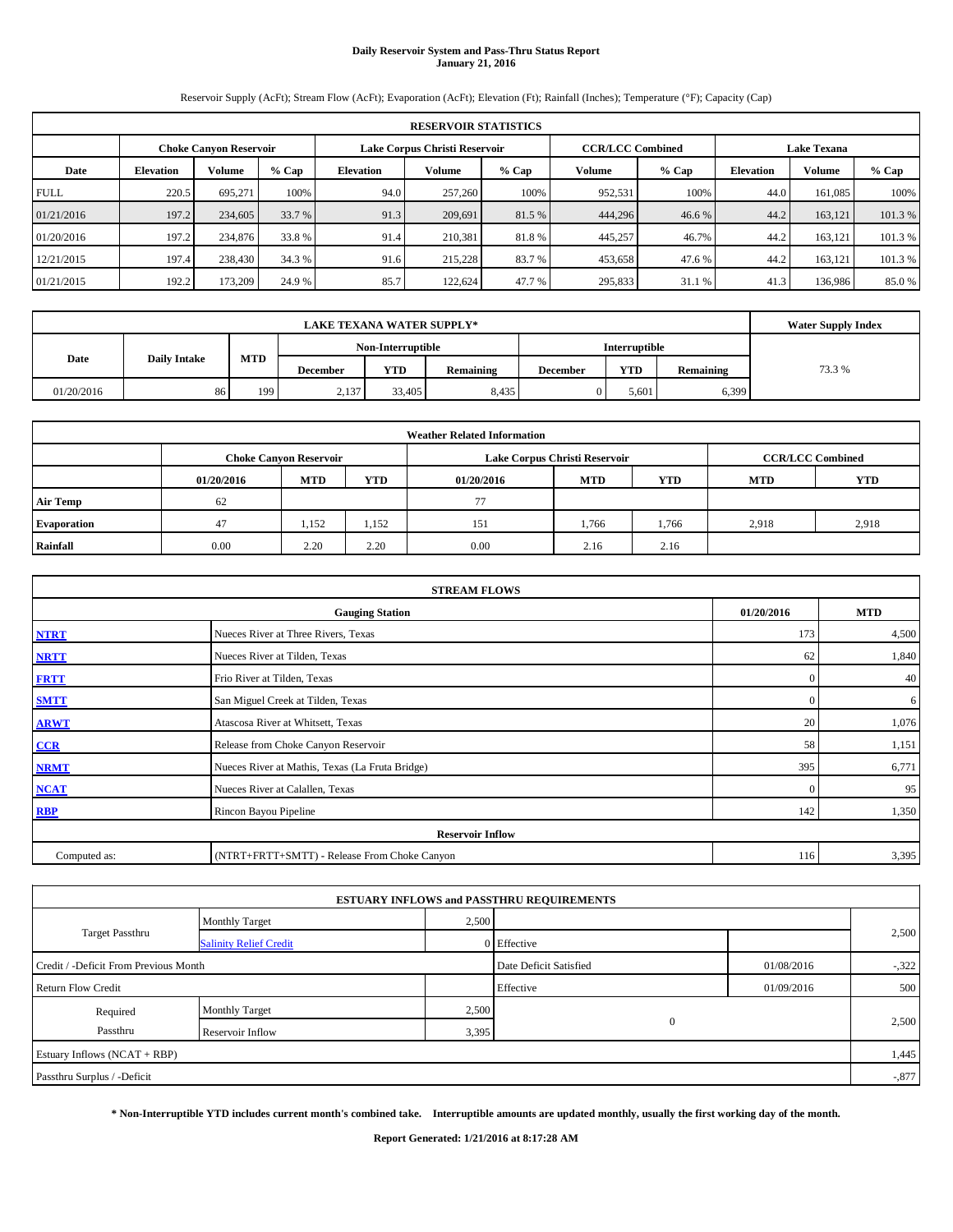# **Daily Reservoir System and Pass-Thru Status Report January 22, 2016**

Reservoir Supply (AcFt); Stream Flow (AcFt); Evaporation (AcFt); Elevation (Ft); Rainfall (Inches); Temperature (°F); Capacity (Cap)

|             | <b>RESERVOIR STATISTICS</b>                                                                                     |         |         |                  |         |         |         |         |                  |         |         |  |  |  |  |
|-------------|-----------------------------------------------------------------------------------------------------------------|---------|---------|------------------|---------|---------|---------|---------|------------------|---------|---------|--|--|--|--|
|             | <b>CCR/LCC Combined</b><br>Lake Corpus Christi Reservoir<br><b>Lake Texana</b><br><b>Choke Canyon Reservoir</b> |         |         |                  |         |         |         |         |                  |         |         |  |  |  |  |
| Date        | <b>Elevation</b>                                                                                                | Volume  | $%$ Cap | <b>Elevation</b> | Volume  | $%$ Cap | Volume  | $%$ Cap | <b>Elevation</b> | Volume  | % Cap   |  |  |  |  |
| <b>FULL</b> | 220.5                                                                                                           | 695.271 | 100%    | 94.0             | 257,260 | 100%    | 952,531 | 100%    | 44.0             | 161,085 | 100%    |  |  |  |  |
| 01/22/2016  | 197.1                                                                                                           | 233,250 | 33.5 %  | 91.3             | 209,864 | 81.6 %  | 443,114 | 46.5 %  | 44.2             | 163,121 | 101.3%  |  |  |  |  |
| 01/21/2016  | 197.2                                                                                                           | 234,605 | 33.7 %  | 91.3             | 209.691 | 81.5 %  | 444,296 | 46.6%   | 44.2             | 163.121 | 101.3%  |  |  |  |  |
| 12/22/2015  | 197.4                                                                                                           | 238,292 | 34.3 %  | 91.7             | 215,923 | 83.9%   | 454,215 | 47.7 %  | 44.2             | 163,121 | 101.3 % |  |  |  |  |
| 01/22/2015  | 192.1                                                                                                           | 172,206 | 24.8%   | 85.7             | 121,835 | 47.4 %  | 294,041 | 30.9 %  | 41.3             | 136,986 | 85.0%   |  |  |  |  |

|                                           | <b>LAKE TEXANA WATER SUPPLY*</b>          |     |                 |            |           |                 |            |           |        |  |  |  |
|-------------------------------------------|-------------------------------------------|-----|-----------------|------------|-----------|-----------------|------------|-----------|--------|--|--|--|
|                                           | <b>Interruptible</b><br>Non-Interruptible |     |                 |            |           |                 |            |           |        |  |  |  |
| <b>MTD</b><br>Date<br><b>Daily Intake</b> |                                           |     | <b>December</b> | <b>YTD</b> | Remaining | <b>December</b> | <b>YTD</b> | Remaining | 73.1 % |  |  |  |
| 01/21/2016                                | 128                                       | 326 | 2,137           | 33,533     | 8,307     |                 | 5,601      | 6,399     |        |  |  |  |

|                    |                                                                                           |            |            | <b>Weather Related Information</b> |            |       |            |            |  |  |  |  |
|--------------------|-------------------------------------------------------------------------------------------|------------|------------|------------------------------------|------------|-------|------------|------------|--|--|--|--|
|                    | Lake Corpus Christi Reservoir<br><b>CCR/LCC Combined</b><br><b>Choke Canyon Reservoir</b> |            |            |                                    |            |       |            |            |  |  |  |  |
|                    | 01/21/2016                                                                                | <b>MTD</b> | <b>YTD</b> | 01/21/2016                         | <b>MTD</b> | YTD   | <b>MTD</b> | <b>YTD</b> |  |  |  |  |
| <b>Air Temp</b>    | 72                                                                                        |            |            | 73                                 |            |       |            |            |  |  |  |  |
| <b>Evaporation</b> | 158                                                                                       | 1,310      | 1,310      | 121                                | 1,887      | 1,887 | 3,197      | 3,197      |  |  |  |  |
| Rainfall           | 0.00                                                                                      | 2.20       | 2.20       | 0.00                               | 2.16       | 2.16  |            |            |  |  |  |  |

| <b>STREAM FLOWS</b> |                                                 |              |            |  |  |  |  |  |  |  |
|---------------------|-------------------------------------------------|--------------|------------|--|--|--|--|--|--|--|
|                     | <b>Gauging Station</b>                          | 01/21/2016   | <b>MTD</b> |  |  |  |  |  |  |  |
| <b>NTRT</b>         | Nueces River at Three Rivers, Texas             | 171          | 4,671      |  |  |  |  |  |  |  |
| <b>NRTT</b>         | Nueces River at Tilden, Texas                   | 60           | 1,900      |  |  |  |  |  |  |  |
| <b>FRTT</b>         | Frio River at Tilden, Texas                     | $\mathbf{0}$ | 41         |  |  |  |  |  |  |  |
| <b>SMTT</b>         | San Miguel Creek at Tilden, Texas               | $\mathbf{0}$ | 6          |  |  |  |  |  |  |  |
| <b>ARWT</b>         | Atascosa River at Whitsett, Texas               | 20           | 1,096      |  |  |  |  |  |  |  |
| $CCR$               | Release from Choke Canyon Reservoir             | 58           | 1,209      |  |  |  |  |  |  |  |
| <b>NRMT</b>         | Nueces River at Mathis, Texas (La Fruta Bridge) | 375          | 7,146      |  |  |  |  |  |  |  |
| <b>NCAT</b>         | Nueces River at Calallen, Texas                 |              | 96         |  |  |  |  |  |  |  |
| <b>RBP</b>          | Rincon Bayou Pipeline                           | 142          | 1,492      |  |  |  |  |  |  |  |
|                     | <b>Reservoir Inflow</b>                         |              |            |  |  |  |  |  |  |  |
| Computed as:        | (NTRT+FRTT+SMTT) - Release From Choke Canyon    |              |            |  |  |  |  |  |  |  |

|                                       |                               |                        | <b>ESTUARY INFLOWS and PASSTHRU REQUIREMENTS</b> |            |        |  |
|---------------------------------------|-------------------------------|------------------------|--------------------------------------------------|------------|--------|--|
|                                       | <b>Monthly Target</b>         | 2,500                  |                                                  |            |        |  |
| Target Passthru                       | <b>Salinity Relief Credit</b> |                        | 0 Effective                                      |            | 2,500  |  |
| Credit / -Deficit From Previous Month |                               | Date Deficit Satisfied | 01/08/2016                                       | $-322$     |        |  |
| <b>Return Flow Credit</b>             |                               |                        | Effective                                        | 01/09/2016 | 500    |  |
| Required                              | <b>Monthly Target</b>         | 2,500                  |                                                  |            | 2,500  |  |
| Passthru                              | Reservoir Inflow              | 3,509                  | $\mathbf{0}$                                     |            |        |  |
| Estuary Inflows (NCAT + RBP)          |                               |                        |                                                  |            | 1,588  |  |
| Passthru Surplus / -Deficit           |                               |                        |                                                  |            | $-734$ |  |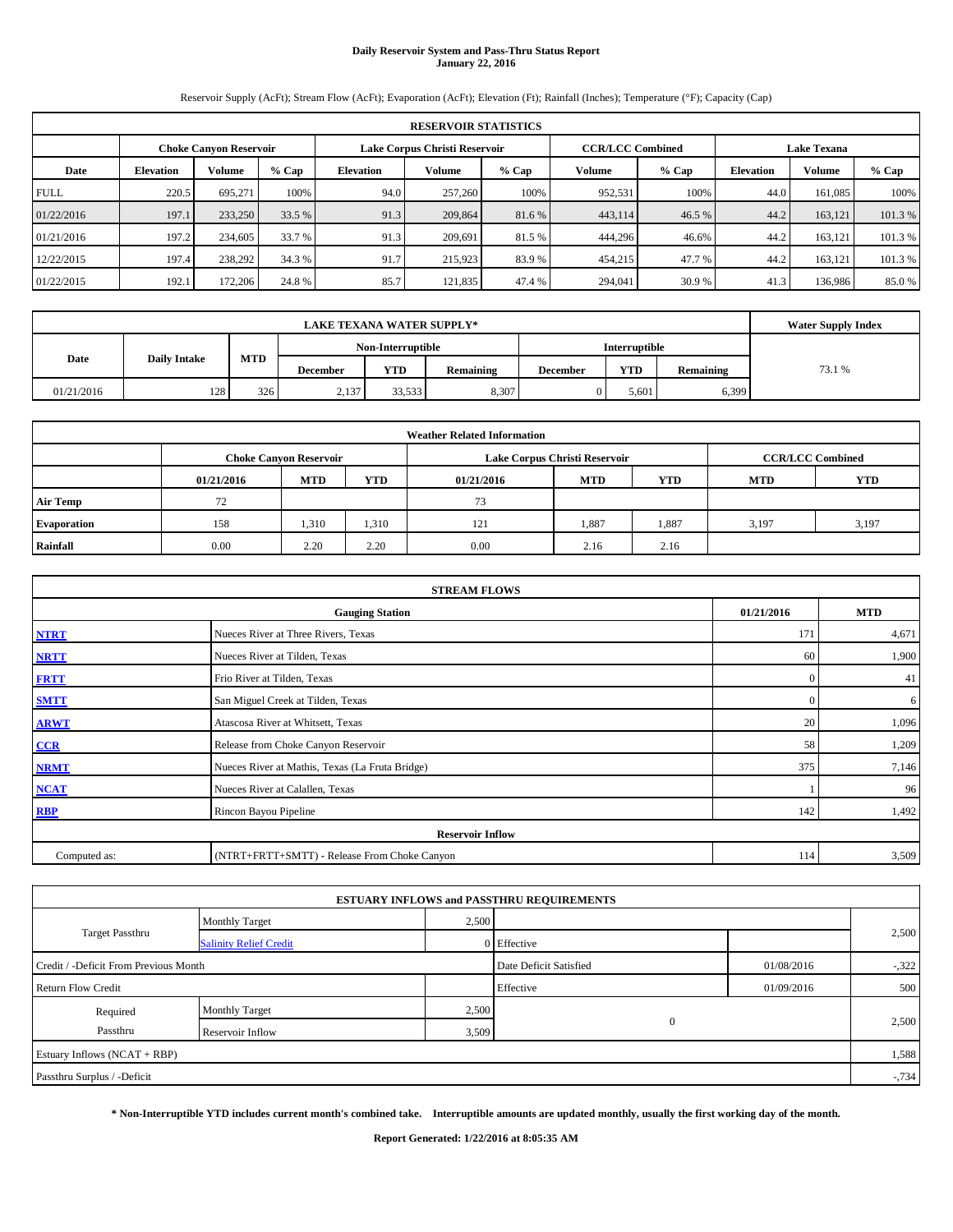# **Daily Reservoir System and Pass-Thru Status Report January 23, 2016**

Reservoir Supply (AcFt); Stream Flow (AcFt); Evaporation (AcFt); Elevation (Ft); Rainfall (Inches); Temperature (°F); Capacity (Cap)

|             | <b>RESERVOIR STATISTICS</b>   |         |         |                               |         |         |                         |         |                    |               |         |  |
|-------------|-------------------------------|---------|---------|-------------------------------|---------|---------|-------------------------|---------|--------------------|---------------|---------|--|
|             | <b>Choke Canyon Reservoir</b> |         |         | Lake Corpus Christi Reservoir |         |         | <b>CCR/LCC Combined</b> |         | <b>Lake Texana</b> |               |         |  |
| Date        | <b>Elevation</b>              | Volume  | $%$ Cap | <b>Elevation</b>              | Volume  | $%$ Cap | Volume                  | $%$ Cap | <b>Elevation</b>   | <b>Volume</b> | % Cap   |  |
| <b>FULL</b> | 220.5                         | 695.271 | 100%    | 94.0                          | 257,260 | 100%    | 952,531                 | 100%    | 44.0               | 161,085       | 100%    |  |
| 01/23/2016  | 197.2                         | 234,470 | 33.7 %  | 91.3                          | 209,174 | 81.3%   | 443,644                 | 46.6 %  | 44.2               | 163.121       | 101.3%  |  |
| 01/22/2016  | 197.1                         | 233,250 | 33.5 %  | 91.3                          | 209,864 | 81.6 %  | 443,114                 | 46.5%   | 44.2               | 163.121       | 101.3%  |  |
| 12/23/2015  | 197.3                         | 236.931 | 34.1 %  | 91.6                          | 215,228 | 83.7 %  | 452,159                 | 47.5 %  | 44.1               | 162,101       | 100.6 % |  |
| 01/23/2015  | 192.1                         | 172,540 | 24.8%   | 85.8                          | 123,019 | 47.8%   | 295,559                 | 31.0%   | 41.3               | 136,986       | 85.0%   |  |

|            | <b>Water Supply Index</b>                 |            |                 |            |           |                 |            |           |       |
|------------|-------------------------------------------|------------|-----------------|------------|-----------|-----------------|------------|-----------|-------|
|            | <b>Interruptible</b><br>Non-Interruptible |            |                 |            |           |                 |            |           |       |
| Date       | <b>Daily Intake</b>                       | <b>MTD</b> | <b>December</b> | <b>YTD</b> | Remaining | <b>December</b> | <b>YTD</b> | Remaining | 73.2% |
| 01/22/2016 |                                           | 326        | 2,137           | 33,533     | 8,307     |                 | 5,601      | 6,399     |       |

|                    | <b>Weather Related Information</b> |                               |            |            |                               |                         |            |            |  |  |  |
|--------------------|------------------------------------|-------------------------------|------------|------------|-------------------------------|-------------------------|------------|------------|--|--|--|
|                    |                                    | <b>Choke Canyon Reservoir</b> |            |            | Lake Corpus Christi Reservoir | <b>CCR/LCC Combined</b> |            |            |  |  |  |
|                    | 01/22/2016                         | <b>MTD</b>                    | <b>YTD</b> | 01/22/2016 | <b>MTD</b>                    | <b>YTD</b>              | <b>MTD</b> | <b>YTD</b> |  |  |  |
| <b>Air Temp</b>    | 72                                 |                               |            | 59         |                               |                         |            |            |  |  |  |
| <b>Evaporation</b> | 142                                | 1,452                         | 1,452      | 221        | 2,108                         | 2,108                   | 3.560      | 3,560      |  |  |  |
| Rainfall           | 0.00                               | 2.20                          | 2.20       | 0.00       | 2.16                          | 2.16                    |            |            |  |  |  |

| <b>STREAM FLOWS</b> |                                                 |              |            |  |  |  |  |  |  |  |
|---------------------|-------------------------------------------------|--------------|------------|--|--|--|--|--|--|--|
|                     | <b>Gauging Station</b>                          | 01/22/2016   | <b>MTD</b> |  |  |  |  |  |  |  |
| <b>NTRT</b>         | Nueces River at Three Rivers, Texas             | 167          | 4,837      |  |  |  |  |  |  |  |
| <b>NRTT</b>         | Nueces River at Tilden, Texas                   | 54           | 1,953      |  |  |  |  |  |  |  |
| <b>FRTT</b>         | Frio River at Tilden, Texas                     | $\mathbf{0}$ | 41         |  |  |  |  |  |  |  |
| <b>SMTT</b>         | San Miguel Creek at Tilden, Texas               | $\mathbf{0}$ | 6          |  |  |  |  |  |  |  |
| <b>ARWT</b>         | Atascosa River at Whitsett, Texas               | 19           | 1,115      |  |  |  |  |  |  |  |
| $CCR$               | Release from Choke Canyon Reservoir             | 58           | 1,266      |  |  |  |  |  |  |  |
| <b>NRMT</b>         | Nueces River at Mathis, Texas (La Fruta Bridge) | 341          | 7,487      |  |  |  |  |  |  |  |
| <b>NCAT</b>         | Nueces River at Calallen, Texas                 | 34           | 130        |  |  |  |  |  |  |  |
| <b>RBP</b>          | Rincon Bayou Pipeline                           | 142          | 1,634      |  |  |  |  |  |  |  |
|                     | <b>Reservoir Inflow</b>                         |              |            |  |  |  |  |  |  |  |
| Computed as:        | (NTRT+FRTT+SMTT) - Release From Choke Canyon    |              |            |  |  |  |  |  |  |  |

|                                       |                               |                        | <b>ESTUARY INFLOWS and PASSTHRU REQUIREMENTS</b> |            |          |  |
|---------------------------------------|-------------------------------|------------------------|--------------------------------------------------|------------|----------|--|
|                                       | <b>Monthly Target</b>         |                        | 2,500                                            |            |          |  |
| Target Passthru                       | <b>Salinity Relief Credit</b> |                        | 0 Effective                                      |            | 2,500    |  |
| Credit / -Deficit From Previous Month |                               | Date Deficit Satisfied | 01/08/2016                                       | $-322$     |          |  |
| <b>Return Flow Credit</b>             |                               |                        | Effective                                        | 01/09/2016 | 500      |  |
| Required                              | <b>Monthly Target</b>         | 2,500                  |                                                  |            |          |  |
| Passthru                              | Reservoir Inflow              | 3,618                  | $\mathbf{0}$                                     |            | 2,500    |  |
| Estuary Inflows (NCAT + RBP)          |                               |                        |                                                  |            | 1,764    |  |
| Passthru Surplus / -Deficit           |                               |                        |                                                  |            | $-0.558$ |  |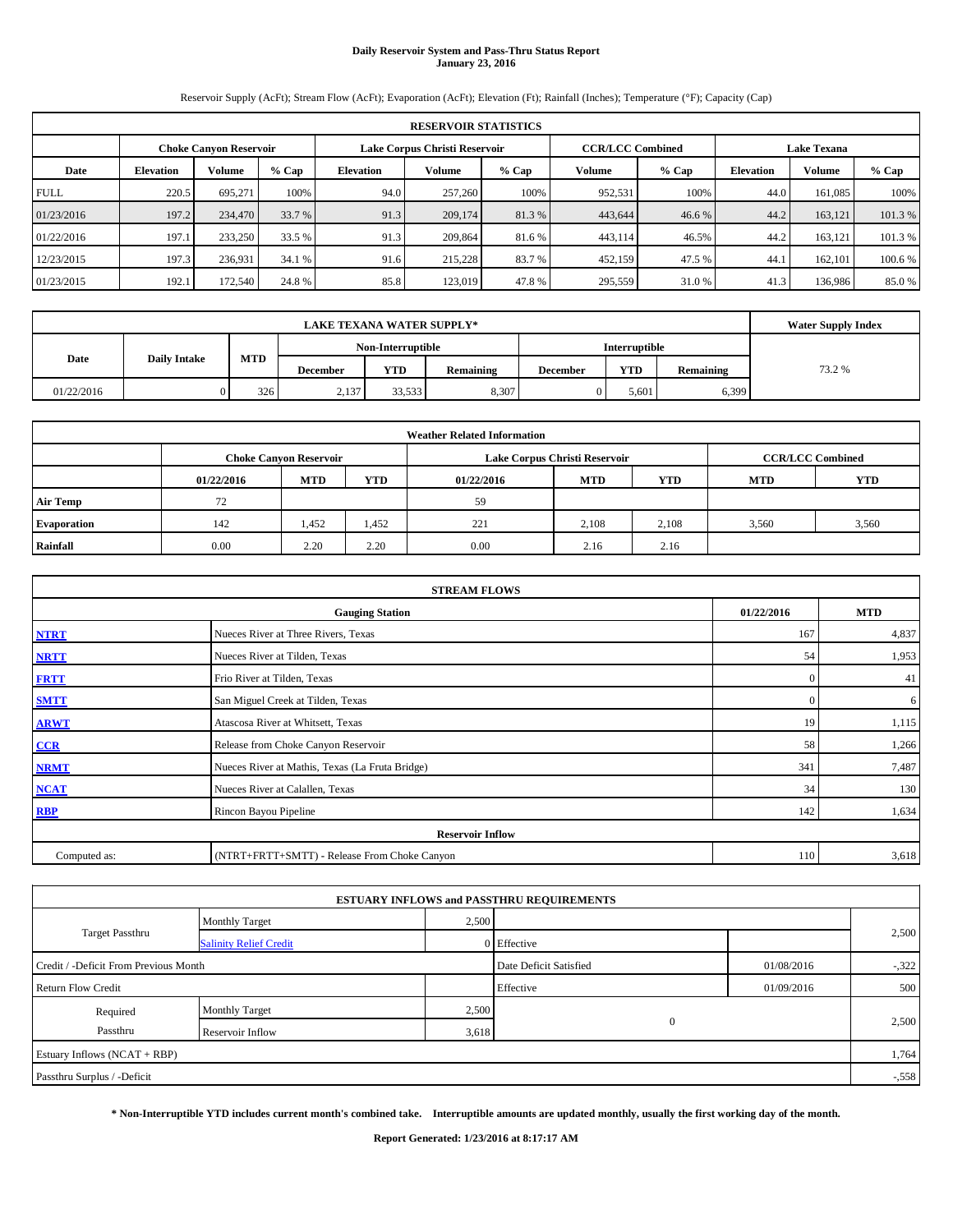# **Daily Reservoir System and Pass-Thru Status Report January 24, 2016**

Reservoir Supply (AcFt); Stream Flow (AcFt); Evaporation (AcFt); Elevation (Ft); Rainfall (Inches); Temperature (°F); Capacity (Cap)

|             | <b>RESERVOIR STATISTICS</b>   |               |         |                  |                                                          |         |         |                    |                  |               |         |  |
|-------------|-------------------------------|---------------|---------|------------------|----------------------------------------------------------|---------|---------|--------------------|------------------|---------------|---------|--|
|             | <b>Choke Canyon Reservoir</b> |               |         |                  | <b>CCR/LCC Combined</b><br>Lake Corpus Christi Reservoir |         |         | <b>Lake Texana</b> |                  |               |         |  |
| Date        | <b>Elevation</b>              | <b>Volume</b> | $%$ Cap | <b>Elevation</b> | Volume                                                   | $%$ Cap | Volume  | $%$ Cap            | <b>Elevation</b> | <b>Volume</b> | $%$ Cap |  |
| <b>FULL</b> | 220.5                         | 695.271       | 100%    | 94.0             | 257,260                                                  | 100%    | 952,531 | 100%               | 44.0             | 161.085       | 100%    |  |
| 01/24/2016  | 197.1                         | 234,199       | 33.7 %  | 91.3             | 208,830                                                  | 81.2%   | 443,029 | 46.5 %             | 44.2             | 163.121       | 101.3%  |  |
| 01/23/2016  | 197.2                         | 234,470       | 33.7 %  | 91.3             | 209,174                                                  | 81.3 %  | 443,644 | 46.6%              | 44.2             | 163.121       | 101.3 % |  |
| 12/24/2015  | 197.4                         | 238,017       | 34.2 %  | 91.6             | 215,054                                                  | 83.6 %  | 453,071 | 47.6%              | 44.1             | 162,101       | 100.6 % |  |
| 01/24/2015  | 192.1                         | 172,540       | 24.8 %  | 85.7             | 122.229                                                  | 47.5 %  | 294,769 | 30.9 %             | 41.5             | 138,700       | 86.1 %  |  |

|            | <b>Water Supply Index</b> |                                           |                 |            |           |                 |            |           |        |
|------------|---------------------------|-------------------------------------------|-----------------|------------|-----------|-----------------|------------|-----------|--------|
|            |                           | <b>Interruptible</b><br>Non-Interruptible |                 |            |           |                 |            |           |        |
| Date       | <b>Daily Intake</b>       | <b>MTD</b>                                | <b>December</b> | <b>YTD</b> | Remaining | <b>December</b> | <b>YTD</b> | Remaining | 73.1 % |
| 01/23/2016 |                           | 326                                       | 2,137           | 33,533     | 8,307     |                 | 5,601      | 6,399     |        |

|                    | <b>Weather Related Information</b> |                               |            |            |                               |                         |            |            |  |  |  |
|--------------------|------------------------------------|-------------------------------|------------|------------|-------------------------------|-------------------------|------------|------------|--|--|--|
|                    |                                    | <b>Choke Canyon Reservoir</b> |            |            | Lake Corpus Christi Reservoir | <b>CCR/LCC Combined</b> |            |            |  |  |  |
|                    | 01/23/2016                         | <b>MTD</b>                    | <b>YTD</b> | 01/23/2016 | <b>MTD</b>                    | <b>YTD</b>              | <b>MTD</b> | <b>YTD</b> |  |  |  |
| <b>Air Temp</b>    | 72                                 |                               |            | 59         |                               |                         |            |            |  |  |  |
| <b>Evaporation</b> | 79                                 | 1,531                         | 1,531      | 110        | 2,218                         | 2,218                   | 3.749      | 3,749      |  |  |  |
| Rainfall           | 0.00                               | 2.20                          | 2.20       | 0.00       | 2.16                          | 2.16                    |            |            |  |  |  |

| <b>STREAM FLOWS</b> |                                                 |              |            |  |  |  |  |  |  |  |
|---------------------|-------------------------------------------------|--------------|------------|--|--|--|--|--|--|--|
|                     | <b>Gauging Station</b>                          | 01/23/2016   | <b>MTD</b> |  |  |  |  |  |  |  |
| <b>NTRT</b>         | Nueces River at Three Rivers, Texas             | 163          | 5,000      |  |  |  |  |  |  |  |
| <b>NRTT</b>         | Nueces River at Tilden, Texas                   | 50           | 2,003      |  |  |  |  |  |  |  |
| <b>FRTT</b>         | Frio River at Tilden, Texas                     | $\mathbf{0}$ | 42         |  |  |  |  |  |  |  |
| <b>SMTT</b>         | San Miguel Creek at Tilden, Texas               | $\mathbf{0}$ | 6          |  |  |  |  |  |  |  |
| <b>ARWT</b>         | Atascosa River at Whitsett, Texas               | 18           | 1,133      |  |  |  |  |  |  |  |
| CCR                 | Release from Choke Canyon Reservoir             | 58           | 1,324      |  |  |  |  |  |  |  |
| <b>NRMT</b>         | Nueces River at Mathis, Texas (La Fruta Bridge) | 320          | 7,807      |  |  |  |  |  |  |  |
| <b>NCAT</b>         | Nueces River at Calallen, Texas                 | 64           | 193        |  |  |  |  |  |  |  |
| <b>RBP</b>          | Rincon Bayou Pipeline                           | 141          | 1,775      |  |  |  |  |  |  |  |
|                     | <b>Reservoir Inflow</b>                         |              |            |  |  |  |  |  |  |  |
| Computed as:        | (NTRT+FRTT+SMTT) - Release From Choke Canyon    |              |            |  |  |  |  |  |  |  |

|                                       |                               |       | <b>ESTUARY INFLOWS and PASSTHRU REQUIREMENTS</b> |            |        |  |
|---------------------------------------|-------------------------------|-------|--------------------------------------------------|------------|--------|--|
|                                       | <b>Monthly Target</b>         | 2,500 |                                                  |            |        |  |
| Target Passthru                       | <b>Salinity Relief Credit</b> |       | 0 Effective                                      |            | 2,500  |  |
| Credit / -Deficit From Previous Month |                               |       | Date Deficit Satisfied                           | 01/08/2016 | $-322$ |  |
| <b>Return Flow Credit</b>             |                               |       | Effective                                        | 01/09/2016 | 500    |  |
| Required                              | <b>Monthly Target</b>         | 2,500 |                                                  |            |        |  |
| Passthru                              | Reservoir Inflow              | 3,724 | $\mathbf{0}$                                     |            | 2,500  |  |
| Estuary Inflows (NCAT + RBP)          |                               |       |                                                  |            | 1,969  |  |
| Passthru Surplus / -Deficit           |                               |       |                                                  |            | $-353$ |  |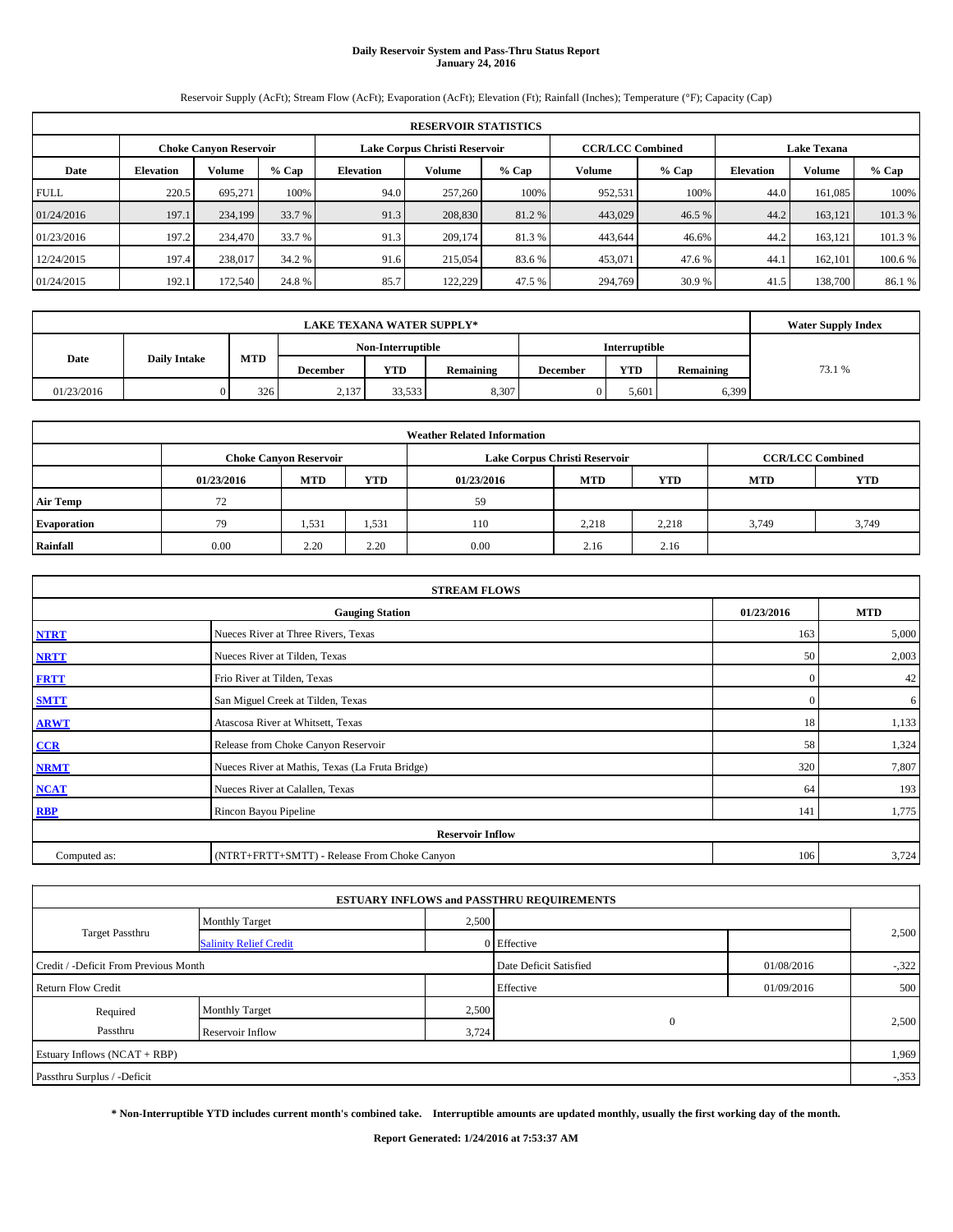# **Daily Reservoir System and Pass-Thru Status Report January 25, 2016**

Reservoir Supply (AcFt); Stream Flow (AcFt); Evaporation (AcFt); Elevation (Ft); Rainfall (Inches); Temperature (°F); Capacity (Cap)

|             | <b>RESERVOIR STATISTICS</b>                                                                                     |         |         |                  |               |         |         |         |                  |         |         |  |
|-------------|-----------------------------------------------------------------------------------------------------------------|---------|---------|------------------|---------------|---------|---------|---------|------------------|---------|---------|--|
|             | <b>CCR/LCC Combined</b><br>Lake Corpus Christi Reservoir<br><b>Lake Texana</b><br><b>Choke Canyon Reservoir</b> |         |         |                  |               |         |         |         |                  |         |         |  |
| Date        | <b>Elevation</b>                                                                                                | Volume  | $%$ Cap | <b>Elevation</b> | <b>Volume</b> | $%$ Cap | Volume  | $%$ Cap | <b>Elevation</b> | Volume  | % Cap   |  |
| <b>FULL</b> | 220.5                                                                                                           | 695.271 | 100%    | 94.0             | 257,260       | 100%    | 952,531 | 100%    | 44.0             | 161,085 | 100%    |  |
| 01/25/2016  | 197.1                                                                                                           | 233,928 | 33.6 %  | 91.3             | 208,830       | 81.2%   | 442,758 | 46.5 %  | 44.2             | 163.121 | 101.3%  |  |
| 01/24/2016  | 197.1                                                                                                           | 234,199 | 33.7 %  | 91.3             | 208,830       | 81.2%   | 443,029 | 46.5%   | 44.2             | 163.121 | 101.3%  |  |
| 12/25/2015  | 197.4                                                                                                           | 237,744 | 34.2 %  | 91.6             | 214,881       | 83.5 %  | 452,625 | 47.5 %  | 44.1             | 162,101 | 100.6 % |  |
| 01/25/2015  | 192.1                                                                                                           | 172.317 | 24.8%   | 85.6             | 121,573       | 47.3 %  | 293,890 | 30.9 %  | 41.5             | 138,700 | 86.1%   |  |

|            | <b>LAKE TEXANA WATER SUPPLY*</b> |            |          |                   |           |                 |                      |           |        |  |  |
|------------|----------------------------------|------------|----------|-------------------|-----------|-----------------|----------------------|-----------|--------|--|--|
|            |                                  |            |          | Non-Interruptible |           |                 | <b>Interruptible</b> |           |        |  |  |
| Date       | <b>Daily Intake</b>              | <b>MTD</b> | December | <b>YTD</b>        | Remaining | <b>December</b> | <b>YTD</b>           | Remaining | 73.0 % |  |  |
| 01/24/2016 |                                  | 326        | 2,137    | 33,533            | 8,307     |                 | 5.601                | 6,399     |        |  |  |

| <b>Weather Related Information</b> |            |                                                             |       |      |                               |                         |       |            |  |  |  |
|------------------------------------|------------|-------------------------------------------------------------|-------|------|-------------------------------|-------------------------|-------|------------|--|--|--|
|                                    |            | <b>Choke Canyon Reservoir</b>                               |       |      | Lake Corpus Christi Reservoir | <b>CCR/LCC Combined</b> |       |            |  |  |  |
|                                    | 01/24/2016 | <b>YTD</b><br>YTD<br><b>MTD</b><br><b>MTD</b><br>01/24/2016 |       |      |                               |                         |       | <b>YTD</b> |  |  |  |
| <b>Air Temp</b>                    | 73         |                                                             |       | 71   |                               |                         |       |            |  |  |  |
| <b>Evaporation</b>                 | 87         | 1,618                                                       | 1,618 | 191  | 2,409                         | 2,409                   | 4.027 | 4,027      |  |  |  |
| Rainfall                           | 0.00       | 2.20                                                        | 2.20  | 0.00 | 2.16                          | 2.16                    |       |            |  |  |  |

| <b>STREAM FLOWS</b>                                |                                                 |              |       |  |  |  |  |  |  |
|----------------------------------------------------|-------------------------------------------------|--------------|-------|--|--|--|--|--|--|
| 01/24/2016<br><b>MTD</b><br><b>Gauging Station</b> |                                                 |              |       |  |  |  |  |  |  |
| <b>NTRT</b>                                        | Nueces River at Three Rivers, Texas             | 159          | 5,159 |  |  |  |  |  |  |
| <b>NRTT</b>                                        | Nueces River at Tilden, Texas                   | 48           | 2,051 |  |  |  |  |  |  |
| <b>FRTT</b>                                        | Frio River at Tilden, Texas                     | $\mathbf{0}$ | 42    |  |  |  |  |  |  |
| <b>SMTT</b>                                        | San Miguel Creek at Tilden, Texas               | $\mathbf{0}$ | 6     |  |  |  |  |  |  |
| <b>ARWT</b>                                        | Atascosa River at Whitsett, Texas               | 18           | 1,151 |  |  |  |  |  |  |
| $CCR$                                              | Release from Choke Canyon Reservoir             | 58           | 1,382 |  |  |  |  |  |  |
| <b>NRMT</b>                                        | Nueces River at Mathis, Texas (La Fruta Bridge) | 298          | 8,105 |  |  |  |  |  |  |
| <b>NCAT</b>                                        | Nueces River at Calallen, Texas                 | 30           | 223   |  |  |  |  |  |  |
| <b>RBP</b>                                         | Rincon Bayou Pipeline                           | 141          | 1,917 |  |  |  |  |  |  |
|                                                    | <b>Reservoir Inflow</b>                         |              |       |  |  |  |  |  |  |
| Computed as:                                       | (NTRT+FRTT+SMTT) - Release From Choke Canyon    | 102          | 3,826 |  |  |  |  |  |  |

|                                       |                               |       | <b>ESTUARY INFLOWS and PASSTHRU REQUIREMENTS</b> |            |        |  |
|---------------------------------------|-------------------------------|-------|--------------------------------------------------|------------|--------|--|
|                                       | <b>Monthly Target</b>         | 2,500 |                                                  |            |        |  |
| Target Passthru                       | <b>Salinity Relief Credit</b> |       | 0 Effective                                      |            | 2,500  |  |
| Credit / -Deficit From Previous Month |                               |       | Date Deficit Satisfied                           | 01/08/2016 | $-322$ |  |
| <b>Return Flow Credit</b>             |                               |       | Effective                                        | 01/09/2016 | 500    |  |
| Required                              | <b>Monthly Target</b>         | 2,500 |                                                  |            |        |  |
| Passthru                              | Reservoir Inflow              | 3,826 | $\mathbf{0}$                                     |            | 2,500  |  |
| Estuary Inflows (NCAT + RBP)          |                               |       |                                                  |            | 2,140  |  |
| Passthru Surplus / -Deficit           |                               |       |                                                  |            | $-182$ |  |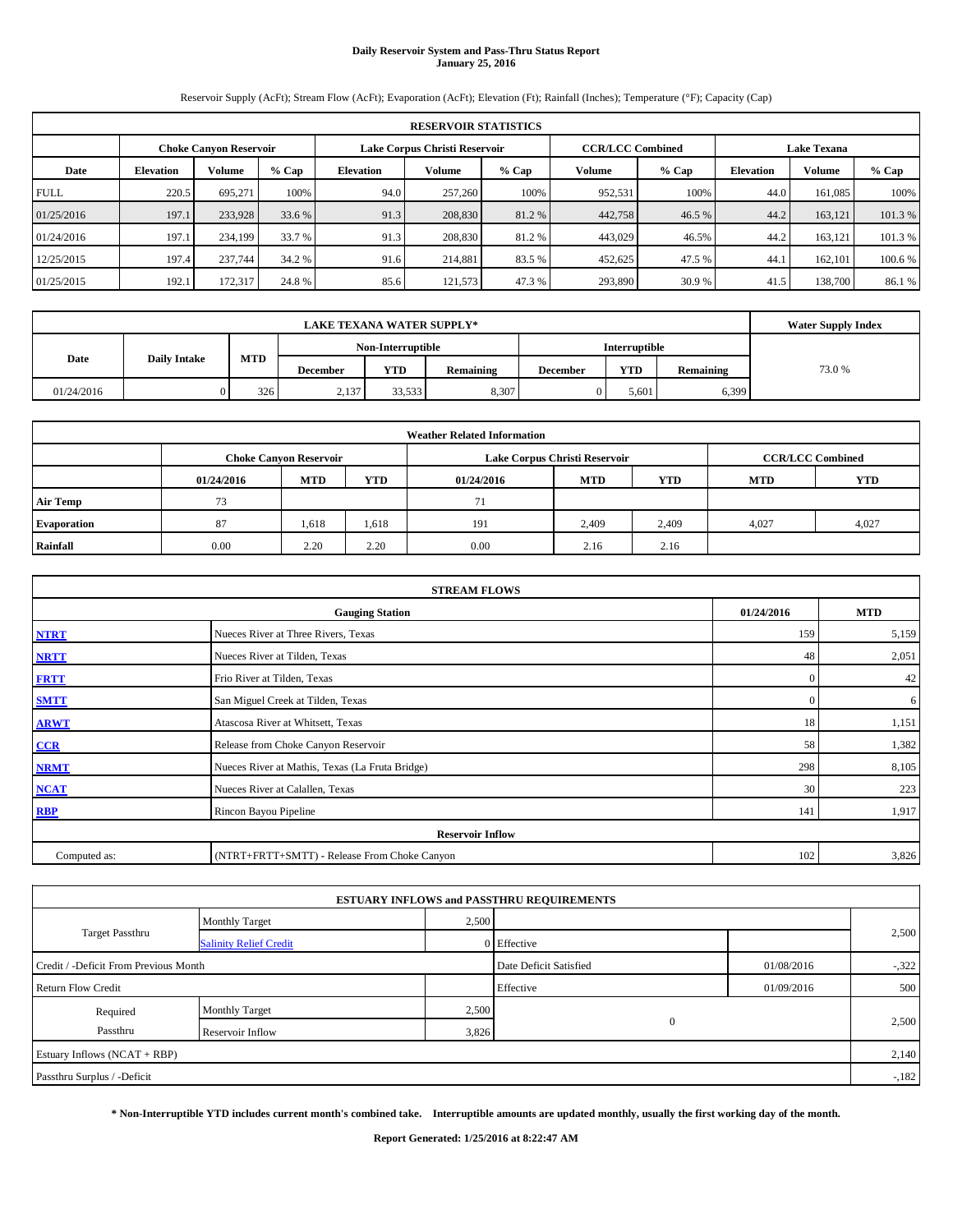# **Daily Reservoir System and Pass-Thru Status Report January 26, 2016**

Reservoir Supply (AcFt); Stream Flow (AcFt); Evaporation (AcFt); Elevation (Ft); Rainfall (Inches); Temperature (°F); Capacity (Cap)

| <b>RESERVOIR STATISTICS</b> |                                                                                                                 |         |         |                  |         |         |         |         |                  |               |         |
|-----------------------------|-----------------------------------------------------------------------------------------------------------------|---------|---------|------------------|---------|---------|---------|---------|------------------|---------------|---------|
|                             | <b>CCR/LCC Combined</b><br>Lake Corpus Christi Reservoir<br><b>Choke Canyon Reservoir</b><br><b>Lake Texana</b> |         |         |                  |         |         |         |         |                  |               |         |
| Date                        | <b>Elevation</b>                                                                                                | Volume  | $%$ Cap | <b>Elevation</b> | Volume  | $%$ Cap | Volume  | $%$ Cap | <b>Elevation</b> | <b>Volume</b> | $%$ Cap |
| <b>FULL</b>                 | 220.5                                                                                                           | 695.271 | 100%    | 94.0             | 257,260 | 100%    | 952,531 | 100%    | 44.0             | 161.085       | 100%    |
| 01/26/2016                  | 197.0                                                                                                           | 232,305 | 33.4 %  | 91.3             | 209,174 | 81.3%   | 441,479 | 46.3%   | 44.1             | 162,101       | 100.6 % |
| 01/25/2016                  | 197.1                                                                                                           | 233,928 | 33.6 %  | 91.3             | 208,830 | 81.2%   | 442,758 | 46.5%   | 44.2             | 163.121       | 101.3 % |
| 12/26/2015                  | 197.3                                                                                                           | 236,249 | 34.0 %  | 91.5             | 213,494 | 83.0%   | 449,743 | 47.2%   | 44.              | 162,101       | 100.6 % |
| 01/26/2015                  | 192.1                                                                                                           | 172,540 | 24.8 %  | 85.6             | 121,573 | 47.3%   | 294,113 | 30.9 %  | 41.5             | 138,700       | 86.1 %  |

|            | <b>LAKE TEXANA WATER SUPPLY*</b> |            |                 |                   |                      |                 |            |           |       |  |  |
|------------|----------------------------------|------------|-----------------|-------------------|----------------------|-----------------|------------|-----------|-------|--|--|
|            |                                  |            |                 | Non-Interruptible | <b>Interruptible</b> |                 |            |           |       |  |  |
| Date       | <b>Daily Intake</b>              | <b>MTD</b> | <b>December</b> | <b>YTD</b>        | Remaining            | <b>December</b> | <b>YTD</b> | Remaining | 72.8% |  |  |
| 01/25/2016 |                                  | 691        | 2,137           | 33,897            | 7,943                |                 | 5,601      | 6,399     |       |  |  |

|                                                                                  |      |                               |       | <b>Weather Related Information</b> |                               |                         |       |            |
|----------------------------------------------------------------------------------|------|-------------------------------|-------|------------------------------------|-------------------------------|-------------------------|-------|------------|
|                                                                                  |      | <b>Choke Canyon Reservoir</b> |       |                                    | Lake Corpus Christi Reservoir | <b>CCR/LCC Combined</b> |       |            |
| <b>YTD</b><br><b>MTD</b><br><b>YTD</b><br><b>MTD</b><br>01/25/2016<br>01/25/2016 |      |                               |       |                                    |                               |                         |       | <b>YTD</b> |
| <b>Air Temp</b>                                                                  | 74   |                               |       | 76                                 |                               |                         |       |            |
| <b>Evaporation</b>                                                               |      | 1,689                         | 1,689 | 90                                 | 2,499                         | 2,499                   | 4,188 | 4,188      |
| Rainfall                                                                         | 0.00 | 2.20                          | 2.20  | 0.00                               | 2.16                          | 2.16                    |       |            |

| <b>STREAM FLOWS</b>                                |                                                 |              |       |  |  |  |  |  |  |
|----------------------------------------------------|-------------------------------------------------|--------------|-------|--|--|--|--|--|--|
| 01/25/2016<br><b>MTD</b><br><b>Gauging Station</b> |                                                 |              |       |  |  |  |  |  |  |
| <b>NTRT</b>                                        | Nueces River at Three Rivers, Texas             | 157          | 5,316 |  |  |  |  |  |  |
| <b>NRTT</b>                                        | Nueces River at Tilden, Texas                   | 46           | 2,096 |  |  |  |  |  |  |
| <b>FRTT</b>                                        | Frio River at Tilden, Texas                     | $\mathbf{0}$ | 42    |  |  |  |  |  |  |
| <b>SMTT</b>                                        | San Miguel Creek at Tilden, Texas               | $\mathbf{0}$ | 6     |  |  |  |  |  |  |
| <b>ARWT</b>                                        | Atascosa River at Whitsett, Texas               | 18           | 1,169 |  |  |  |  |  |  |
| CCR                                                | Release from Choke Canyon Reservoir             | 58           | 1,439 |  |  |  |  |  |  |
| <b>NRMT</b>                                        | Nueces River at Mathis, Texas (La Fruta Bridge) | 296          | 8,401 |  |  |  |  |  |  |
| <b>NCAT</b>                                        | Nueces River at Calallen, Texas                 | $\mathbf{0}$ | 224   |  |  |  |  |  |  |
| RBP                                                | Rincon Bayou Pipeline                           | 142          | 2,058 |  |  |  |  |  |  |
|                                                    | <b>Reservoir Inflow</b>                         |              |       |  |  |  |  |  |  |
| Computed as:                                       | (NTRT+FRTT+SMTT) - Release From Choke Canyon    | 100          | 3,925 |  |  |  |  |  |  |

|                                       |                               |       | <b>ESTUARY INFLOWS and PASSTHRU REQUIREMENTS</b> |            |        |  |
|---------------------------------------|-------------------------------|-------|--------------------------------------------------|------------|--------|--|
|                                       | <b>Monthly Target</b>         | 2,500 |                                                  |            |        |  |
| <b>Target Passthru</b>                | <b>Salinity Relief Credit</b> |       | 0 Effective                                      |            | 2,500  |  |
| Credit / -Deficit From Previous Month |                               |       | Date Deficit Satisfied                           | 01/08/2016 | $-322$ |  |
| <b>Return Flow Credit</b>             |                               |       | Effective                                        | 01/09/2016 | 500    |  |
| Required                              | <b>Monthly Target</b>         | 2,500 |                                                  |            |        |  |
| Passthru                              | Reservoir Inflow              | 3,925 | $\mathbf{0}$                                     |            | 2,500  |  |
| Estuary Inflows (NCAT + RBP)          |                               |       |                                                  |            | 2,282  |  |
| Passthru Surplus / -Deficit           |                               |       |                                                  |            | $-40$  |  |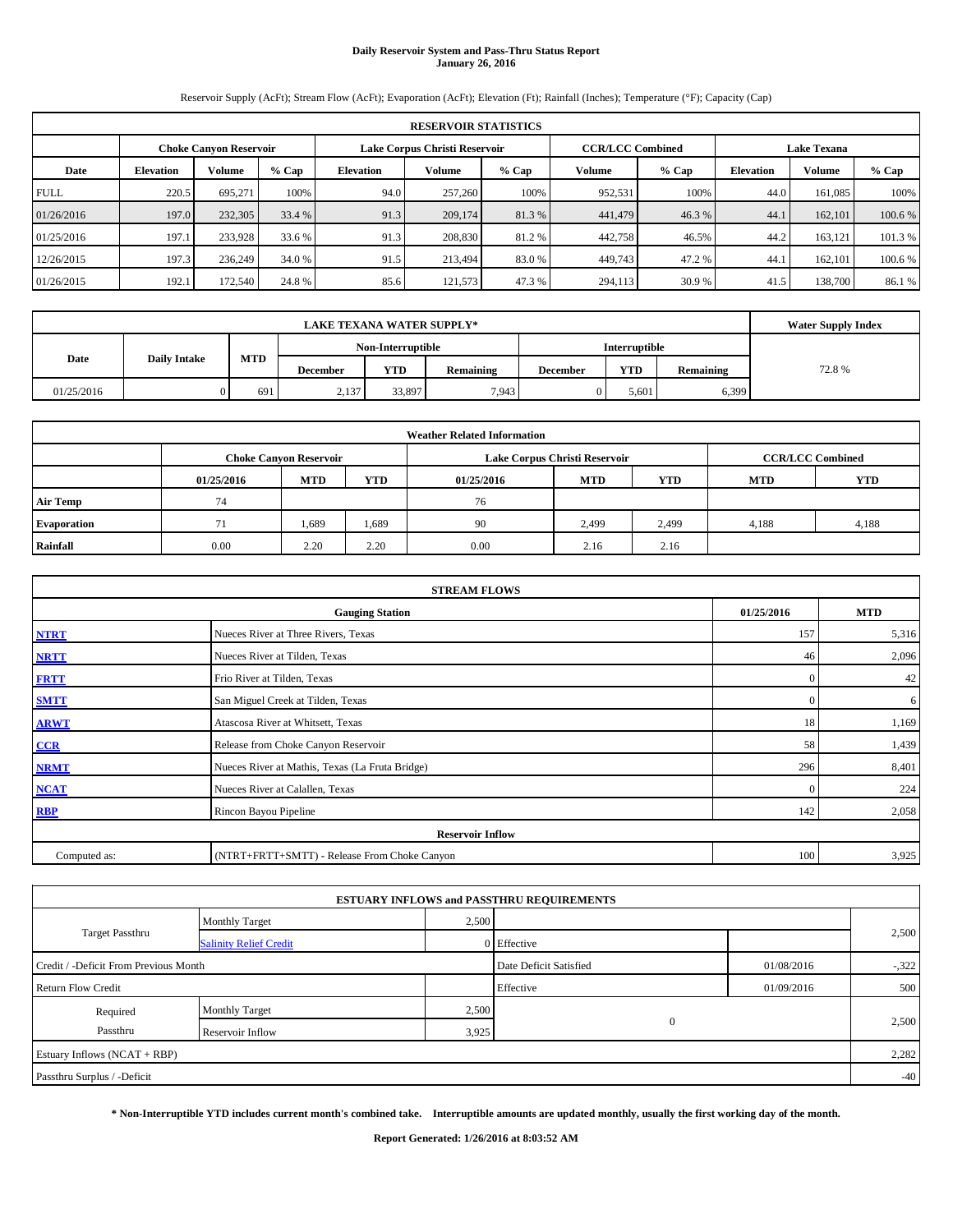# **Daily Reservoir System and Pass-Thru Status Report January 27, 2016**

Reservoir Supply (AcFt); Stream Flow (AcFt); Evaporation (AcFt); Elevation (Ft); Rainfall (Inches); Temperature (°F); Capacity (Cap)

| <b>RESERVOIR STATISTICS</b> |                                                                                                                 |         |         |                  |         |         |         |         |                  |               |         |
|-----------------------------|-----------------------------------------------------------------------------------------------------------------|---------|---------|------------------|---------|---------|---------|---------|------------------|---------------|---------|
|                             | <b>CCR/LCC Combined</b><br>Lake Corpus Christi Reservoir<br><b>Choke Canyon Reservoir</b><br><b>Lake Texana</b> |         |         |                  |         |         |         |         |                  |               |         |
| Date                        | <b>Elevation</b>                                                                                                | Volume  | $%$ Cap | <b>Elevation</b> | Volume  | $%$ Cap | Volume  | $%$ Cap | <b>Elevation</b> | <b>Volume</b> | $%$ Cap |
| <b>FULL</b>                 | 220.5                                                                                                           | 695.271 | 100%    | 94.0             | 257,260 | 100%    | 952,531 | 100%    | 44.0             | 161.085       | 100%    |
| 01/27/2016                  | 197.0                                                                                                           | 232,305 | 33.4 %  | 91.3             | 209,174 | 81.3%   | 441,479 | 46.3%   | 44.2             | 163.121       | 101.3%  |
| 01/26/2016                  | 197.0                                                                                                           | 232,305 | 33.4 %  | 91.3             | 209,174 | 81.3 %  | 441,479 | 46.3%   | 44.1             | 162,101       | 100.6 % |
| 12/27/2015                  | 197.4                                                                                                           | 238,430 | 34.3 %  | 91.6             | 214,881 | 83.5 %  | 453,311 | 47.6 %  | 44.1             | 162,101       | 100.6 % |
| 01/27/2015                  | 192.2                                                                                                           | 172,986 | 24.9 %  | 85.6             | 121.441 | 47.2 %  | 294,427 | 30.9 %  | 42.0             | 143,036       | 88.8%   |

|            | <b>LAKE TEXANA WATER SUPPLY*</b> |            |          |                   |           |                 |                      |           |       |  |  |  |
|------------|----------------------------------|------------|----------|-------------------|-----------|-----------------|----------------------|-----------|-------|--|--|--|
|            |                                  |            |          | Non-Interruptible |           |                 | <b>Interruptible</b> |           |       |  |  |  |
| Date       | <b>Daily Intake</b>              | <b>MTD</b> | December | <b>YTD</b>        | Remaining | <b>December</b> | <b>YTD</b>           | Remaining | 72.8% |  |  |  |
| 01/26/2016 | 59                               | 831        | 2,137    | 34,037            | 7,803     |                 | 5.601                | 6,399     |       |  |  |  |

| <b>Weather Related Information</b> |            |                               |            |            |                               |                         |            |            |  |  |
|------------------------------------|------------|-------------------------------|------------|------------|-------------------------------|-------------------------|------------|------------|--|--|
|                                    |            | <b>Choke Canyon Reservoir</b> |            |            | Lake Corpus Christi Reservoir | <b>CCR/LCC Combined</b> |            |            |  |  |
|                                    | 01/26/2016 | <b>MTD</b>                    | <b>YTD</b> | 01/26/2016 | <b>MTD</b>                    | <b>YTD</b>              | <b>MTD</b> | <b>YTD</b> |  |  |
| <b>Air Temp</b>                    | 58         |                               |            | 58         |                               |                         |            |            |  |  |
| <b>Evaporation</b>                 | 126        | 1,815                         | 1,815      | 120        | 2,619                         | 2,619                   | 4,434      | 4,434      |  |  |
| Rainfall                           | 0.00       | 2.20                          | 2.20       | 0.00       | 2.16                          | 2.16                    |            |            |  |  |

| <b>STREAM FLOWS</b> |                                                 |              |       |  |  |  |  |  |  |
|---------------------|-------------------------------------------------|--------------|-------|--|--|--|--|--|--|
|                     | 01/26/2016                                      | <b>MTD</b>   |       |  |  |  |  |  |  |
| <b>NTRT</b>         | Nueces River at Three Rivers, Texas             |              |       |  |  |  |  |  |  |
| <b>NRTT</b>         | Nueces River at Tilden, Texas                   | 44           | 2,140 |  |  |  |  |  |  |
| <b>FRTT</b>         | Frio River at Tilden, Texas                     |              | 43    |  |  |  |  |  |  |
| <b>SMTT</b>         | San Miguel Creek at Tilden, Texas               | $\mathbf{0}$ | 6     |  |  |  |  |  |  |
| <b>ARWT</b>         | Atascosa River at Whitsett, Texas               | 18           | 1,187 |  |  |  |  |  |  |
| $CCR$               | Release from Choke Canyon Reservoir             | 58           | 1,497 |  |  |  |  |  |  |
| <b>NRMT</b>         | Nueces River at Mathis, Texas (La Fruta Bridge) | 262          | 8,663 |  |  |  |  |  |  |
| <b>NCAT</b>         | Nueces River at Calallen, Texas                 | $\Omega$     | 224   |  |  |  |  |  |  |
| <b>RBP</b>          | Rincon Bayou Pipeline                           | 94           | 2,152 |  |  |  |  |  |  |
|                     | <b>Reservoir Inflow</b>                         |              |       |  |  |  |  |  |  |
| Computed as:        | (NTRT+FRTT+SMTT) - Release From Choke Canyon    | 98           | 4,023 |  |  |  |  |  |  |

|                                       |                               |                        | <b>ESTUARY INFLOWS and PASSTHRU REQUIREMENTS</b> |            |       |
|---------------------------------------|-------------------------------|------------------------|--------------------------------------------------|------------|-------|
|                                       | <b>Monthly Target</b>         | 2,500                  |                                                  |            |       |
| Target Passthru                       | <b>Salinity Relief Credit</b> |                        | 0 Effective                                      |            | 2,500 |
| Credit / -Deficit From Previous Month |                               | Date Deficit Satisfied | 01/08/2016                                       | $-322$     |       |
| <b>Return Flow Credit</b>             |                               |                        | Effective                                        | 01/09/2016 | 500   |
| Required                              | <b>Monthly Target</b>         | 2,500                  |                                                  |            |       |
| Passthru                              | Reservoir Inflow              | 4,023                  | $\mathbf{0}$                                     |            | 2,500 |
| Estuary Inflows (NCAT + RBP)          |                               |                        |                                                  |            | 2,376 |
| Passthru Surplus / -Deficit           |                               |                        |                                                  |            | 54    |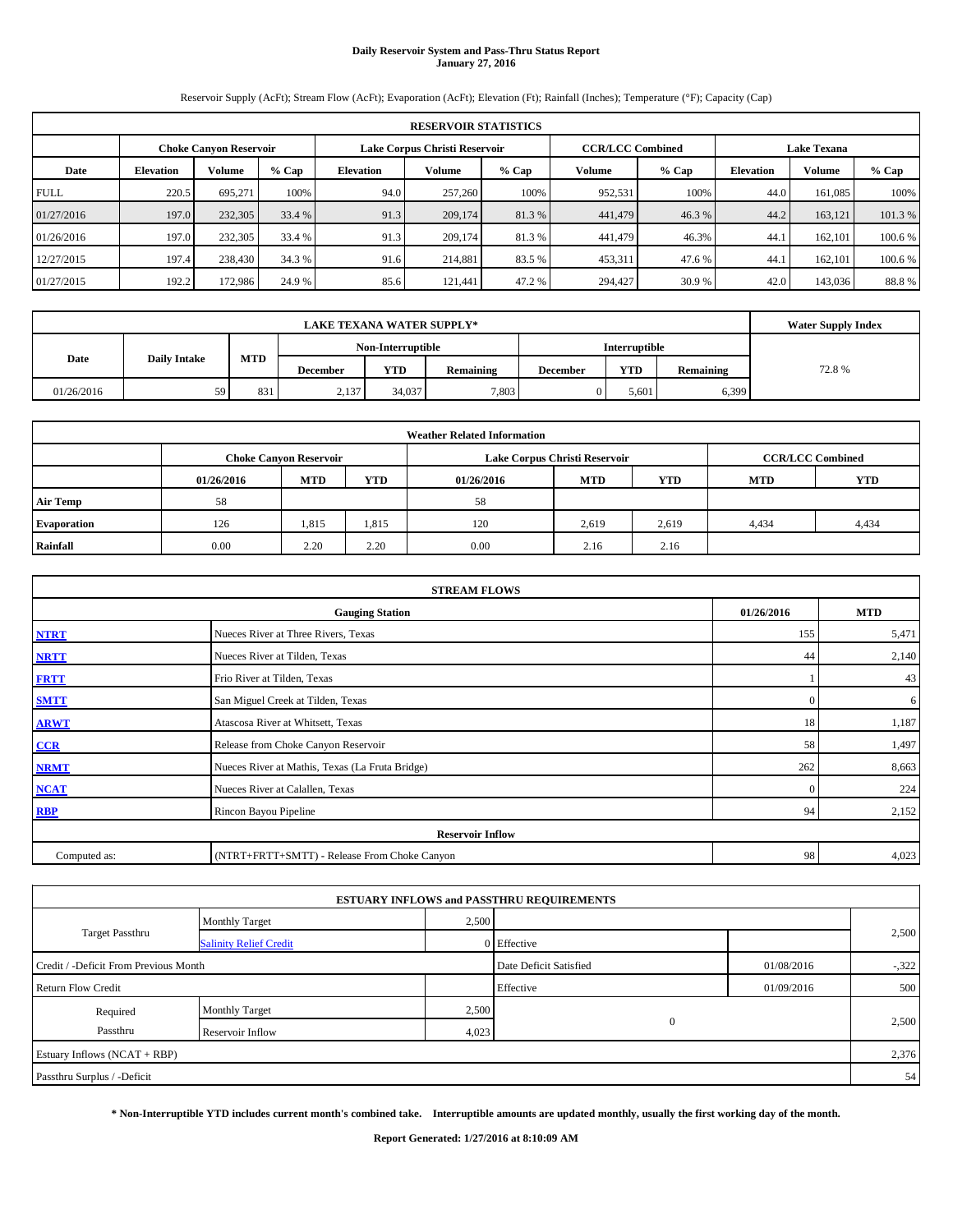# **Daily Reservoir System and Pass-Thru Status Report January 28, 2016**

Reservoir Supply (AcFt); Stream Flow (AcFt); Evaporation (AcFt); Elevation (Ft); Rainfall (Inches); Temperature (°F); Capacity (Cap)

|             | <b>RESERVOIR STATISTICS</b> |                               |         |                  |                               |         |                         |         |                    |         |         |  |
|-------------|-----------------------------|-------------------------------|---------|------------------|-------------------------------|---------|-------------------------|---------|--------------------|---------|---------|--|
|             |                             | <b>Choke Canyon Reservoir</b> |         |                  | Lake Corpus Christi Reservoir |         | <b>CCR/LCC Combined</b> |         | <b>Lake Texana</b> |         |         |  |
| Date        | <b>Elevation</b>            | Volume                        | $%$ Cap | <b>Elevation</b> | <b>Volume</b>                 | $%$ Cap | Volume                  | $%$ Cap | <b>Elevation</b>   | Volume  | % Cap   |  |
| <b>FULL</b> | 220.5                       | 695.271                       | 100%    | 94.0             | 257,260                       | 100%    | 952,531                 | 100%    | 44.0               | 161.085 | 100%    |  |
| 01/28/2016  | 197.0                       | 232,039                       | 33.4 %  | 91.2             | 207,797                       | 80.8%   | 439,836                 | 46.2 %  | 44.1               | 162,101 | 100.6 % |  |
| 01/27/2016  | 197.0                       | 232,305                       | 33.4 %  | 91.3             | 209,174                       | 81.3%   | 441,479                 | 46.3%   | 44.1               | 162,101 | 100.6 % |  |
| 12/28/2015  | 197.5                       | 238,568                       | 34.3 %  | 91.6             | 215,228                       | 83.7 %  | 453,796                 | 47.6 %  | 44.1               | 162,101 | 100.6 % |  |
| 01/28/2015  | 192.2                       | 172,986                       | 24.9 %  | 85.6             | 121,311                       | 47.2 %  | 294,297                 | 30.9 %  | 42.0               | 143,036 | 88.8%   |  |

|            | <b>Water Supply Index</b> |            |          |                   |           |                 |                      |           |        |
|------------|---------------------------|------------|----------|-------------------|-----------|-----------------|----------------------|-----------|--------|
|            |                           |            |          | Non-Interruptible |           |                 | <b>Interruptible</b> |           |        |
| Date       | <b>Daily Intake</b>       | <b>MTD</b> | December | <b>YTD</b>        | Remaining | <b>December</b> | <b>YTD</b>           | Remaining | 72.5 % |
| 01/27/2016 |                           | 831        | 2,137    | 34,037            | 7,803     |                 | 5.601                | 6,399     |        |

| <b>Weather Related Information</b> |            |                               |            |            |                               |                         |            |            |  |  |
|------------------------------------|------------|-------------------------------|------------|------------|-------------------------------|-------------------------|------------|------------|--|--|
|                                    |            | <b>Choke Canyon Reservoir</b> |            |            | Lake Corpus Christi Reservoir | <b>CCR/LCC Combined</b> |            |            |  |  |
|                                    | 01/27/2016 | <b>MTD</b>                    | <b>YTD</b> | 01/27/2016 | <b>MTD</b>                    | <b>YTD</b>              | <b>MTD</b> | <b>YTD</b> |  |  |
| <b>Air Temp</b>                    | 58         |                               |            | 57         |                               |                         |            |            |  |  |
| <b>Evaporation</b>                 | 86         | 1,901                         | 1,901      | 140        | 2,759                         | 2,759                   | 4.660      | 4,660      |  |  |
| Rainfall                           | 0.00       | 2.20                          | 2.20       | 0.00       | 2.16                          | 2.16                    |            |            |  |  |

| <b>STREAM FLOWS</b> |                                                 |                |       |  |  |  |  |  |  |
|---------------------|-------------------------------------------------|----------------|-------|--|--|--|--|--|--|
|                     | <b>Gauging Station</b>                          |                |       |  |  |  |  |  |  |
| <b>NTRT</b>         | Nueces River at Three Rivers, Texas             | 153            | 5,624 |  |  |  |  |  |  |
| <b>NRTT</b>         | Nueces River at Tilden, Texas                   | 42             | 2,182 |  |  |  |  |  |  |
| <b>FRTT</b>         | Frio River at Tilden, Texas                     |                | 44    |  |  |  |  |  |  |
| <b>SMTT</b>         | San Miguel Creek at Tilden, Texas               | $\mathbf{0}$   | 6     |  |  |  |  |  |  |
| <b>ARWT</b>         | Atascosa River at Whitsett, Texas               | 18             | 1,205 |  |  |  |  |  |  |
| $CCR$               | Release from Choke Canyon Reservoir             | 58             | 1,554 |  |  |  |  |  |  |
| <b>NRMT</b>         | Nueces River at Mathis, Texas (La Fruta Bridge) | 284            | 8,946 |  |  |  |  |  |  |
| <b>NCAT</b>         | Nueces River at Calallen, Texas                 | $\Omega$       | 224   |  |  |  |  |  |  |
| <b>RBP</b>          | Rincon Bayou Pipeline                           | $\overline{0}$ | 2,152 |  |  |  |  |  |  |
|                     | <b>Reservoir Inflow</b>                         |                |       |  |  |  |  |  |  |
| Computed as:        | (NTRT+FRTT+SMTT) - Release From Choke Canyon    | 96             | 4,119 |  |  |  |  |  |  |

|                                       |                               |                        | <b>ESTUARY INFLOWS and PASSTHRU REQUIREMENTS</b> |            |       |
|---------------------------------------|-------------------------------|------------------------|--------------------------------------------------|------------|-------|
|                                       | <b>Monthly Target</b>         | 2,500                  |                                                  |            |       |
| Target Passthru                       | <b>Salinity Relief Credit</b> |                        | 0 Effective                                      |            | 2,500 |
| Credit / -Deficit From Previous Month |                               | Date Deficit Satisfied | 01/08/2016                                       | $-322$     |       |
| <b>Return Flow Credit</b>             |                               |                        | Effective                                        | 01/09/2016 | 500   |
| Required                              | <b>Monthly Target</b>         | 2,500                  |                                                  |            |       |
| Passthru                              | Reservoir Inflow              | 4,119                  | $\mathbf{0}$                                     |            | 2,500 |
| Estuary Inflows (NCAT + RBP)          |                               |                        |                                                  |            | 2,376 |
| Passthru Surplus / -Deficit           |                               |                        |                                                  |            | 54    |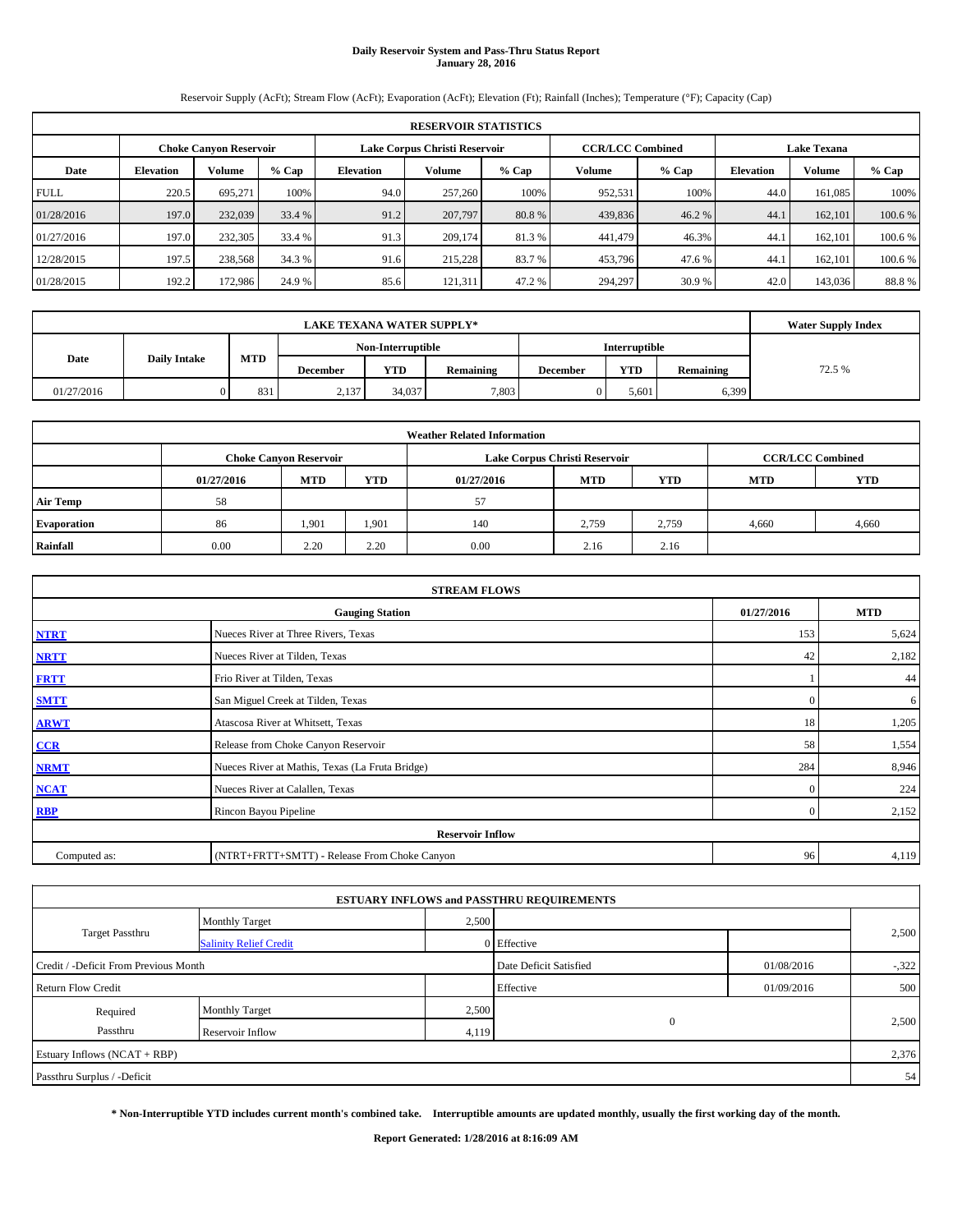# **Daily Reservoir System and Pass-Thru Status Report January 29, 2016**

Reservoir Supply (AcFt); Stream Flow (AcFt); Evaporation (AcFt); Elevation (Ft); Rainfall (Inches); Temperature (°F); Capacity (Cap)

|             | <b>RESERVOIR STATISTICS</b> |                               |         |                  |                               |         |                         |         |                    |         |         |  |
|-------------|-----------------------------|-------------------------------|---------|------------------|-------------------------------|---------|-------------------------|---------|--------------------|---------|---------|--|
|             |                             | <b>Choke Canyon Reservoir</b> |         |                  | Lake Corpus Christi Reservoir |         | <b>CCR/LCC Combined</b> |         | <b>Lake Texana</b> |         |         |  |
| Date        | <b>Elevation</b>            | Volume                        | $%$ Cap | <b>Elevation</b> | <b>Volume</b>                 | $%$ Cap | Volume                  | $%$ Cap | <b>Elevation</b>   | Volume  | % Cap   |  |
| <b>FULL</b> | 220.5                       | 695.271                       | 100%    | 94.0             | 257,260                       | 100%    | 952,531                 | 100%    | 44.0               | 161.085 | 100%    |  |
| 01/29/2016  | 197.0                       | 232,305                       | 33.4 %  | 91.2             | 207,453                       | 80.6 %  | 439,758                 | 46.2 %  | 44.0               | 162,101 | 100.6 % |  |
| 01/28/2016  | 197.0                       | 232,039                       | 33.4 %  | 91.2             | 207,797                       | 80.8%   | 439,836                 | 46.2%   | 44.1               | 162,101 | 100.6 % |  |
| 12/29/2015  | 197.3                       | 236,795                       | 34.1 %  | 91.5             | 213.494                       | 83.0 %  | 450,289                 | 47.3 %  | 44.2               | 163,121 | 101.3 % |  |
| 01/29/2015  | 192.2                       | 172,763                       | 24.8%   | 85.6             | 121,311                       | 47.2 %  | 294,074                 | 30.9 %  | 42.0               | 143,036 | 88.8%   |  |

|            | <b>Water Supply Index</b> |            |                 |                   |           |                 |               |           |        |
|------------|---------------------------|------------|-----------------|-------------------|-----------|-----------------|---------------|-----------|--------|
|            |                           |            |                 | Non-Interruptible |           |                 | Interruptible |           |        |
| Date       | <b>Daily Intake</b>       | <b>MTD</b> | <b>December</b> | <b>YTD</b>        | Remaining | <b>December</b> | YTD           | Remaining | 72.5 % |
| 01/28/2016 |                           | 831        | 2,137           | 34,037            | 7,803     |                 | 5.601         | 6,399     |        |

| <b>Weather Related Information</b> |            |                               |            |            |                               |                         |            |            |  |  |
|------------------------------------|------------|-------------------------------|------------|------------|-------------------------------|-------------------------|------------|------------|--|--|
|                                    |            | <b>Choke Canyon Reservoir</b> |            |            | Lake Corpus Christi Reservoir | <b>CCR/LCC Combined</b> |            |            |  |  |
|                                    | 01/28/2016 | <b>MTD</b>                    | <b>YTD</b> | 01/28/2016 | <b>MTD</b>                    | YTD                     | <b>MTD</b> | <b>YTD</b> |  |  |
| <b>Air Temp</b>                    | 69         |                               |            | 70         |                               |                         |            |            |  |  |
| <b>Evaporation</b>                 | 94         | 1,995                         | 1,995      | 160        | 2,919                         | 2,919                   | 4.914      | 4,914      |  |  |
| Rainfall                           | 0.00       | 2.20                          | 2.20       | 0.00       | 2.16                          | 2.16                    |            |            |  |  |

| <b>STREAM FLOWS</b> |                                                 |              |       |  |  |  |  |  |  |
|---------------------|-------------------------------------------------|--------------|-------|--|--|--|--|--|--|
|                     | <b>Gauging Station</b>                          |              |       |  |  |  |  |  |  |
| <b>NTRT</b>         | Nueces River at Three Rivers, Texas             | 151          | 5,774 |  |  |  |  |  |  |
| <b>NRTT</b>         | Nueces River at Tilden, Texas                   | 40           | 2,221 |  |  |  |  |  |  |
| <b>FRTT</b>         | Frio River at Tilden, Texas                     |              | 44    |  |  |  |  |  |  |
| <b>SMTT</b>         | San Miguel Creek at Tilden, Texas               | $\mathbf{0}$ | 6     |  |  |  |  |  |  |
| <b>ARWT</b>         | Atascosa River at Whitsett, Texas               | 18           | 1,223 |  |  |  |  |  |  |
| $CCR$               | Release from Choke Canyon Reservoir             | 58           | 1,612 |  |  |  |  |  |  |
| <b>NRMT</b>         | Nueces River at Mathis, Texas (La Fruta Bridge) | 266          | 9,212 |  |  |  |  |  |  |
| <b>NCAT</b>         | Nueces River at Calallen, Texas                 | 26           | 249   |  |  |  |  |  |  |
| <b>RBP</b>          | Rincon Bayou Pipeline                           | 8            | 2,160 |  |  |  |  |  |  |
|                     | <b>Reservoir Inflow</b>                         |              |       |  |  |  |  |  |  |
| Computed as:        | (NTRT+FRTT+SMTT) - Release From Choke Canyon    | 94           | 4,213 |  |  |  |  |  |  |

|                                       |                               |       | <b>ESTUARY INFLOWS and PASSTHRU REQUIREMENTS</b> |            |        |
|---------------------------------------|-------------------------------|-------|--------------------------------------------------|------------|--------|
|                                       | <b>Monthly Target</b>         | 2,500 |                                                  |            |        |
| Target Passthru                       | <b>Salinity Relief Credit</b> |       | 0 Effective                                      |            | 2,500  |
| Credit / -Deficit From Previous Month |                               |       | Date Deficit Satisfied                           | 01/08/2016 | $-322$ |
| <b>Return Flow Credit</b>             |                               |       | Effective                                        | 01/09/2016 | 500    |
| Required                              | <b>Monthly Target</b>         | 2,500 |                                                  |            |        |
| Passthru                              | Reservoir Inflow              | 4,213 | $\mathbf{0}$                                     |            | 2,500  |
| Estuary Inflows (NCAT + RBP)          |                               |       |                                                  |            | 2,409  |
| Passthru Surplus / -Deficit           |                               |       |                                                  |            | 87     |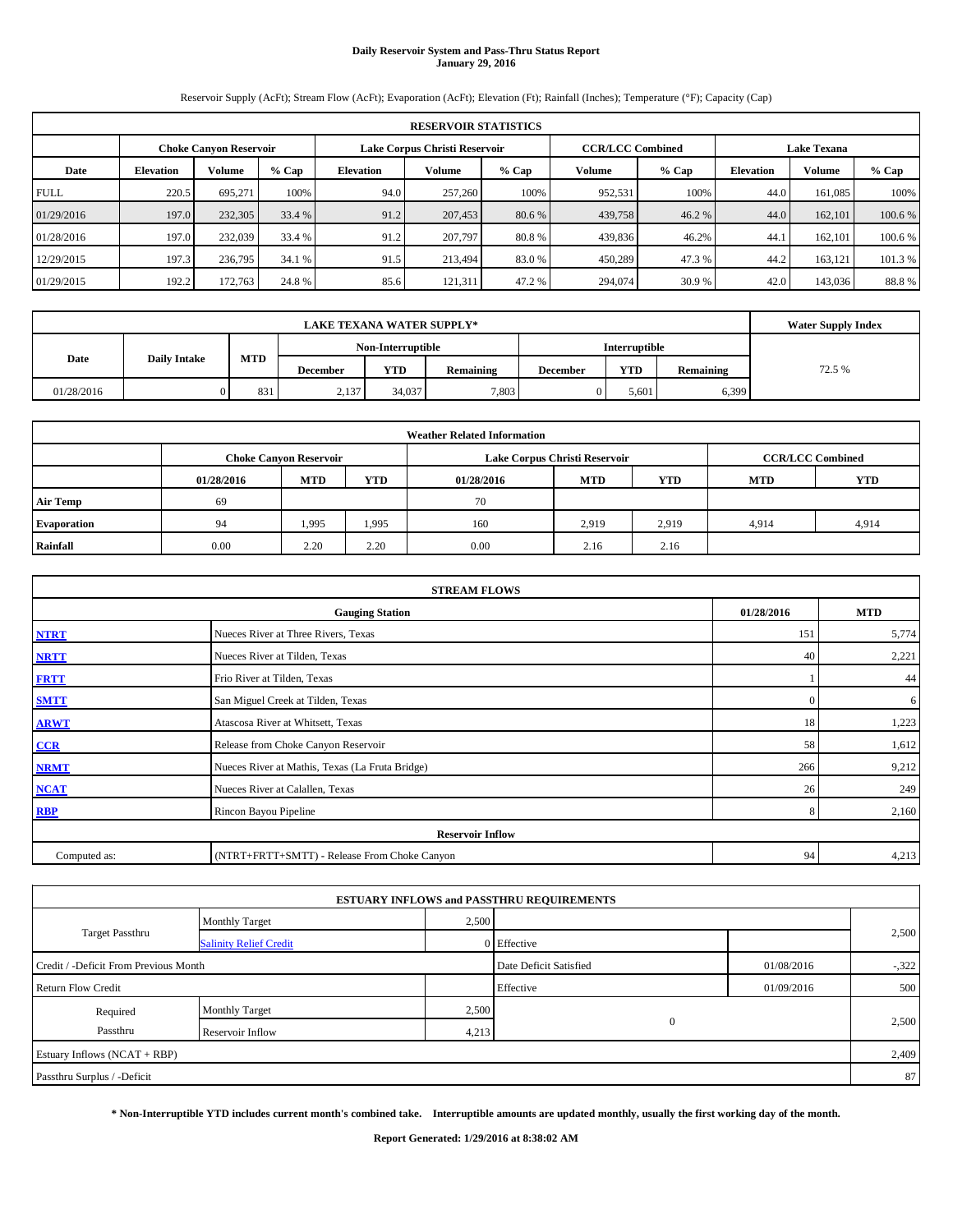# **Daily Reservoir System and Pass-Thru Status Report January 30, 2016**

Reservoir Supply (AcFt); Stream Flow (AcFt); Evaporation (AcFt); Elevation (Ft); Rainfall (Inches); Temperature (°F); Capacity (Cap)

|             | <b>RESERVOIR STATISTICS</b>   |         |         |                               |               |         |                         |         |                    |         |         |  |
|-------------|-------------------------------|---------|---------|-------------------------------|---------------|---------|-------------------------|---------|--------------------|---------|---------|--|
|             | <b>Choke Canyon Reservoir</b> |         |         | Lake Corpus Christi Reservoir |               |         | <b>CCR/LCC Combined</b> |         | <b>Lake Texana</b> |         |         |  |
| Date        | <b>Elevation</b>              | Volume  | $%$ Cap | <b>Elevation</b>              | <b>Volume</b> | $%$ Cap | Volume                  | $%$ Cap | <b>Elevation</b>   | Volume  | % Cap   |  |
| <b>FULL</b> | 220.5                         | 695.271 | 100%    | 94.0                          | 257,260       | 100%    | 952,531                 | 100%    | 44.0               | 161,085 | 100%    |  |
| 01/30/2016  | 197.1                         | 233,115 | 33.5 %  | 91.2                          | 206,938       | 80.4 %  | 440,053                 | 46.2 %  | 44.0               | 161,085 | 100.0%  |  |
| 01/29/2016  | 197.0                         | 232,305 | 33.4 %  | 91.2                          | 207,453       | 80.6 %  | 439,758                 | 46.2%   | 44.1               | 162,101 | 100.6 % |  |
| 12/30/2015  | 197.2                         | 235,698 | 33.9 %  | 91.6                          | 214,014       | 83.2 %  | 449,712                 | 47.2 %  | 44.2               | 163,121 | 101.3 % |  |
| 01/30/2015  | 192.1                         | 172,094 | 24.8%   | 85.7                          | 121.704       | 47.3 %  | 293,798                 | 30.8%   | 42.0               | 143,036 | 88.8%   |  |

|            | <b>Water Supply Index</b> |            |          |            |                      |                 |            |           |        |
|------------|---------------------------|------------|----------|------------|----------------------|-----------------|------------|-----------|--------|
|            | Non-Interruptible         |            |          |            | <b>Interruptible</b> |                 |            |           |        |
| Date       | <b>Daily Intake</b>       | <b>MTD</b> | December | <b>YTD</b> | Remaining            | <b>December</b> | <b>YTD</b> | Remaining | 72.6 % |
| 01/29/2016 |                           | 831        | 2,137    | 34,037     | 7,803                |                 | 5.601      | 6,399     |        |

| <b>Weather Related Information</b> |                               |            |            |            |                               |                         |            |            |  |  |
|------------------------------------|-------------------------------|------------|------------|------------|-------------------------------|-------------------------|------------|------------|--|--|
|                                    | <b>Choke Canyon Reservoir</b> |            |            |            | Lake Corpus Christi Reservoir | <b>CCR/LCC Combined</b> |            |            |  |  |
|                                    | 01/29/2016                    | <b>MTD</b> | <b>YTD</b> | 01/29/2016 | <b>MTD</b>                    | YTD                     | <b>MTD</b> | <b>YTD</b> |  |  |
| <b>Air Temp</b>                    | 79                            |            |            | 77         |                               |                         |            |            |  |  |
| <b>Evaporation</b>                 | 134                           | 2,129      | 2.129      | 240        | 3,159                         | 3,159                   | 5,288      | 5,288      |  |  |
| Rainfall                           | 0.00                          | 2.20       | 2.20       | 0.00       | 2.16                          | 2.16                    |            |            |  |  |

| <b>STREAM FLOWS</b> |                                                 |                |            |  |  |  |  |  |  |
|---------------------|-------------------------------------------------|----------------|------------|--|--|--|--|--|--|
|                     | <b>Gauging Station</b>                          | 01/29/2016     | <b>MTD</b> |  |  |  |  |  |  |
| <b>NTRT</b>         | Nueces River at Three Rivers, Texas             | 149            | 5,923      |  |  |  |  |  |  |
| <b>NRTT</b>         | Nueces River at Tilden, Texas                   | 36             | 2,257      |  |  |  |  |  |  |
| <b>FRTT</b>         | Frio River at Tilden, Texas                     |                | 45         |  |  |  |  |  |  |
| <b>SMTT</b>         | San Miguel Creek at Tilden, Texas               | $\Omega$       | 6          |  |  |  |  |  |  |
| <b>ARWT</b>         | Atascosa River at Whitsett, Texas               | 16             | 1,239      |  |  |  |  |  |  |
| $CCR$               | Release from Choke Canyon Reservoir             | 58             | 1,669      |  |  |  |  |  |  |
| <b>NRMT</b>         | Nueces River at Mathis, Texas (La Fruta Bridge) | 224            | 9,437      |  |  |  |  |  |  |
| <b>NCAT</b>         | Nueces River at Calallen, Texas                 | 115            | 365        |  |  |  |  |  |  |
| <b>RBP</b>          | Rincon Bayou Pipeline                           | $\overline{0}$ | 2,160      |  |  |  |  |  |  |
|                     | <b>Reservoir Inflow</b>                         |                |            |  |  |  |  |  |  |
| Computed as:        | (NTRT+FRTT+SMTT) - Release From Choke Canyon    | 92             | 4,305      |  |  |  |  |  |  |

|                                       |                               |       | <b>ESTUARY INFLOWS and PASSTHRU REQUIREMENTS</b> |            |        |  |
|---------------------------------------|-------------------------------|-------|--------------------------------------------------|------------|--------|--|
|                                       | <b>Monthly Target</b>         | 2,500 |                                                  |            |        |  |
| Target Passthru                       | <b>Salinity Relief Credit</b> |       | 0 Effective                                      |            | 2,500  |  |
| Credit / -Deficit From Previous Month |                               |       | Date Deficit Satisfied                           | 01/08/2016 | $-322$ |  |
| <b>Return Flow Credit</b>             |                               |       | Effective                                        | 01/09/2016 | 500    |  |
| Required                              | <b>Monthly Target</b>         | 2,500 |                                                  |            |        |  |
| Passthru                              | Reservoir Inflow              | 4,305 | $\mathbf{0}$                                     |            | 2,500  |  |
| Estuary Inflows (NCAT + RBP)          |                               |       |                                                  |            | 2,525  |  |
| Passthru Surplus / -Deficit           |                               |       |                                                  |            | 203    |  |